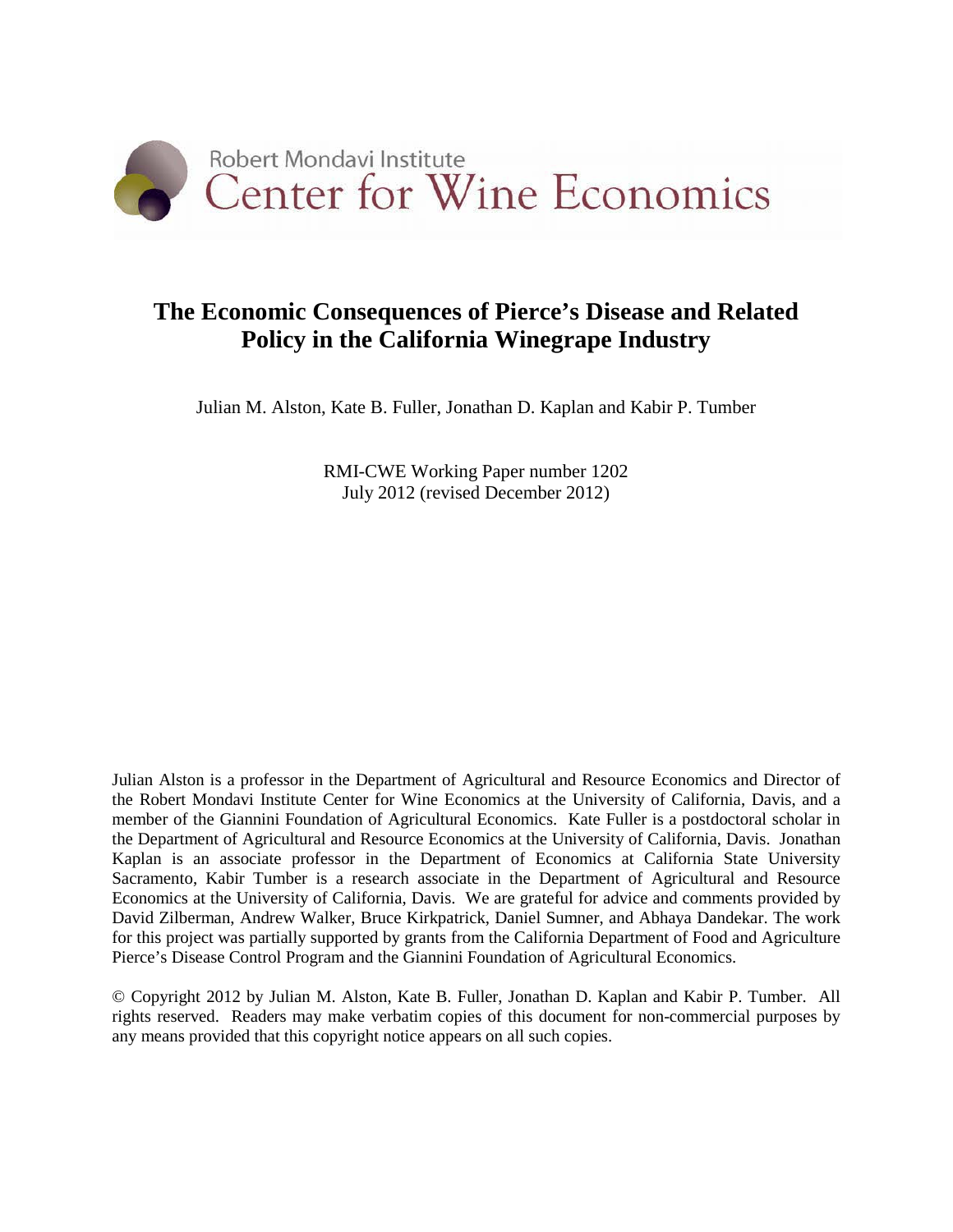## **The Economic Consequences of Pierce's Disease and Related Policy in the California Winegrape Industry**

*ABSTRACT*. Since 2000, the California Department of Food and Agriculture (CDFA), has spent approximately \$40 million per year to contain and control the Glassy Winged Sharpshooter (GWSS), which spreads Pierce's Disease (PD). Compliance with the program has cost the nursery industry approximately \$7 million per year in recent years. Using a simulation model of the market for California winegrapes, we estimate PD costs winegrape growers and consumers \$61 million annually, with the current program in place. If the PD Control Program ended, and the GWSS was distributed freely throughout California, the annual cost to the winegrape industry would increase by \$261 million.

**Key Words:** Pierce's Disease Control Program, exotic pest, simulation model, perennial crop model, California wine and winegrapes

**JEL codes:** C61 **(**Optimization Techniques; Programming Models; Dynamic Analysis), Q11 (Aggregate Supply and Demand Analysis; Prices), Q13 (Agricultural Markets and Marketing; Cooperatives; Agribusiness), Q18 (Agricultural Policy; Food Policy)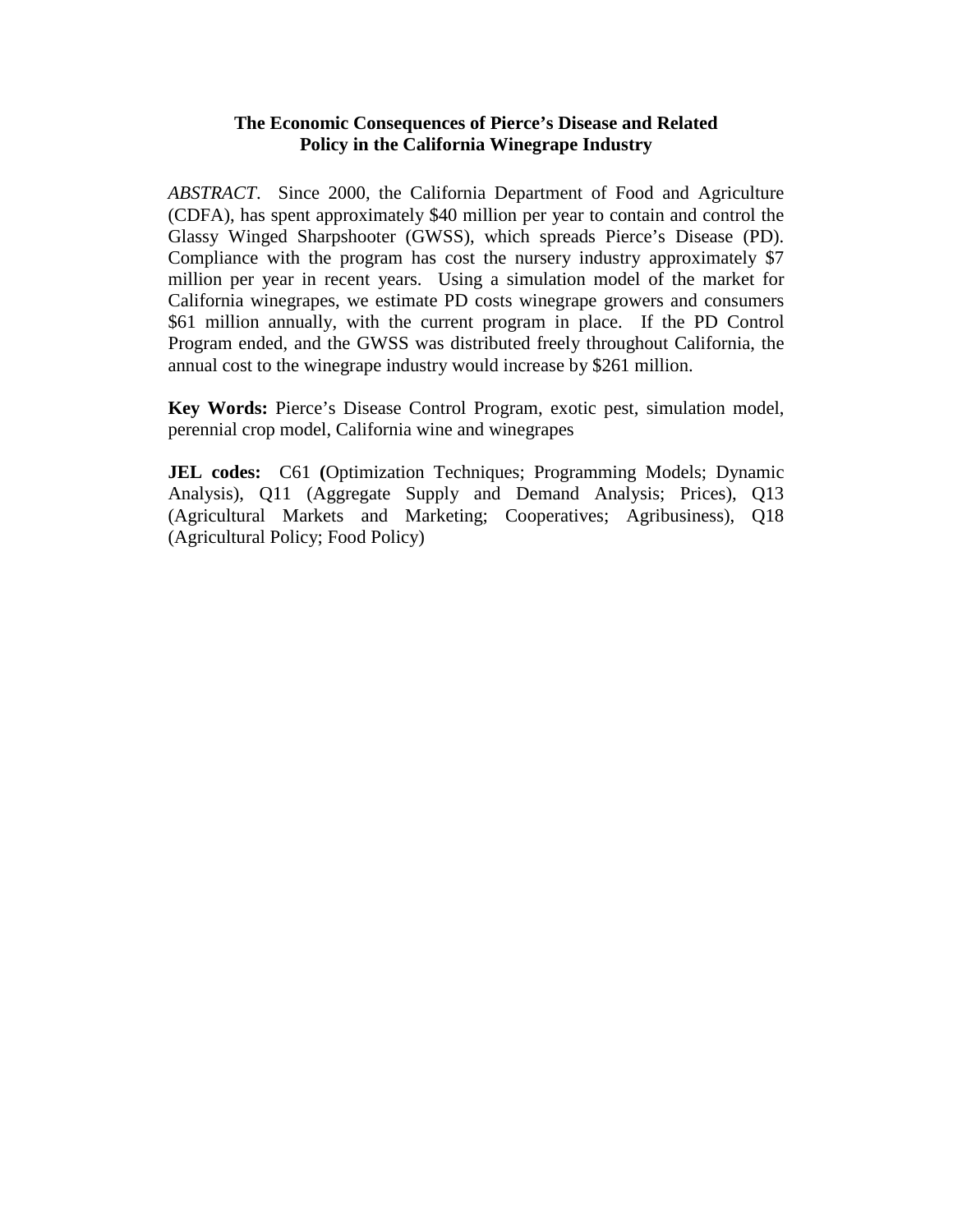## **1. Introduction**

Pierce's Disease (PD) is a disease of grape vines that is caused by a strain of the bacterium *Xylella fastidiosa (Xf)*. The disease is endemic to California. It has many host plant species, and is spread by several species of insects called sharpshooters. PD can kill grapevines quickly and, as yet, scientists have not developed an effective cure or preventive measure. PD represents a significant threat to an industry that contributed \$3.0 billion to the value of California's farm production (including \$0.9 billion in table grapes and raisins and \$2.1 billion in winegrapes) in 2010, and much more in terms of total value added [\(United States Department of](#page-27-0)  [Agriculture/National Agricultural Statistics Service, 2011\)](#page-27-0).

The main native vector of the disease is the Blue-Green Sharpshooter (BGSS), which imposes chronic but usually manageable losses in the high-value Napa Valley and North Coast areas, and has done so for at least a century. Major concerns about PD grew after a devastating outbreak in the Temecula Valley (in southern California) in the late 1990s, spread by the newly arrived, non-native Glassy-Winged Sharpshooter (GWSS). Compared with the BGSS and other native sharpshooters, the GWSS can fly farther and feed on a greater variety of plants and plant parts, and consequently has a much greater capacity to spread PD.

Spurred by concern over this new vector's ability to spread PD, the California Department of Food and Agriculture (CDFA) developed an extensive program (the Pierce's Disease Control Program, or PDCP)—that includes funding for research, area-wide controls, and inspections—that focuses on preventing the spread of the GWSS from south to north, in particular to the Napa Valley, where the GWSS is not yet established. The control program requires nurseries, at their own expense, to treat all plant stock being shipped northward, including ornamental species for urban areas. It also provides for inspections of those shipments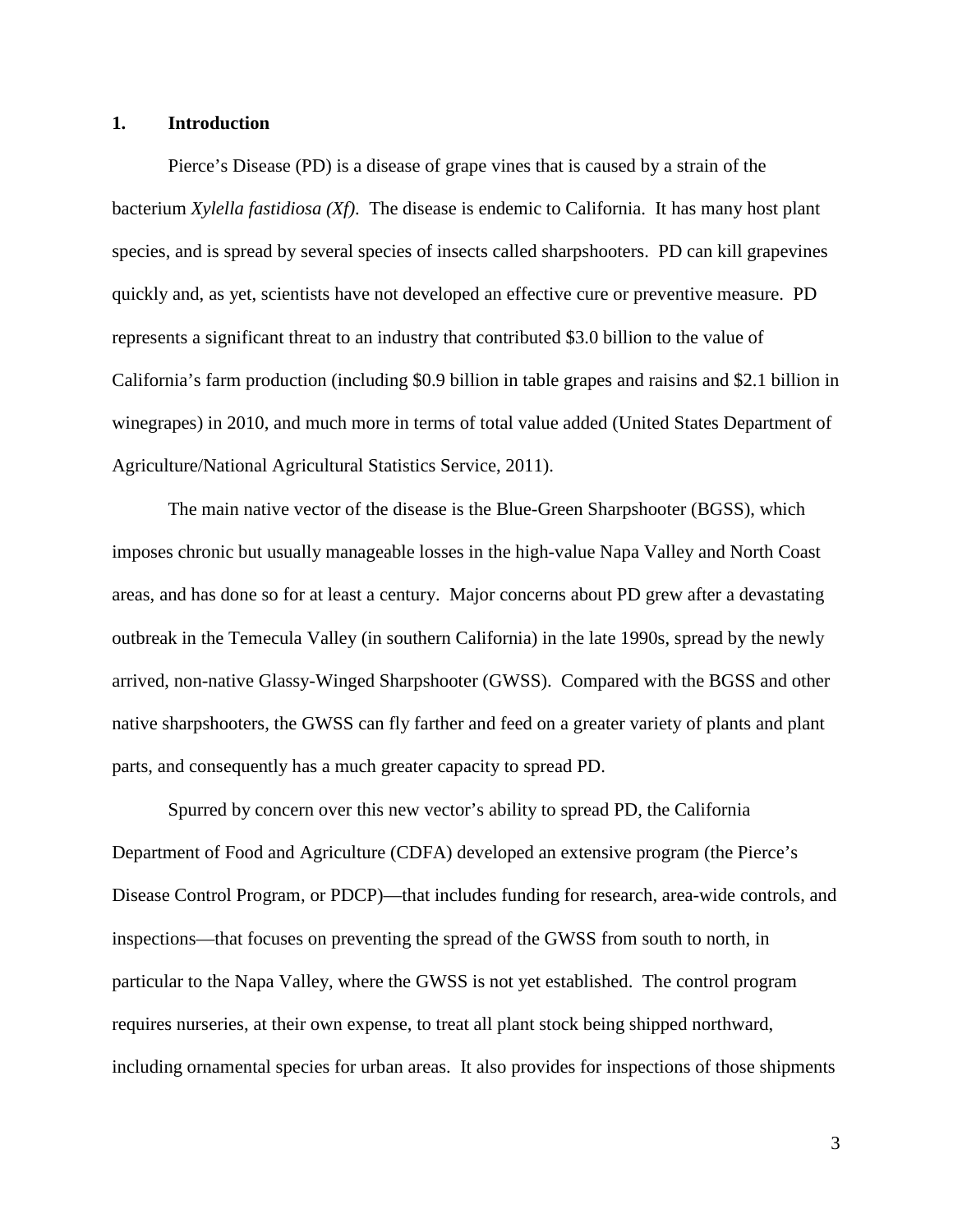both at the source and at the final destination in some cases, and maintaining GWSS traps in winegrowing regions statewide [\(California Department of Agriculture, 2010\)](#page-27-1). Public funds are spent to prevent the spread of the GWSS from citrus orchards to nearby vineyards in the Temecula Valley by offering insecticide treatments to citrus growers free of charge.

Using cost accounting procedures, Tumber et al. (2012) estimated that, in recent years, PD has cost approximately \$110 million per year. This total comprises approximately \$50 million per year spent on preventive measures, including \$10 million incurred by the nursery industry in costs of compliance as well as expenditure of about \$40 million under the PD/GWSS program, and \$59 million per year in the value of vines lost and income forgone by winegrape growers, even while the GWSS is being held in check by these programs.

Funding for the PD/GWSS program is currently threatened by competing demands for state and federal funds, but little is known about the economic implications of changing or ending the program. This paper addresses the question: What would be the economic consequences in the California winegrape industry if the PD Control Program were to end? Or, equivalently, what are the expected benefits from continuing the present program? To address this question, we developed a dynamic simulation model of supply and demand for California winegrapes. We report results from using that model to evaluate the aggregate impact of the disease, and the benefits from the current control programs versus a no-program alternative, over a range of scenarios for pest and disease prevalence. Our simulation results using most likely parameter values indicate that Pierce's Disease currently costs the winegrape industry approximately \$61 million per year, and would cost an additional \$261 million per year if the PD Control Program were halted. When we include costs borne by the table grape and raisin grape industries, we estimate that the disease currently imposes costs of \$87 million per year on

4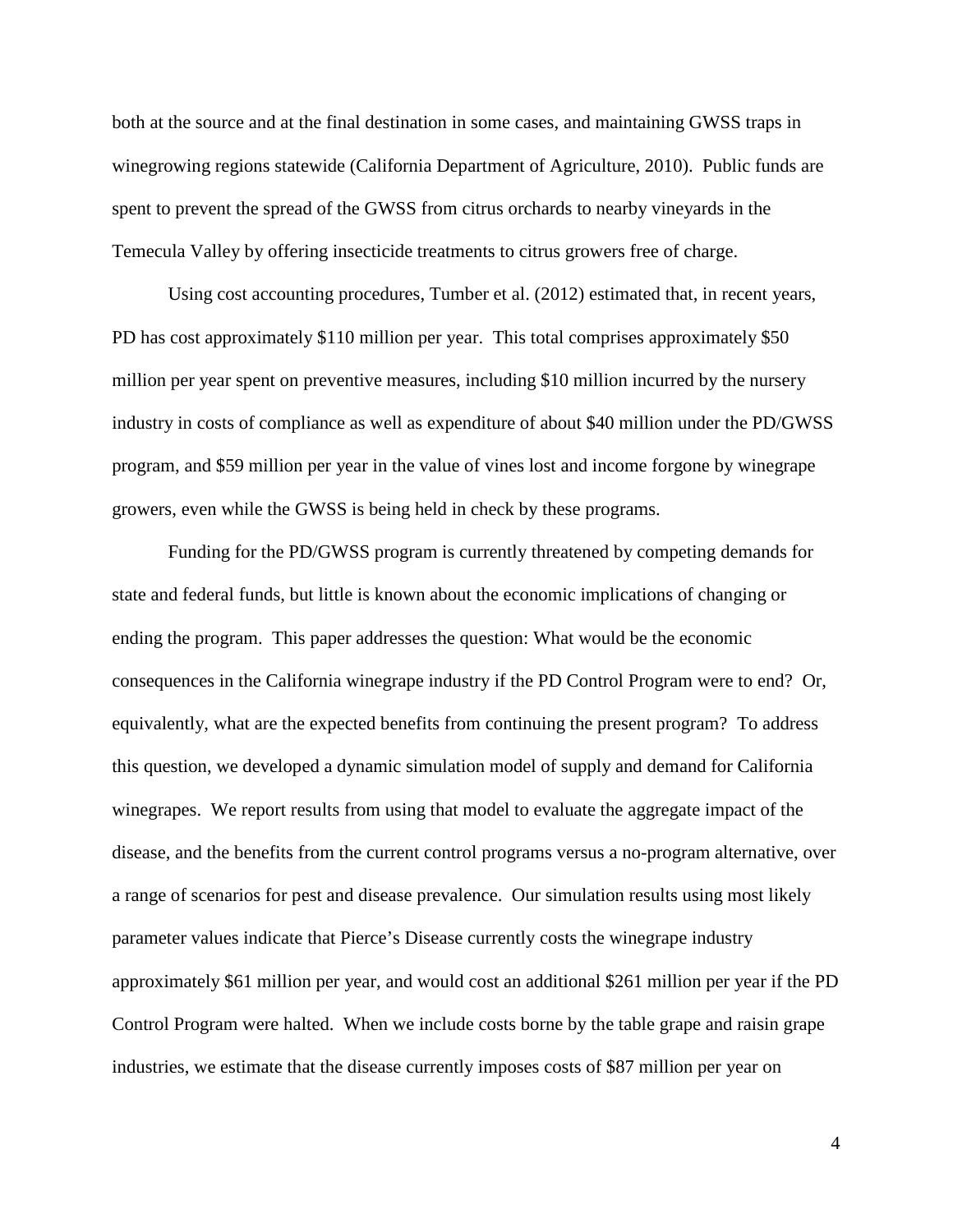growers and consumers and would cost an additional \$358 million per year without the PD Control Program.

#### **2. Model Overview**

The model presented in this paper is a dynamic simulation of supply and demand for California winegrapes. Each of six regions produces one of three regionally defined quality classes of winegrapes ("High", "Medium", or "Low"). Regions are linked on the demand side either because they produce the same quality (perfect substitutes) or through cross-price elasticities of demand. Supply shocks, such as disease outbreaks or the availability of better pesticides, can affect either individual regions or the state as a whole, depending on the nature of the shock, but the supply regions are otherwise unrelated. The demand side of the model is parameterized based on estimates developed by Fuller and Alston [\(2012\)](#page-27-2) for this purpose. The supply side of the model is the main focus of the work in this paper, including the representation of responses to prices, the nature of pest and disease prevalence, and market closure conditions.

The perennial nature of grapevines suggests a dynamic model is necessary to capture the essential character of supply response. After planting, grapevines take several years to mature and then can remain economically productive for decades (typically 20–25 years, but often longer). Thus, decisions regarding their planting and care can have effects that linger long into the future. This aspect is particularly relevant when considering the impact of a disease that destroys productive capital by killing healthy, mature vines, such that it takes time to replace lost vines and for production to recover—a multi-period effect. We do not model explicitly the spatial dynamics of sharpshooter populations, but we do model the dynamics of vineyard age structure and production responses to PD losses, prices, and management strategies.

5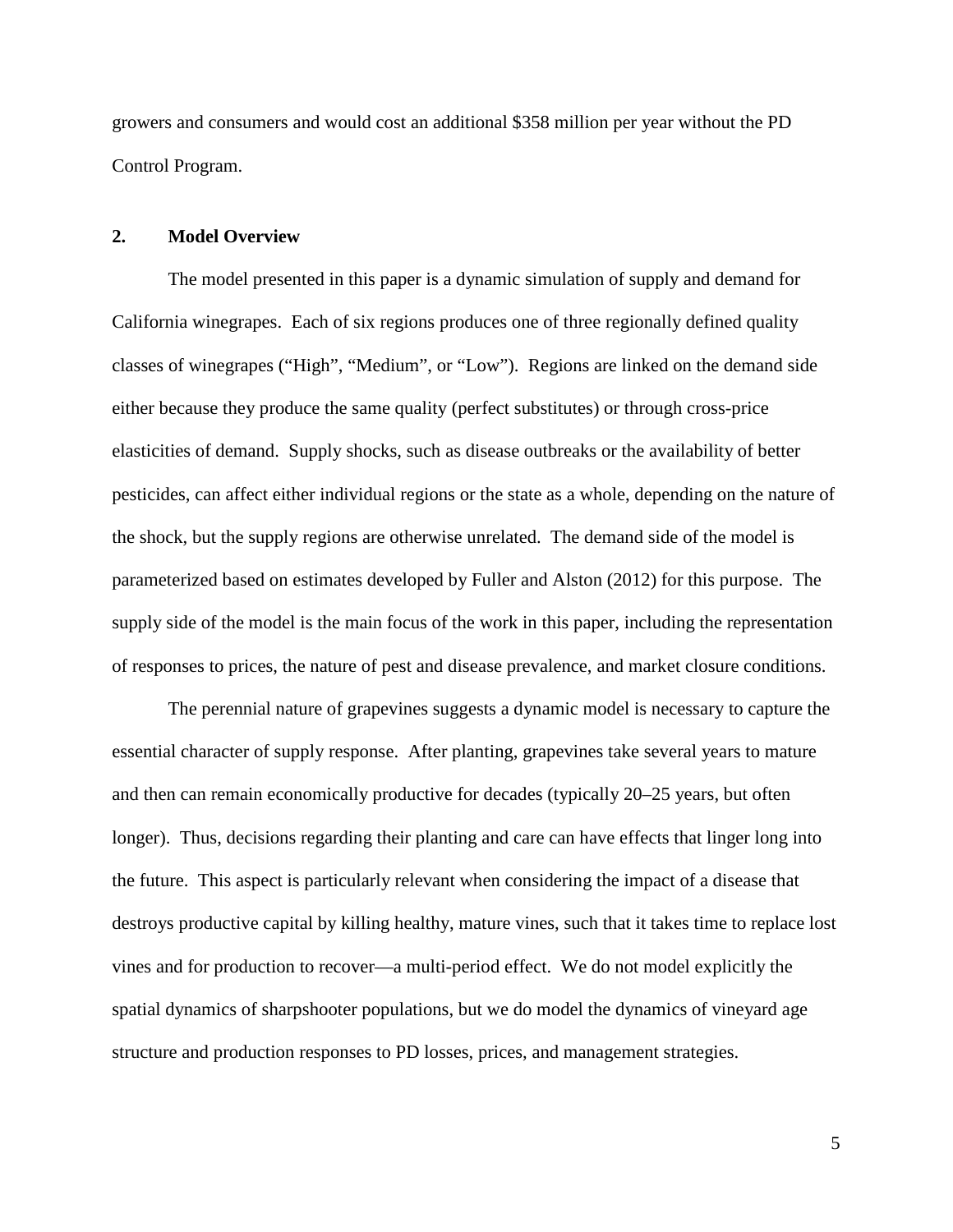The equations of the model are specified as linear forms and are parameterized using data on initial values of prices, quantities, and acreage, combined with assumptions about underlying trends in demand and yield, and elasticities<sup>[1](#page-5-0)</sup>. The model starting points for prices, quantities, and acreage are the average actual values calculated from NASS/CDFA Crush and Acreage Reports for the years 2008–2010 (California Department of Food and Agriculture/National Agricultural Statistics Service 2009-2011). These starting values do not vary across alternative simulations. In recognition of uncertainty about values for some other key parameters, alternative values are considered in order to examine the implications for findings, and we present sensitivity analysis and discussion of the robustness of the results to changes in key parameter values.<sup>[2](#page-5-1)</sup>

Previous work has revealed that it is difficult to estimate useful elasticities of supply or demand for agricultural products, and the estimates are often imprecise and fragile. Estimation challenges are more pronounced on the supply side, especially because of dynamic responses that imply lags between observed price changes and their realized impacts, such that it is often necessary to model decision-making under uncertainty and the formation of unobserved expectations. These aspects are particularly pronounced for perennial crops where the production cycle is multi-year and the dynamics are long term [\(Gray](#page-27-3) et al. 2005).

Recognition of the limitations of econometric estimation in agricultural policy modeling has led to an increasing use of calibration techniques, and expert opinion and assessments based on specific knowledge of the industry, to avoid undue reliance on econometrically estimated

<span id="page-5-0"></span> $1$  The econometric analysis of Fuller and Alston [\(2012\)](#page-27-2) provides some information about demand elasticities, but comparably useful estimates are not available for the supply side. Even when econometric estimates are available, to define the structure of the model and likely values for its parameters, it is necessary to use considerable judgment—based on theory and knowledge of the industry, its markets, and technology—to augment and filter the limited amount of information that can be gleaned from econometric analysis.

<span id="page-5-1"></span> $2$  Further details of the parameterization of the model can be found in Fuller (2012).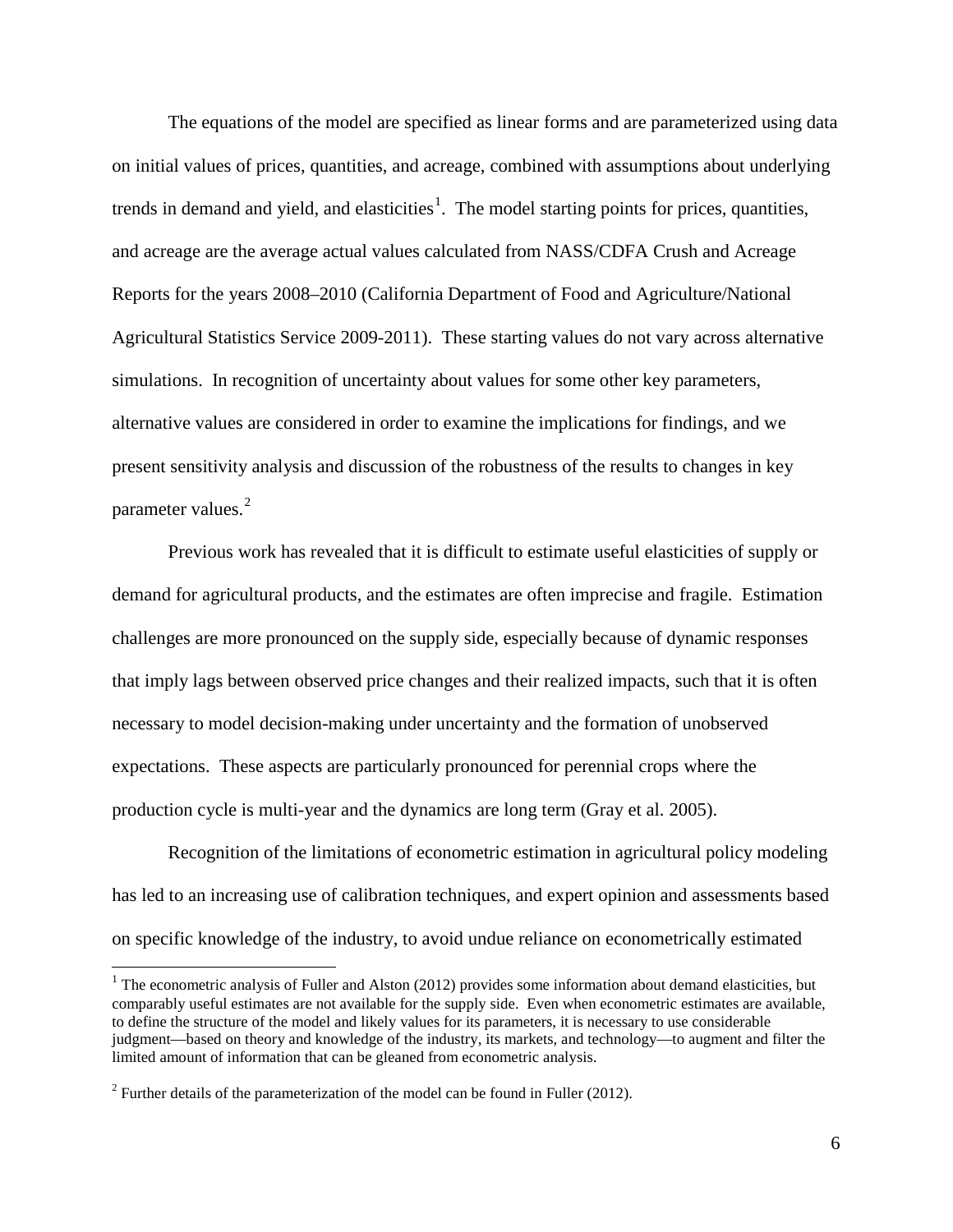elasticities.<sup>[3](#page-6-0)</sup> Such an approach is particularly appropriate for an analysis that proposes to evaluate effects of policy and other changes that imply corresponding effects in markets outside the range of historical experience or where estimates of long-run responses are desired, since typical elasticity estimates from econometric models are most likely to reflect only short- or intermediate-run responses (Gray [et al. 2005\)](#page-27-3). These observations are especially pertinent for the present context, as the model presented in this paper is used to simulate future responses, over a comparatively long period of time, to policy changes that can be regarded as fully anticipated and permanent in nature. To evaluate this kind of policy change requires a measure of long-run responses of the type that generally cannot be estimated directly, especially for perennial crops. Moreover, our goal is to simulate a policy change that goes outside the range of past policy changes. In addition, it cannot be argued that the structure of supply and demand for winegrapes will be stable over the time period being simulated or that the market has been in long-run equilibrium over the recent past.

## **2. The Supply of Winegrapes in California**

This section discusses the details of the regional structure of the model and then develops the equations for supply response in a representative region. In subsequent sections the supply and demand sides are linked through market clearing conditions.

## *Regional Aggregation*

Regional disaggregation is appropriate in view of very significant variation in production methods, PD incidence, and prices of grapes produced among regions. The insects that vector the disease, the effective disease incidence, and control measures, vary greatly across the state.

<span id="page-6-0"></span> $3$  Calibration approaches to modeling supply response are discussed and illustrated by, for example, Howitt (1995), Ahmed, Hertel, and Lubowski (2008), Mérel and Bucharam (2010), and Howitt et al. (2012).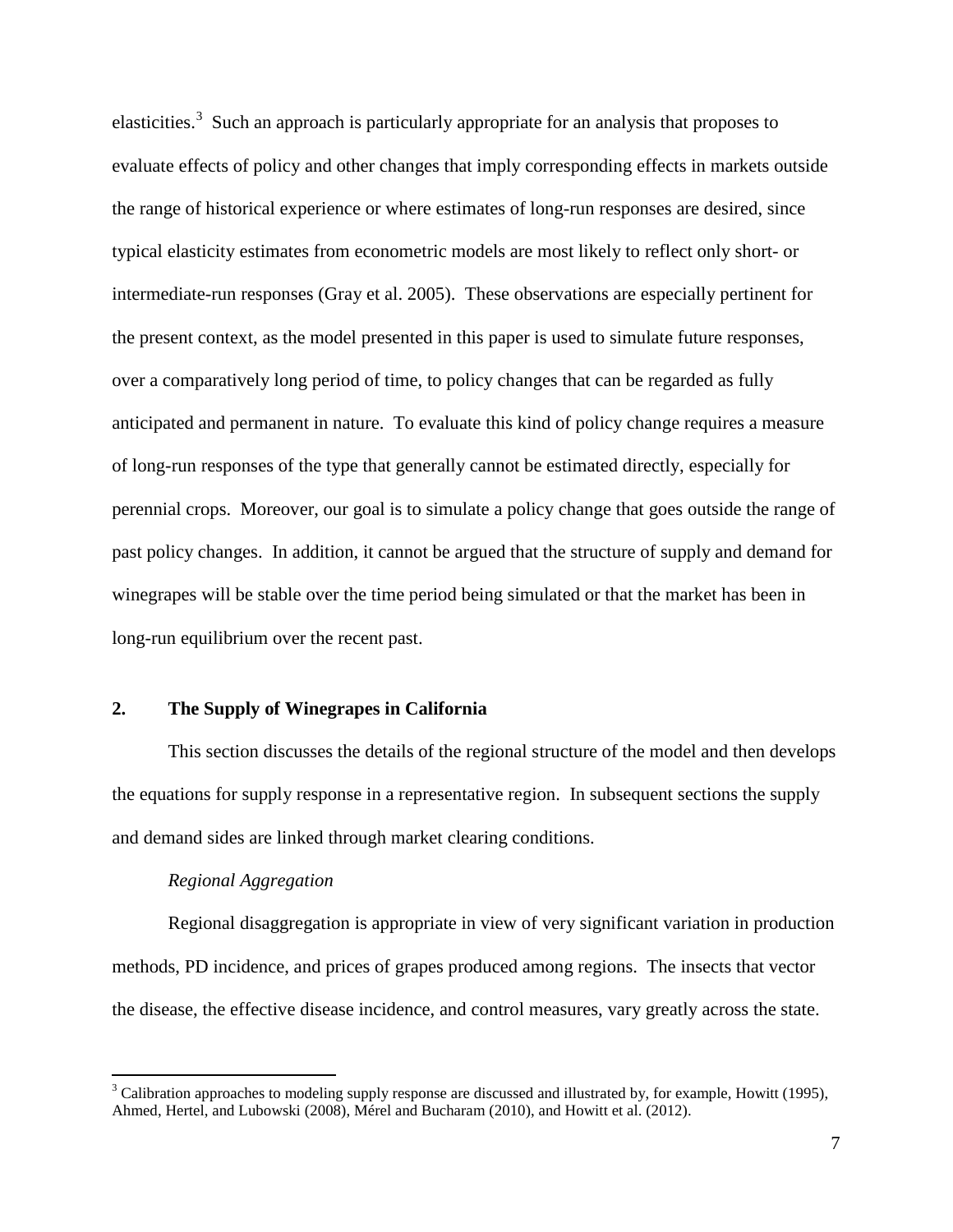In the Napa and Sonoma Valleys, the main vector (the BGSS) has a strong preference for lush, new growth. Here there are few, if any, effective pesticides for controlling the vector. In some cases growers can revegetate riparian areas with plants that do not attract the insect; and in other cases, where prevalence is high, land is abandoned [\(Fuller et al., 2011\)](#page-27-4). In southern California, the main vector (the GWSS) is a non-native, long-distance flyer that can eat many different parts of the grapevine (among hundreds of other plant species and subspecies). Here, because of soil types and temperatures, as well as insect behavior, systemic insecticides are very effective in keeping sharpshooter populations low. All other parts of California face much lower, if any, Pierce's Disease pressure, although in some cases large-scale prevention measures may be keeping sharpshooter populations at the current (very low) levels.

Grape crush prices and yield also vary significantly. In the Napa and Sonoma Valleys, vineyards typically produce very few tons per acre under very carefully controlled conditions. In the Central Valley, production styles are very different; vineyards can produce ten times the quantity per acre as those in Napa; prices are lower, and much more bulk production takes place [\(California Department of Food and Agriculture/National Agricultural Statistics Service, 1981–](#page-27-5) [2011\)](#page-27-5). The rest of the state produces a range of winegrapes that fall between these two extremes in terms of price and yield. Prices and yields also vary significantly among varieties within regions (among varieties of the same color as well as between red and white winegrape varieties) but for the purposes of this analysis all varieties are aggregated within each of the six production regions, which are defined as aggregates of crush districts on the basis of the volume-weighted average price per ton of grapes produced as well as the incidence and epidemiology of Pierce's Disease. Table 1 presents regional summary statistics on yields, prices, and production.

[Table 1: Production Regions – Definitions and Basic Statistics]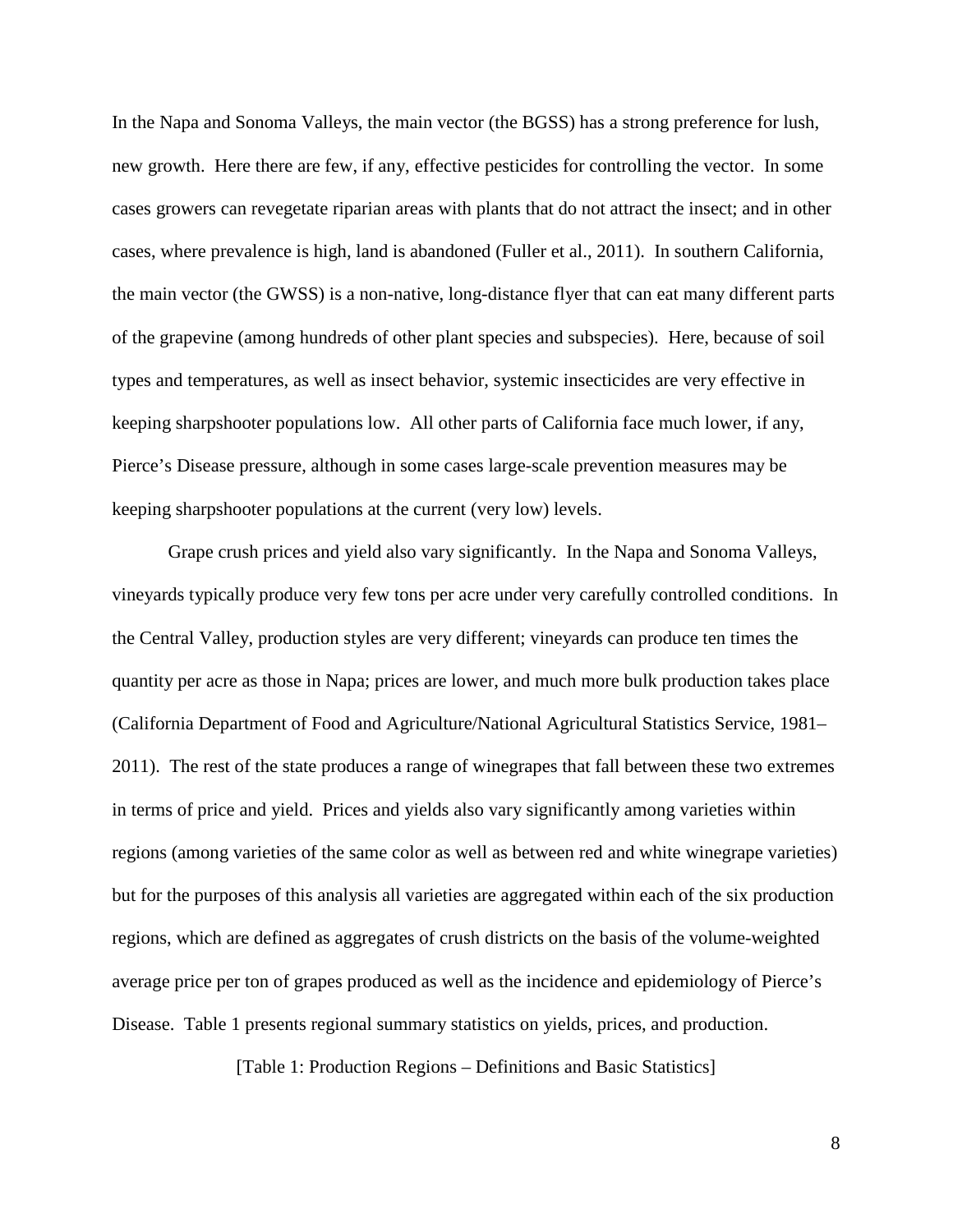#### *Investment and Output Response*

Models of supply response for perennial crops are reviewed in detail by Gray et al. [\(2005\)](#page-27-3). The theoretically more-defensible models partition the supply response into separate equations representing elements of yield per bearing acre and the number of bearing acres (or other measures of the stock of bearing vines) with adjustments to bearing acreage reflecting planting and removal of vines with a lag to reflect the time it takes for vines to come into production. Based on knowledge of the winegrape industry and the literature, in this paper we assume that the only supply response to price changes in this analysis is through plantings (i.e., with no yield response to price, and removals based simply on the age of vines and random vine death). Given the relatively modest range of economic changes being analyzed, removal response to changes in price induced by the policy seems unlikely because the resulting price changes are so small. Most studies of perennial crop supply response do not allow for removals or yields to respond to prices. Studies that do allow for these responses rarely find evidence of much response [\(Gray et al., 2005\)](#page-27-3).

Our model includes an assumption that all vines are removed at age 25, either for replacement with new vineyard or for replacement with some other crop. The equations for the evolving age structure of planted acreage in the model explicitly reflect these removals. Vines in this model do not bear grapes until they are three years old, do not bear at their maximum yield until they are either five or six years old, and are assumed to be removed after the harvest in their 25th year, consistent with typical practice in California winegrape production.

Some studies have argued for a modeling approach based on neoclassical investment theory, and this paper has adopted an approach based on that argument combined with elements of rational expectations to model investments in new plantings, in an adaptation of the approach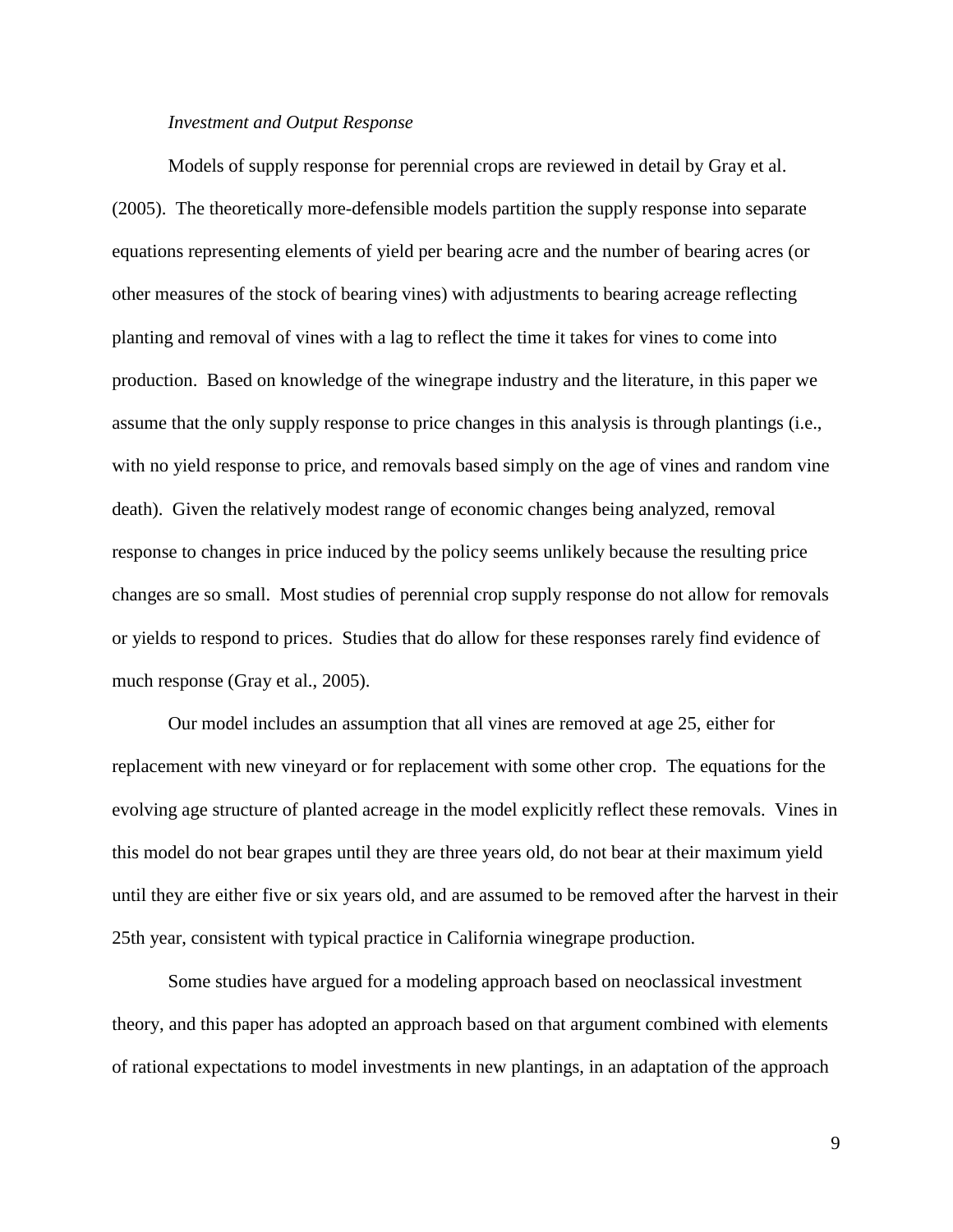developed by Gray et al.  $(2005)$ .<sup>[4](#page-9-0)</sup> The model is applied separately in each of six distinct winegrape producing regions, which are treated as independent on the supply side but related through competition on the demand side of the market. The development that follows next refers to one representative region. Fuller (2012) provides details on model parameter values, interpretation, and sources.

An investment in an acre of new plantings will generate a stream of variable profits revenue minus operating costs—over the life of the investment. Mathematically,

(1) 
$$
PV_{t} = \sum_{n=0}^{T} \pi_{t+n} (1+r)^{-n},
$$

where  $PV<sub>t</sub>$  is the present value in time *t* of the stream of net revenue generated by the investment in an acre of vines planted in time *t*;  $\pi_{t+n}$  is the net return that will accrue to the newly planted vineyard in the year  $t+n$ —i.e., *n* years in the future; and *r* is the real discount rate. *T* is the lifespan of the vineyard investment. The stream of annual net returns (or variable profits) depends on yields (*Y* tons per acre), the output price (*P* dollars per ton), and variable costs (*VC*  dollars per acre), according to:

(2) 
$$
\pi_{t+n} = P_{t+n} Y_{t+n} - V C_{t+n}.
$$

In this equation,  $Y_{t+n}$  is the yield of an acre of vines planted in year *t* that will be *n* years old *n* years hence. In the analysis of California winegrape production, the output price and yields are expected to vary over time, and some of that variation is predictable. The expected yields from the newly planted vines will vary in predictable ways as the vines age, and the output price will vary in response to shifts in supply and demand, some of which are foreseeable based on information that is currently available (the current stock of bearing and nonbearing vines, for

<span id="page-9-0"></span><sup>&</sup>lt;sup>4</sup> See Akiyama and Trivedi (1987) and Dorfman and Heien (1989) as reviewed by Gray et al. (2005) for a discussion of modeling approaches based on neoclassical investment theory.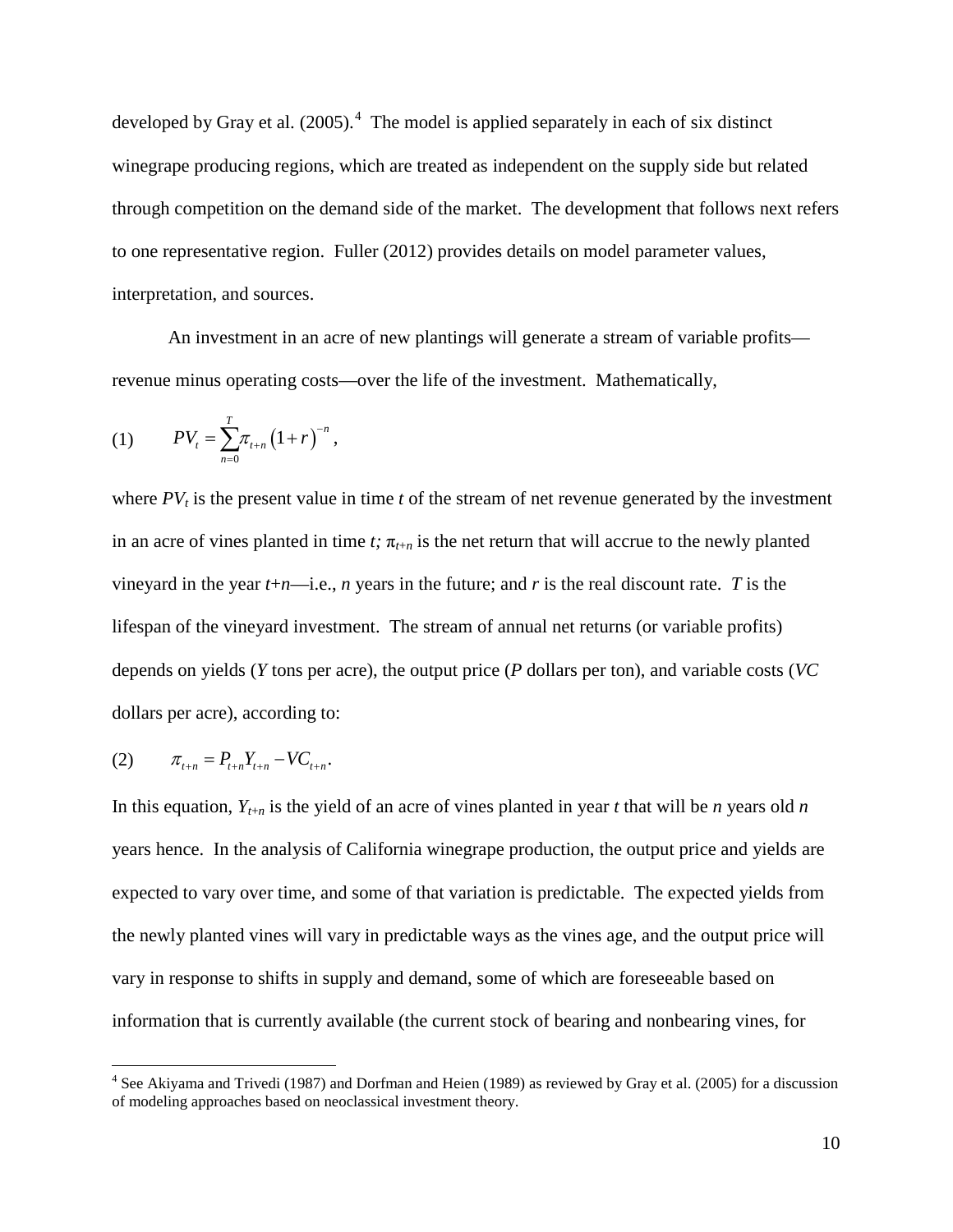instance). Variable costs per acre are treated as constant and exogenous in real terms for an individual producer, and constant region-wide for a given total acreage, but in the Napa-Sonoma and Southern San Joaquin regions variable costs are also an increasing function of the total region-wide vineyard acreage, reflecting the effects of upwards sloping supply of specialized inputs (in particular, high-quality land) to the winegrape industry in those regions.

The behavioral model presented here is one of a representative firm that can be used to capture the region-specific supply response, taking account of the effects of planting decisions on both the cost of new plantings and on the future time path of output, prices, and variable costs. Assuming rational expectations, as described below, the time *t* expectation of net revenue in time *t*+*n* can be written as Equation (3). In this analysis, it is assumed that the variable costs per acre are constant in real terms, whereas the output price and yields will be expected to vary.

(3) 
$$
E_t(\pi_{t+n}) = E_t(P_{t+n}Y_{t+n}) - VC_{t+n}.
$$

The investment decision involves comparing the expected present value of the stream of net income with the cost of the new plantings,  $C_t = C(PL_t)$ , which includes the cost of the planting material and the cost of the labor and capital and other inputs used to prepare the land for planting and to plant the vines, as well as the rental cost of the land for the life of the investment. Thus producers choose the quantity of new plantings in the current period, *t*, to maximize

$$
(4) \qquad E_t\left(NPV_t\right) = E_t\left(PV_t\right) \times PL_t - C_t,
$$

where  $PV<sub>t</sub>$  is the present value of the stream of net income per acre of new plantings. In forming expectations about prices and variable costs, producers have to anticipate production and prices over the life of the investment, which depend on future plantings as well as the current stock of vines and the current planting decision. Thus it is a complex dynamic problem. We propose a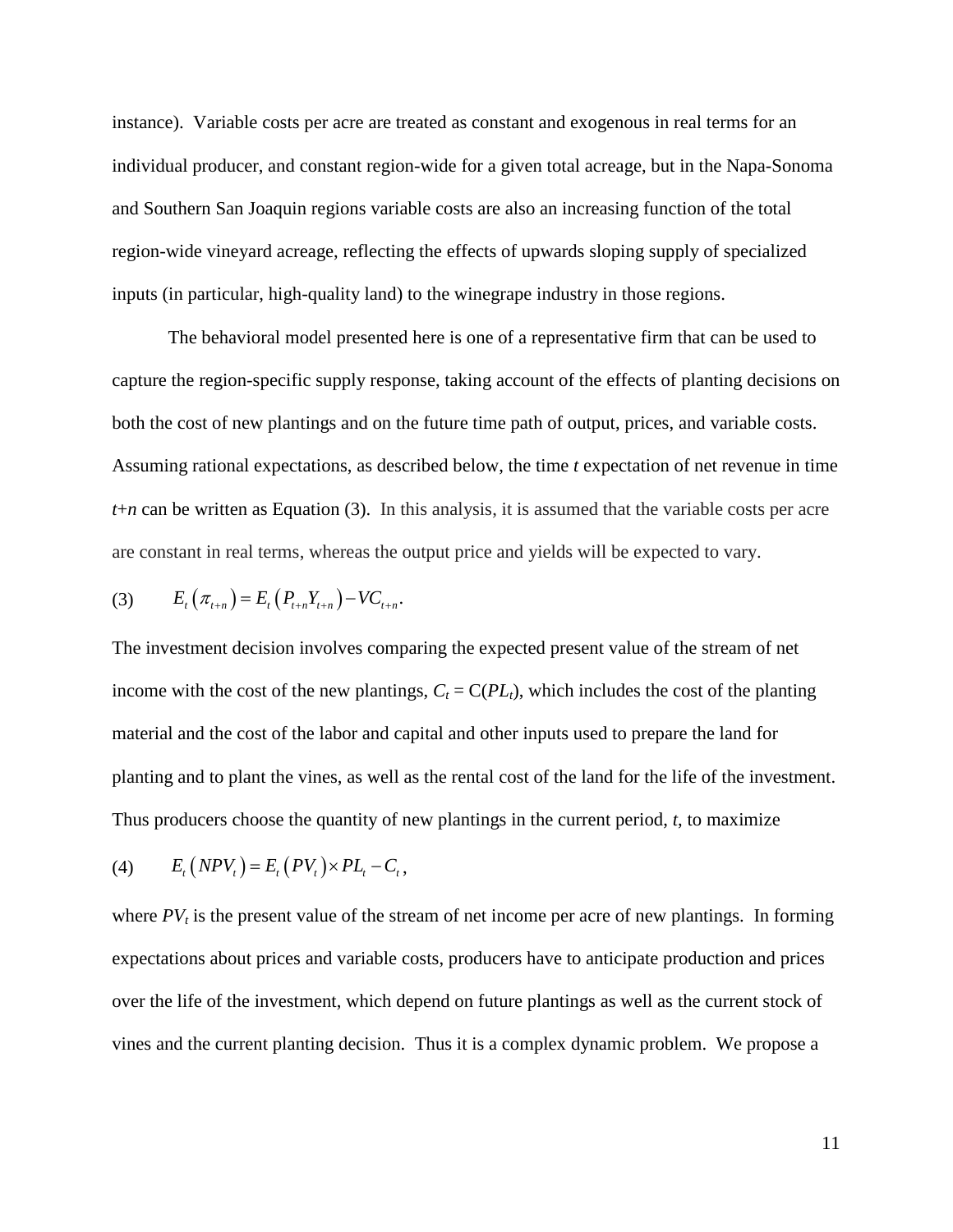type of rational expectations mechanism, following Gray et al. (2005) to solve it; Fuller (2012) provides further detail.

## *Yield*

The formation of expectations of the net present value of investment in new plantings uses information on the yield-age profile of vines, which can be treated as not varying in general shape over time, and the underlying trend in yield per acre of mature vines, reflecting the influence of management and technological change (in reality yields also reflect random seasonal variation in weather and pests that average out in this model that emphasizes long-term investment responses). To capture these characteristics, we assume the expected yield of mature vines can be written as a trend model of the following form:

$$
(5) \qquad YM_{t+n} = YM_t + gn,
$$

where  $YM_{t+n}$  is the projected yield per mature bearing acre in year  $t+n$ , which is equal to the value in the base year,  $YM_t$ , scaled by a linear growth rate g. The trend growth rates and implied yield values in year 50 were calibrated based on a combination of analysis of historical data, responses to a questionnaire sent to a group of winegrape growers, academics, and industry experts, and some consultation within this group (see Fuller, 2012 for details).

The average yield per acre in year  $t$ ,  $Y_t$  is also affected by the age structure of the population of mature and immature bearing vines. The formation of expectations of the net present value of investment in new plantings uses information on the yield-age profile of vines, which can be treated as not varying in general shape over time. That is,

$$
(6) \qquad Y_{i,t+n} = y_i Y M_{t+n},
$$

where *yi* is the yield of an acre of vines aged *i* years as a fraction of the yield of an acre of mature bearing vines.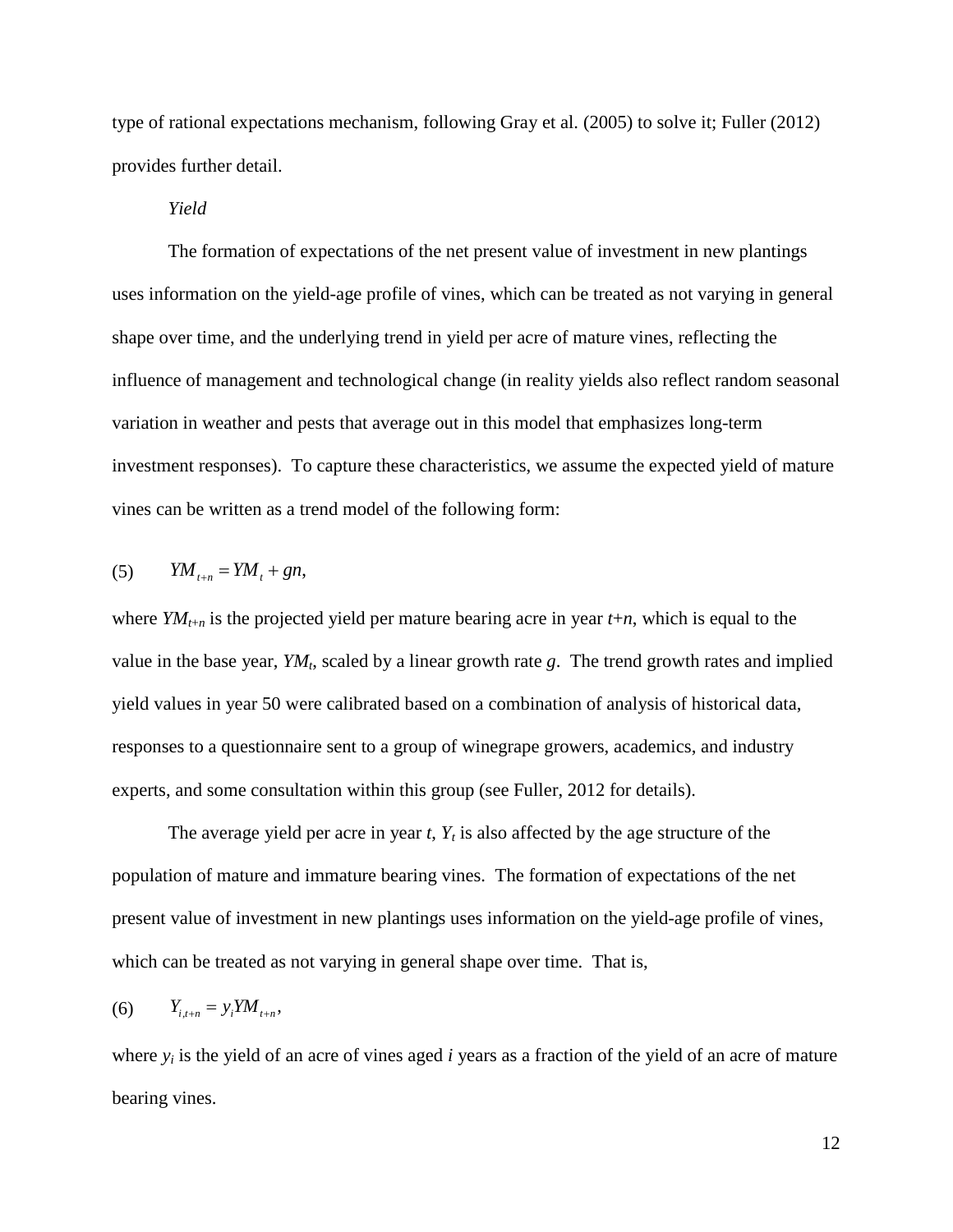Investment cost  $(C_t)$ , is assumed to be a cubic function of the rate of new plantings  $(PL_t)$ . Mathematically, this can be written as

(7a) 
$$
C_t = c_1 PL_t + c_2 PL_t^3
$$
.

Hence, the equations for the average and marginal cost of investment are

(7b) 
$$
AC_t = c_1 + c_2 PL_t^2
$$
; and

(7c) 
$$
MC_t = c_1 + 3c_2PL_t^2.
$$

The values of the parameters of the total, average, and marginal cost functions  $(c_1$  and  $c_2$ ) are derived based on assumptions about the elasticity of supply of new investment (reflecting upwards sloping supply of planting materials from the nursery industry and other variable inputs, perhaps also including venture capital, in the short run) combined with information from cost and return studies prepared by University of California Cooperative Extension (UCCE) staff since 2000 on investment costs for winegrapes [\(University of California Cooperative Extension,](#page-28-0)  [2000–2011\)](#page-28-0), and plantings information derived from Acreage Reports [\(California Department of](#page-27-6)  [Food and Agriculture/National Agricultural Statistics Service, 1981–2011\)](#page-27-6).

Because we could not accurately measure the marginal cost (or price) a priori, the parameters of the plantings cost function were calibrated using alternative assumptions about the flexibility of the average cost of new plantings with respect to the quantity of new plantings ( $\varphi_{AC}$ = *d*ln*AC*/*d*ln*PL*) as follows:

(8) 
$$
c_2 = \frac{\partial AC}{\partial PL} \frac{1}{2PL_0} = \varphi_{AC} \frac{AC_0}{2PL_0^2},
$$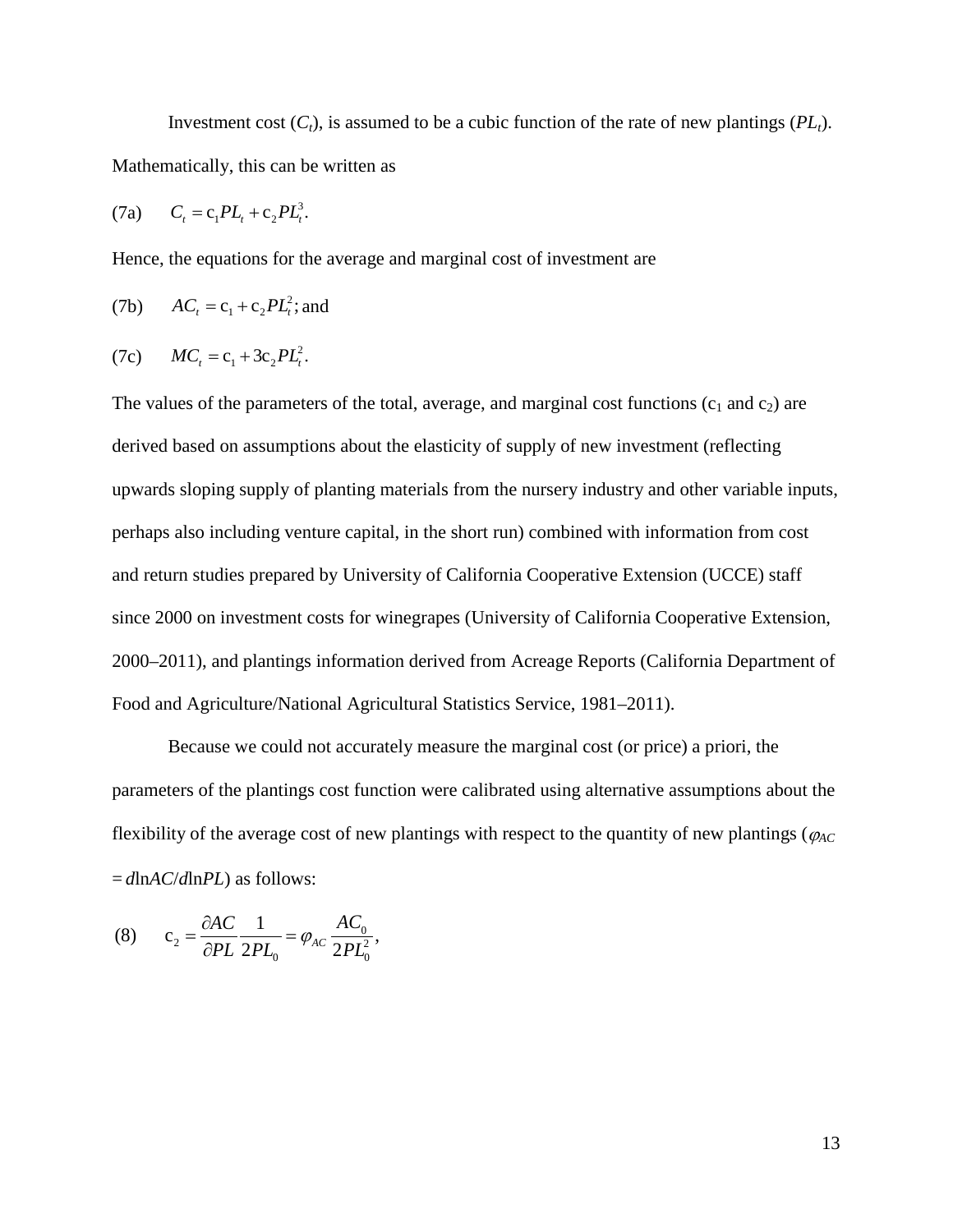where  $AC_0$  is the initial average cost, and  $PL_0$  is the initial value for new plantings.<sup>[5](#page-13-0)</sup> The following formula can be used to solve for parameter  $c_1$ :

(9) 
$$
c_1 = AC_0(1 - \varphi_{AC})
$$
.

Then the (non-negative) quantity of new plantings in time *t*, chosen to maximize the expected net present value of the investment, will be the quantity of plantings such that expected present value of net returns will be equal to the marginal cost of the new plantings (per acre). That is, the first-order necessary condition for a maximum is that marginal benefit (per acre) of new plantings equals marginal cost:

$$
(10) \t E_t(PV_t) = MC_t.
$$

In these equations, plantings decisions are based on expectations of prices and yields into the distant future. They also depend on the expected total acreage in a given year since it is assumed that variable costs depend on total planted acreage within a region. Inherent in these expectations is knowledge not only of the parameters on the supply side of the model—including yield relationships and the dynamics of the stock of bearing vines as well as the determinants of plantings represented in Equation (10)—but also knowledge of the parameters on the demand side. It is not practicable to solve the specific structure of this model analytically for the supplyresponse model implied by rational expectations. Instead, we use an iterative numerical simulation process, described in section 3.

### *Bearing Acreage*

Vineyard acreage evolves according to

<span id="page-13-0"></span><sup>&</sup>lt;sup>5</sup> Values of  $\varphi_{AC} = 1/1.5$  and 1/4 are used for the Southern San Joaquin and Napa-Sonoma regions, respectively;  $\varphi_{AC}$  $= 1/2$  in all other regions.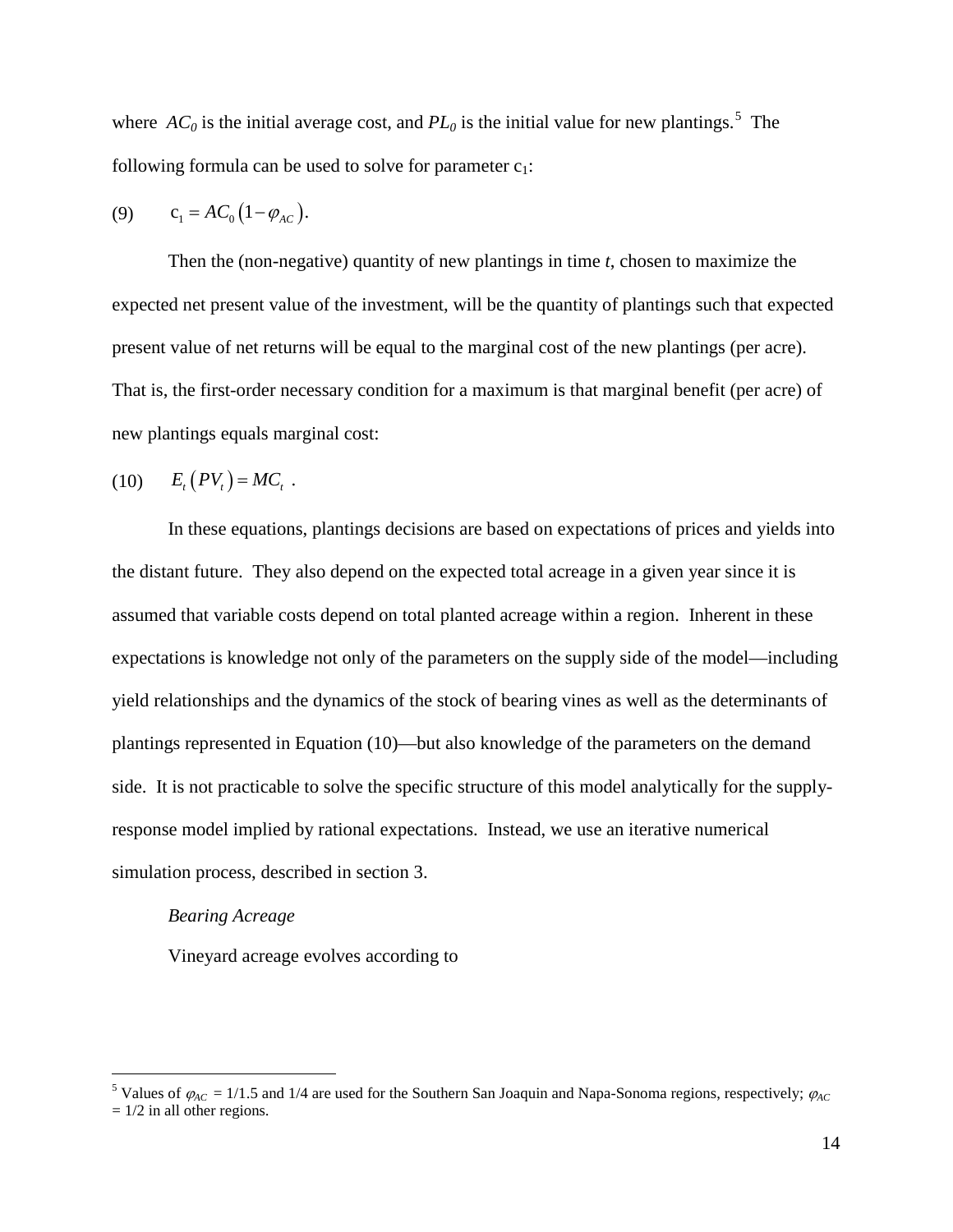(11) 
$$
A_{i,t} = \begin{cases} PL_t & \text{for } i = 0, \\ A_{i-1,t-1} & \text{for } 1 \le i \le 25, \\ 0 & \text{for } i > 25. \end{cases}
$$

where  $A_{i,t}$  is the acreage of vineyard aged *i* years in year *t*. After 25 years the acreage is retired or replanted. After an acre is planted, vines within that acre are lost to death from non-PD causes, at a proportional rate  $\delta_0$ , and from Pierce's Disease, at a proportional rate  $\delta_1$ . We assume these vines are replanted every year except for vines aged 23 years or older, since any replacements of these vines will not produce grapes before the entire block is removed. Hence, in each year, the area of vines replanted,  $RP<sub>t</sub>$ , is:

(12) 
$$
RP_t = (\delta_0 + \delta_1) \sum_{i=0}^{22} A_{i,t}.
$$

The per-acre cost for these replacement vines is assumed to be a cubic function of the rate of replacements, as it was for new plantings. Mathematically this can be written:

(13) 
$$
RC_t = c_3 R P_t + \frac{1}{2} c_4 R P_t^2.
$$

The values of the parameters of the replacement cost function  $(c_3 \text{ and } c_4)$  are also derived based on information from cost and return studies prepared by the UCCE on average costs [\(University of California Cooperative Extension, 2000–2011\)](#page-28-0), CDFA/NASS Acreage Reports [\(California Department of Food and Agriculture/National Agricultural Statistics Service, 1981–](#page-27-6) [2011\)](#page-27-6), and assumptions about how average cost changes with changes in vine replacements.

#### *Production*

Production is simply the product of the age-specific yield per acre from Equation (6) and the number of acres from Equation (11), summed across age categories: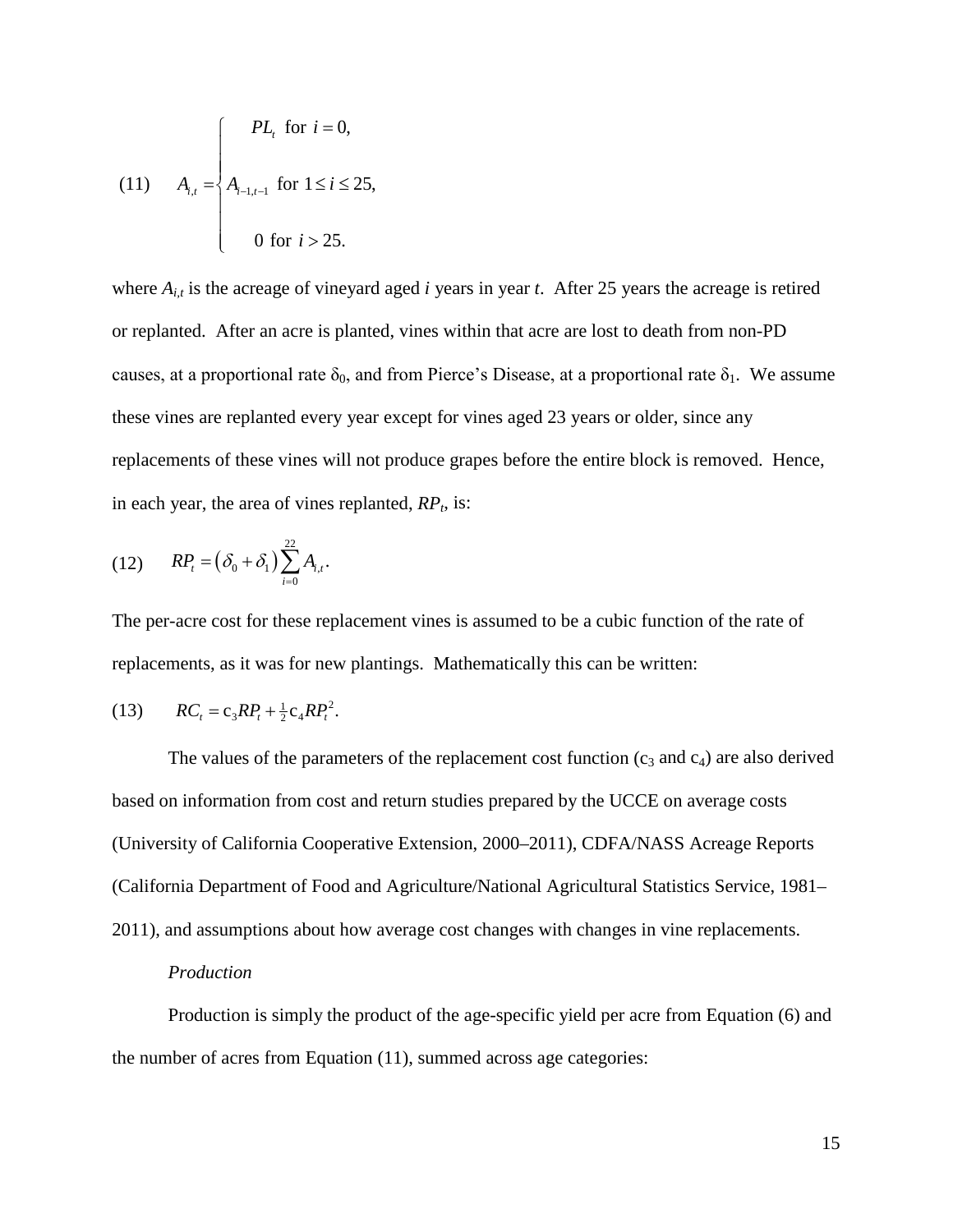$$
(14) \qquad Q_{t+n} = \sum_{i=4}^{24} Y_{i,t+n} A_{i,t+n}
$$

## *Variable Cost*

The specification of the investment cost function as a cubic form limits the supply response to price in the short run. Supply response to price at the industry level is further constrained by limits on the supply of suitable land, an aspect that is reflected by specifying the variable cost per acre as an increasing function of the total acreage of vineyard within a region. The variable costs also depend on the prevalence of disease in the region, which causes growers in some regions—Napa-Sonoma, the Southern San Joaquin Valley, and Southern California—to spend resources on preventive measures;  $d_r$  is a dummy variable that equals one if  $r$  is one of these three regions, and zero if not:

(15) 
$$
VC_{t+n} = V_0 + V_1 \sum_{i=0}^{25} A_{i,t+n} + V_2 d_r
$$

This equation is parameterized based on prior views about the long-run supply elasticity of vineyard land, regional acreage from Acreage Reports, and knowledge of the relationship between the sharpshooter population and the incidence of Pierce's Disease, gleaned from grower interviews and the history of Pierce's Disease throughout the State [\(California Department of](#page-27-6)  [Food and Agriculture/National Agricultural Statistics Service, 1981–2011;](#page-27-6) Fuller, 2012).

## **3. Demand for Winegrapes in California and Model Closure**

The model is closed by equating annual demand with annual supply for each of three qualities of winegrapes. Because of the large number of variables, constraints, and the annual nature of the desired output, it was not feasible to solve this specific structure analytically for the supply-response model implied by rational expectations. Instead, we used numerical simulation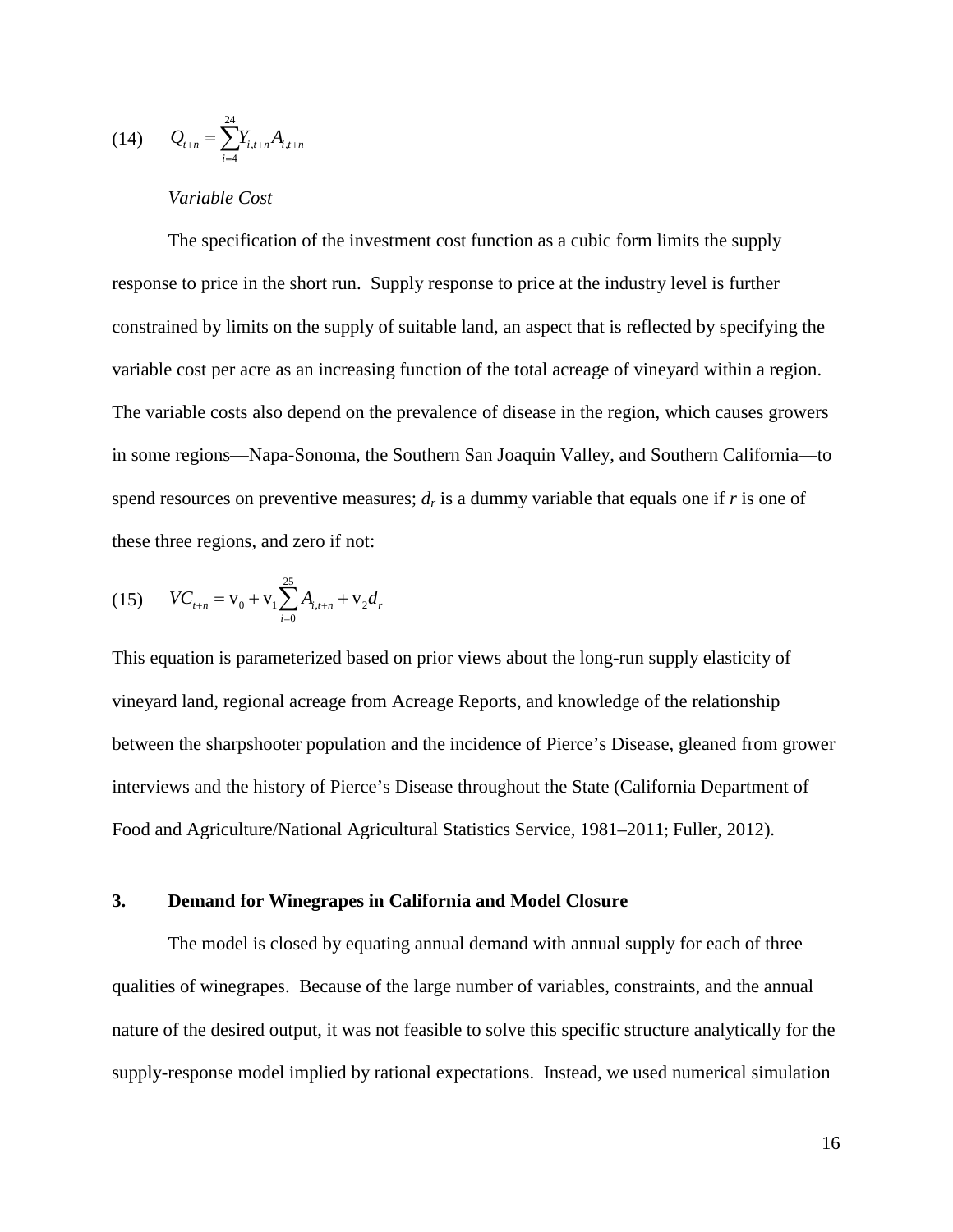methods to solve the model. Specifically, we used the GAMS CONOPT solver—which is a nonlinear programming method that uses a generalized reduced gradient (GRG) algorithm based on the work of Abadie and Carpentier [\(1969\)](#page-27-7)—to calculate prices, production, and PD damages over 50 years, 2011 to 20[6](#page-16-0)0.<sup>6</sup>

#### *Demand for California Winegrapes*

Annual demand consists of three regional markets, represented by a system of linear inverse demand equations, specified as follows, where *j* represents the six supply regions, (see Table 1 for descriptions of the regions).

$$
P_{Low,t} = \left(\mathbf{f}_{0}^{Low} - \sum_{j} \mathbf{f}_{j}^{Low} Q_{j,t}\right) \left(1 + \mathbf{b}^{Low}\right)^{t}
$$
  
(16) 
$$
P_{Med,t} = \left(\mathbf{f}_{0}^{Med} - \sum_{j} \mathbf{f}_{j}^{Med} Q_{j,t}\right) \left(1 + \mathbf{b}^{Med}\right)^{t}
$$

$$
P_{High,t} = \left(\mathbf{f}_{0}^{High} - \sum_{j} \mathbf{f}_{j}^{High} Q_{j,t}\right) \left(1 + \mathbf{b}^{High}\right)^{t}
$$

Values for the slope and intercept parameters for each of these equations are calculated using (a) the 2008–2010 three-year average values of prices and quantity for each region, based on data from the CDFA/NASS Crush Reports, combined with (b) estimates of price flexibilities, derived from the econometric and "synthetic" estimates described in Fuller and Alston [\(2012\)](#page-27-2) as well as judgment based on knowledge of the winegrape industry and other agricultural industries. Values for the growth rate parameters  $(b^i$  in Equation 16) were chosen to reflect underlying growth rates in demand (reflecting the influence of growth in population, per capita income, other demographic variables, and other trend factors such as prices of other goods and

<span id="page-16-0"></span> <sup>6</sup> Vineyard acreage was calculated over 75 years, since plantings in year 2060 (the last year of the 50-year horizon) depend on expected returns over the subsequent 25 years (2061 through 2085) and thus the 50-year planning horizon entails projections over 75 years; solutions are found for the first 50 years and then the values are projected for the 50<sup>th</sup> year forward for the next 25 years as though a steady-state solution had been reached in year 50.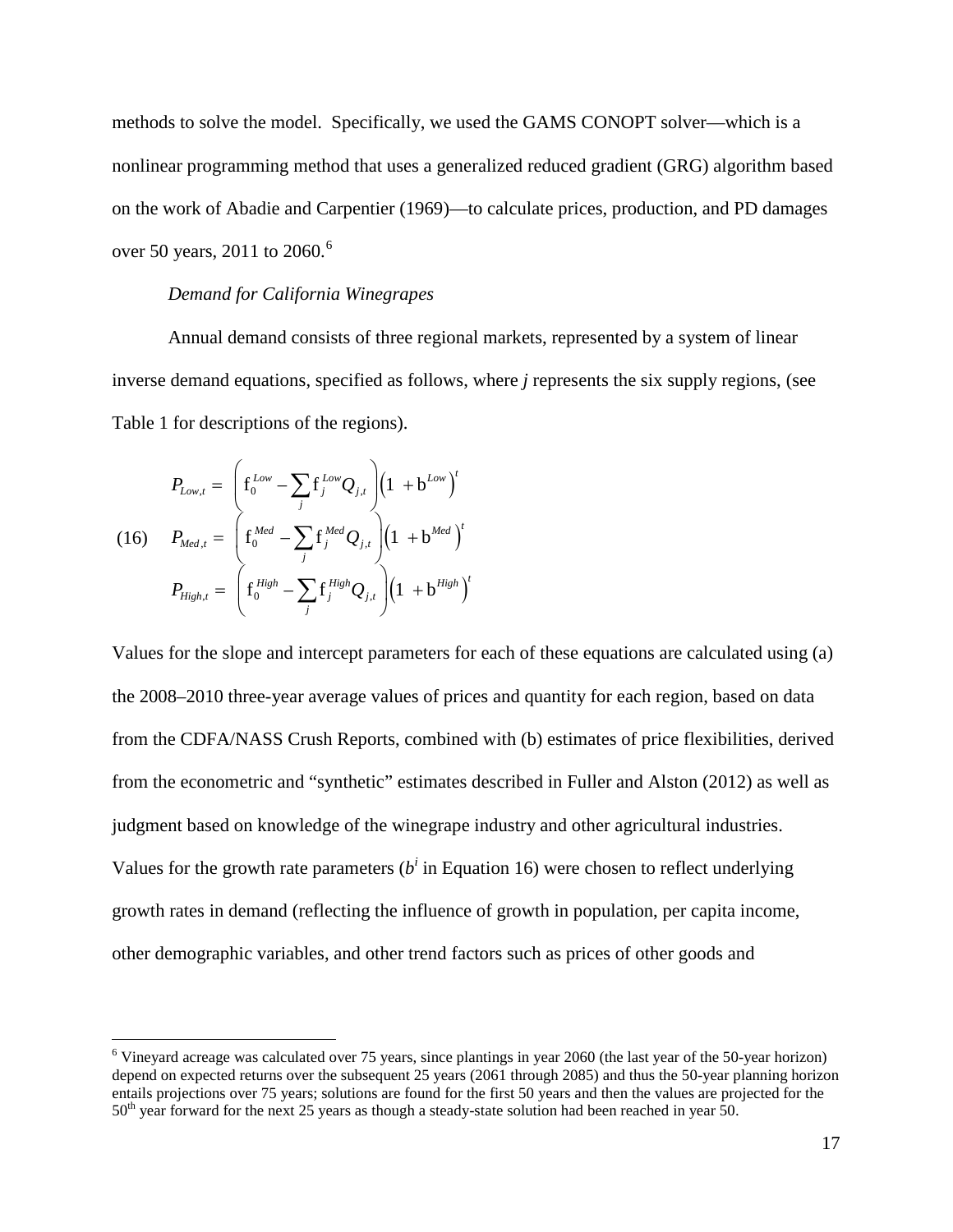preferences). Initial values for these were set at one percent per annum in each case in view of past trends in prices.

Market-clearing prices are derived by substituting for  $Q_t$  from Equation (14)—which depends on the acreage from Equation (11) and realization of the yields from Equations (5) and (6)—into the system of demand equations in (16). The resulting prices are used in a recursive model solution procedure, described next.

### *Model Solution Procedure*

The model solution procedure follows an iterative recursive process for a given policy scenario. First, a set of starting values is chosen for the stream of expected prices and total acreage to derive the net present values per acre. The set of starting values implies a stream of plantings over the 50-year planning horizon of 2011–2060. Then, using that stream of plantings and other factors, the stream of bearing acreage is projected over the next 25 years for a total of 75 years of projected values for variables. The product of the stream of projected acreage with the stream of expected yields per acre, is the corresponding stream of expected production, which is substituted into the price dependent demand system to compute the implied marketclearing prices. Next, these solutions replace the starting values for expected prices and total acreage and the process is repeated. The process is iterated until the expected prices do not change appreciably—that is, the stream of expected prices used to generate the stream of plantings is equivalent to the stream of prices implied by the stream of plantings. It is in this sense that the model entails rational expectations.

#### *Model Validation*

Several steps were taken to check the validity of the model and its ability to predict winegrape market behavior over a 25- or 50-year horizon. Using the baseline parameters, the

18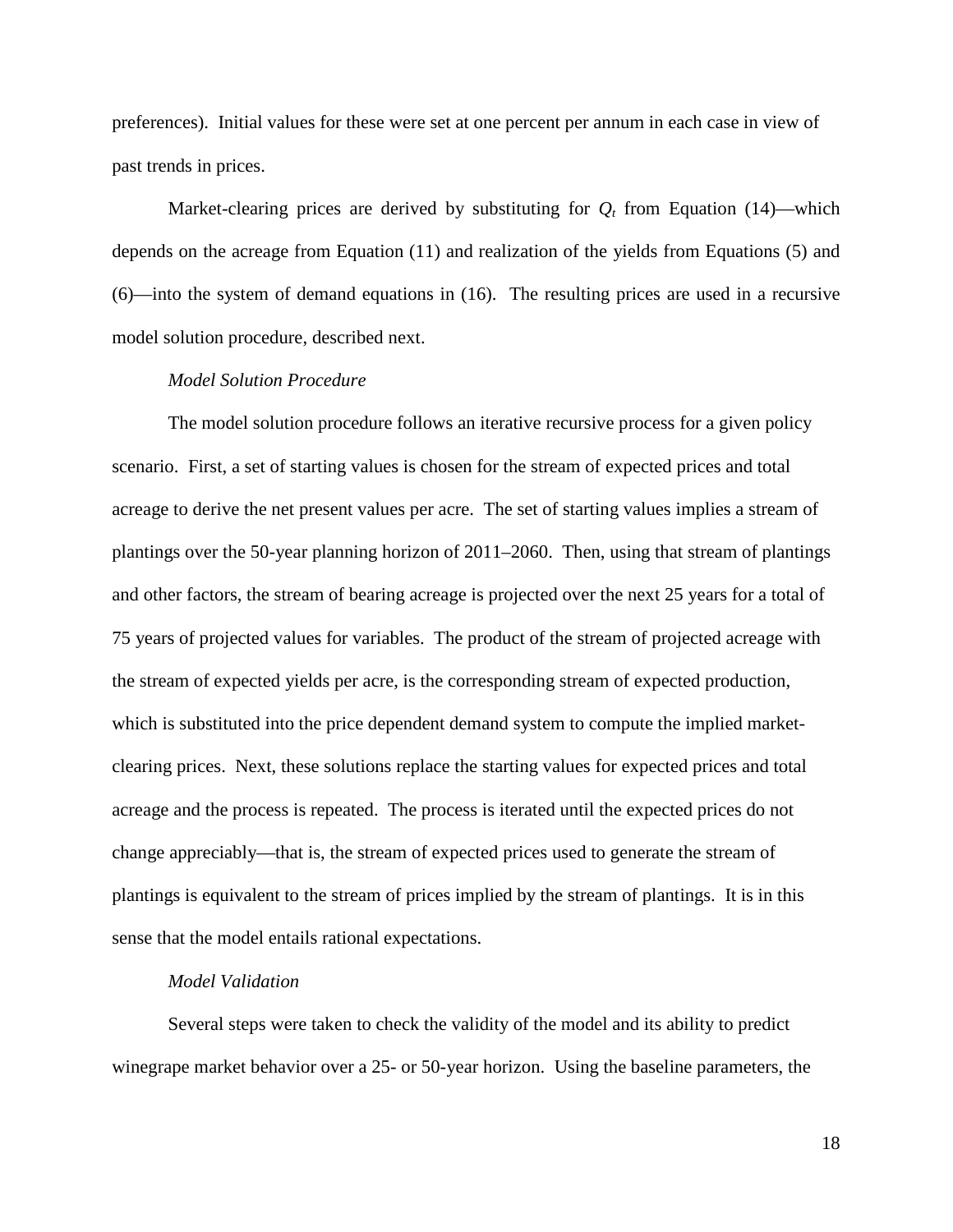model was used to simulate production quantities, acreage, prices, and the resulting profits, consumer surplus, and net benefits over the 50-year time horizon, 2011–2060. Relevant experts were asked to review these predictions and comment on them, as a check on whether the model as specified yielded plausible predictions. After making adjustments to the model so that the predictions were more-nearly in line with the expert opinions, as a further check on the model, the implied supply elasticities were calculated, by running parametric simulations. Cross-price elasticities are very near to zero over all time horizons. Long-run (30-year) own-price elasticities of region-specific supply are all between 0.5 and 0.6.

## *Price, Quantity, and Economic-Welfare Impacts*

Under each alternative scenario, producer benefits were computed for each year of the simulation as the change in profit or producer surplus (computed as an element of the model solution procedure) compared with the baseline scenario. Annual consumer benefits were computed as changes in Marshallian consumer surplus (the area behind each demand curve above the intersection of supply and demand), reflecting the effects of both price changes and shifts in demand. Annual total benefits are equal to the sum of producer and consumer benefits. In the sections that follow, we provide detailed model results under the baseline and alternative scenarios.

## **4. Policy Simulations: Scenarios**

Policy simulations were conducted using this model and a range of assumptions about scenarios regarding potential cuts to program funding, PD prevalence, and a case in which the disease simply ceases to exist. Much is unknown about the future of Pierce's Disease and the programs in place to keep it in check. Potential changes to disease pressure may occur because

19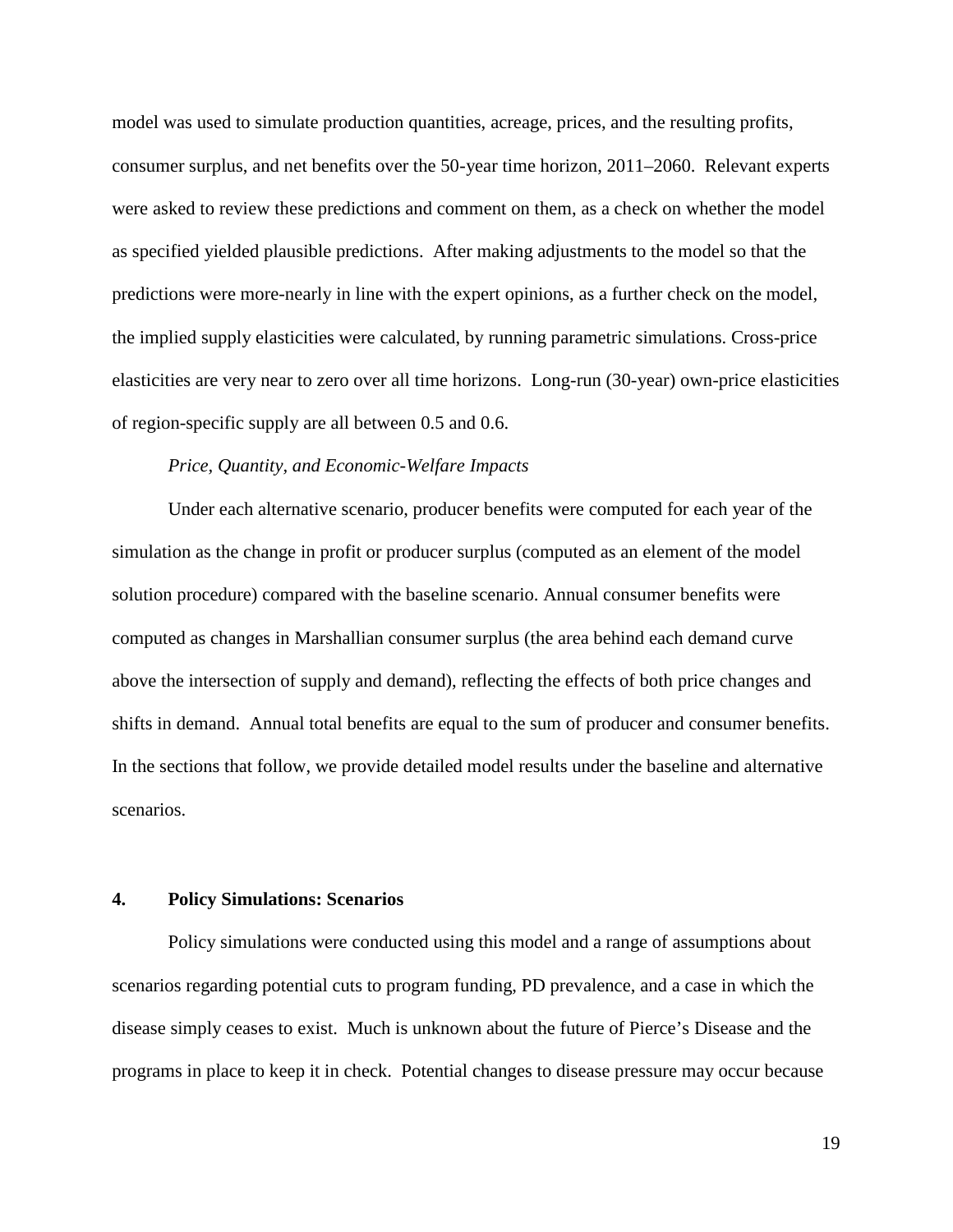of climate change, new vectors or movement of existing vectors to new locations, different cropping patterns, changes in technology, urbanization, or changes in government programs. Alterations to the PD programs may occur because of budget shortages, competition from other pests and diseases for policy resources, changes to administration, or other reasons.

To make more confident predictions of likely pest and disease prevalence and industry growth under alternative scenarios, industry experts were consulted. Expert opinions on the potential future of disease incidence along with winegrape production were elicited in both informal consultations and through the use of a questionnaire that was sent to various experts, including winegrape growers, academics, and farm advisors. Further information on the questionnaire is available in Fuller (2012).

### *Baseline*

The "Baseline" scenario represents the economic outcomes given the incidence of the disease with current programs, technology, and mitigation practices. Under this scenario, the myriad of CDFA-, USDA-, and locally funded Pierce's Disease boards, task forces, monitoring and control programs, remain in place for the 75-year period.

#### *Silver Bullet*

The best possible (although extremely unlikely) outcome of the PD research program would be a costless cure for Pierce's Disease, or "Silver Bullet" scenario. The death rate of vines is simply reduced in the model to what it would be in the absence of PD, and corresponding adjustments are made to costs to reflect the lack of PD mitigation costs. This "Silver Bullet" scenario allows the estimation of the total cost of the disease, comparing scenarios with and without the disease, leaving all other economic relationships unchanged. After calculating economic welfare for the baseline case and then the "Silver Bullet" scenario,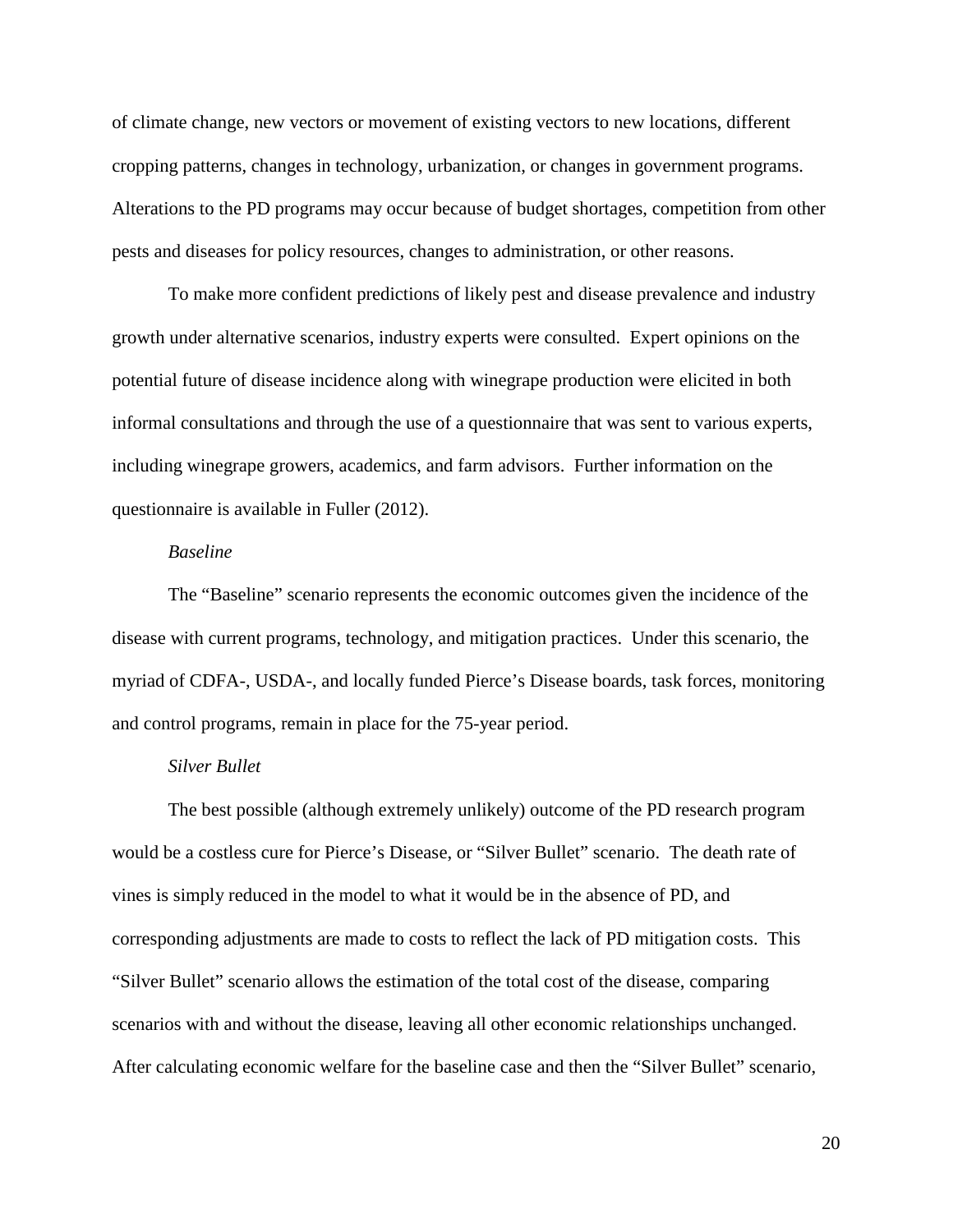the difference can be interpreted as the cost (or benefit) of Pierce's Disease, as borne by winegrape producers and consumers under current policies and technology.<sup>[7](#page-20-0)</sup>

## *Statewide Outbreak*

The worst potential scenario would be a statewide "outbreak"—a scenario in which the GWSS is free to move and becomes established throughout California. It is possible that this could eventually occur even with the current programs in place, and many believe that GWSS would almost certainly become endemic throughout California if the control programs ended. It could take a long time for the full consequences from ending the program to be realized. In the questionnaire respondents were asked what would happen, in terms of the eventual equilibrium distribution of annual losses of vines from PD, if the PD Control Program ended. Based on the survey responses, in the model it takes 10 years before the full effect (larger rates of vine losses) from a widespread outbreak is felt. An exponential function for PD deaths was applied between baseline incidence and the full disease incidence.

#### *Regional Outbreaks*

Alternative outbreak scenarios, in which GWSS becomes endemic in particular regions in isolation, are also possible. If the pesticides used in Southern California stopped working as effectively or became less frequently used, GWSS and PD prevalence could increase in that region alone. Alternatively, if programs aimed at limiting the spread of GWSS from Southern California were eliminated or cut back, it is possible that the adjacent region, the Southern San Joaquin Valley, could experience outbreak rates of PD losses. The biggest fear, however, is that

<span id="page-20-0"></span> $7$  Our analysis of the "Silver Bullet" scenario does not take into account potentially negative economic impacts that a costless cure for Pierce's Disease could have on grape producers in California. If such a cure were found, largescale grape production might become possible in other parts of the country that currently cannot produce grapes because of high PD incidence and a lack of effective prevention tools. Increased production, all else equal, would bring grape prices down, which would negatively affect California winegrape growers. Therefore, for the purposes of this analysis, it is assumed that the "Silver Bullet" is a California-specific cure.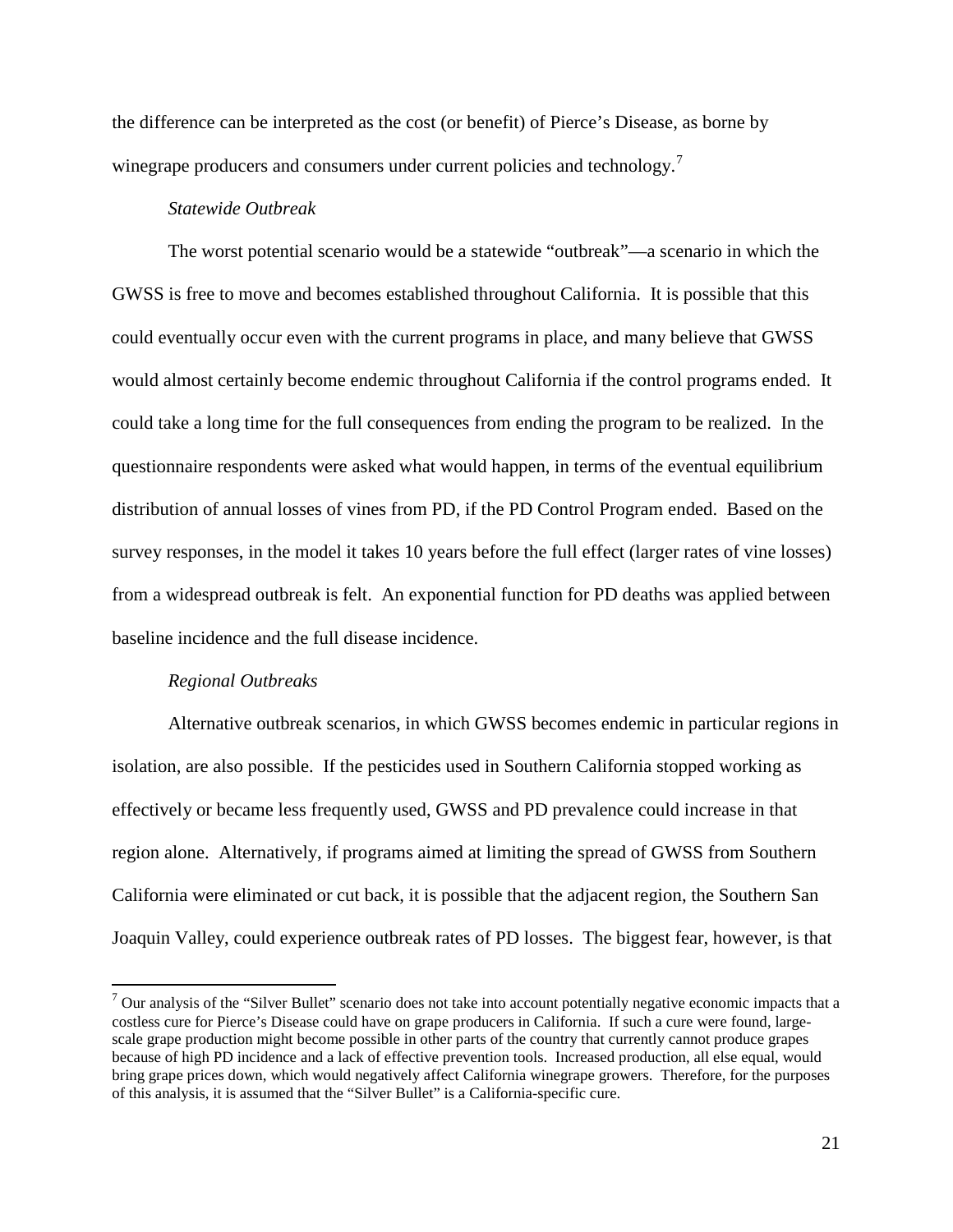the GWSS could migrate into the Napa and Sonoma Valleys, and become established in that high-value region in addition to the BGSS vector that is already a problem there. The regional outbreak scenarios use baseline PD incidence rates for all regions except the one with the outbreak, for which PD incidence is set to the corresponding "outbreak" rates (which are also used together to represent a statewide outbreak rate).

#### **5. Policy Simulations: Results**

Table 2 shows changes in welfare under the various scenarios described in the previous section, relative to the baseline case. These changes are the averages of the annual welfare changes over 50 years, 2011 to 2061. These were computed by averaging the (non-discounted) welfare measures over the 50-year horizon, to provide estimates that are more easily and intuitively compared to other annual measures such as program expenditures and value of production.

The measured welfare changes throughout this paper represent changes in producer and consumer surplus for producers and consumers of winegrapes. They do not include the costs of government expenditure (effectively borne by taxpayers) or costs (or benefits) to the citrus industry or nursery industry associated with the current PD control program and compliance with it. The first six columns in Table 2 present regional effects, and the rightmost column shows the statewide sum. The "net benefit" within a region should not be interpreted as a measure of net benefits to that region but rather is a measure of net benefits to producers and consumers (or buyers) of the winegrapes from that region, where most of the consumer benefits are accruing to final consumers in other geographical locations.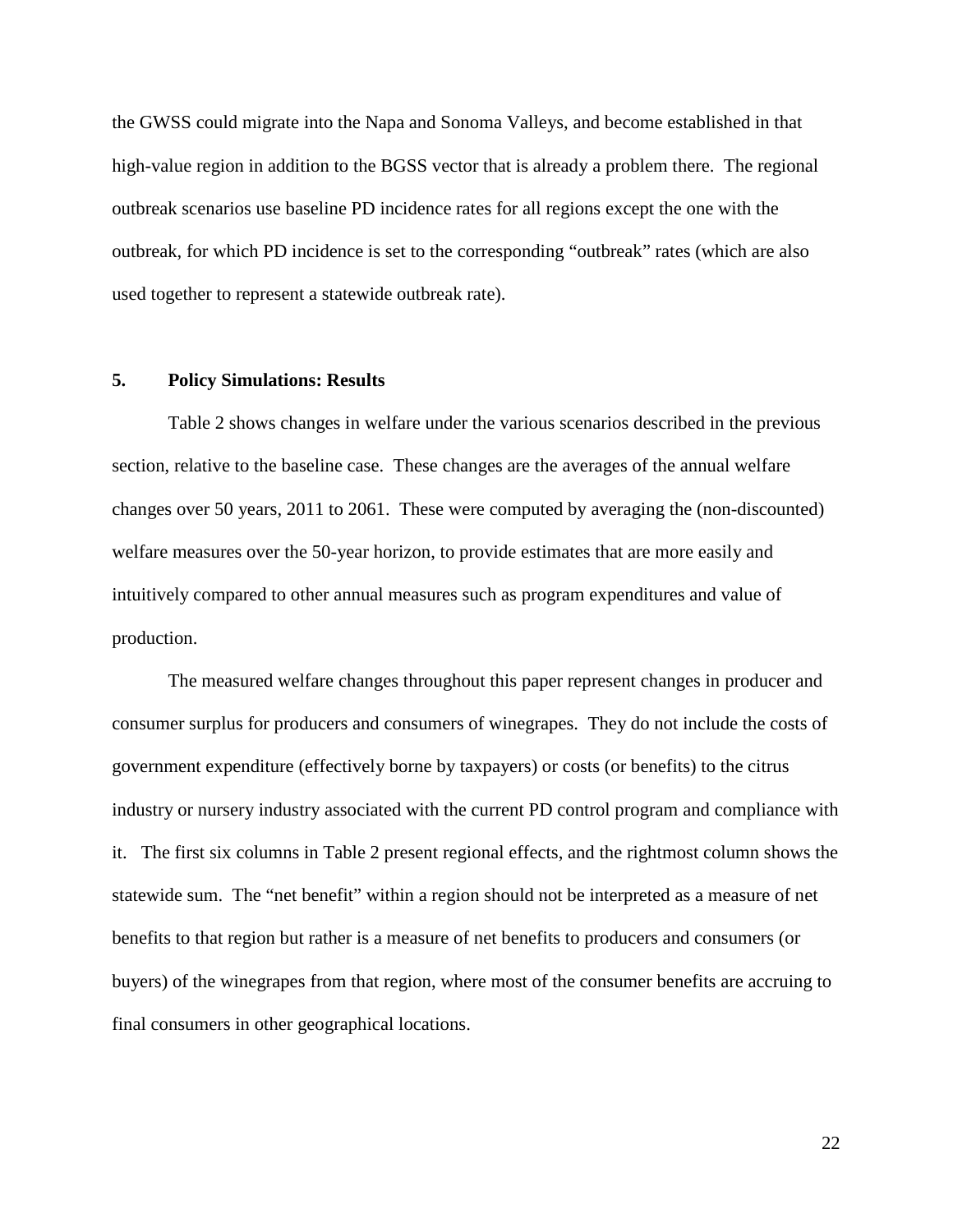The first section of Table 2 reports results from the "Silver Bullet" scenario as compared to the baseline. The difference between the two sets of economic welfare measures can be thought of as a measure of the costs of the disease to producers and consumers given current programs. The results for the "Silver Bullet" case suggest that the disease costs producers and consumers of California winegrapes over \$55 million per year, more than half of which (\$31 million) is borne by producers in California, roughly 1.4 percent of winegrape cash income in recent years [\(California Department of Food and Agriculture, 2011\)](#page-27-8).<sup>[8](#page-22-0)</sup>

In the statewide outbreak scenario, compared to the baseline, the State as a whole is projected to lose over \$265 million annually, including a loss to producers of \$161 million per year, or 7.2 percent of winegrape cash income in recent years. This total effect reflects the net effects of benefits to growers in the Coastal region, the Northern San Joaquin Valley and Northern California, where PD costs would be comparatively minor and more than offset by the benefits of higher prices resulting from the heavier losses in the primary production areas. For similar reasons, producers in the Northern San Joaquin Valley and Northern California experience losses in the "Silver Bullet" scenario.

The statewide annual cost of regional outbreaks compared to the baseline is \$136 million for the case of Napa-Sonoma, \$51 million for the case of the Southern San Joaquin Valley, and \$64 million for the case of Southern California. Projected losses are very dire for some regions, in particular Napa-Sonoma, and Southern California, both of which experience drastic increases in PD in this scenario. Regional outbreaks benefit producers in the regions that are not affected directly, because of price increases resulting from a lower total statewide grape crush. A Napa-Sonoma-only outbreak, for example, would benefit all producers except those in the Napa-

<span id="page-22-0"></span> <sup>8</sup> <sup>8</sup> As noted, this measure does not include the costs of the PD program, borne by government and industry, but not reflected in the market for winegrapes.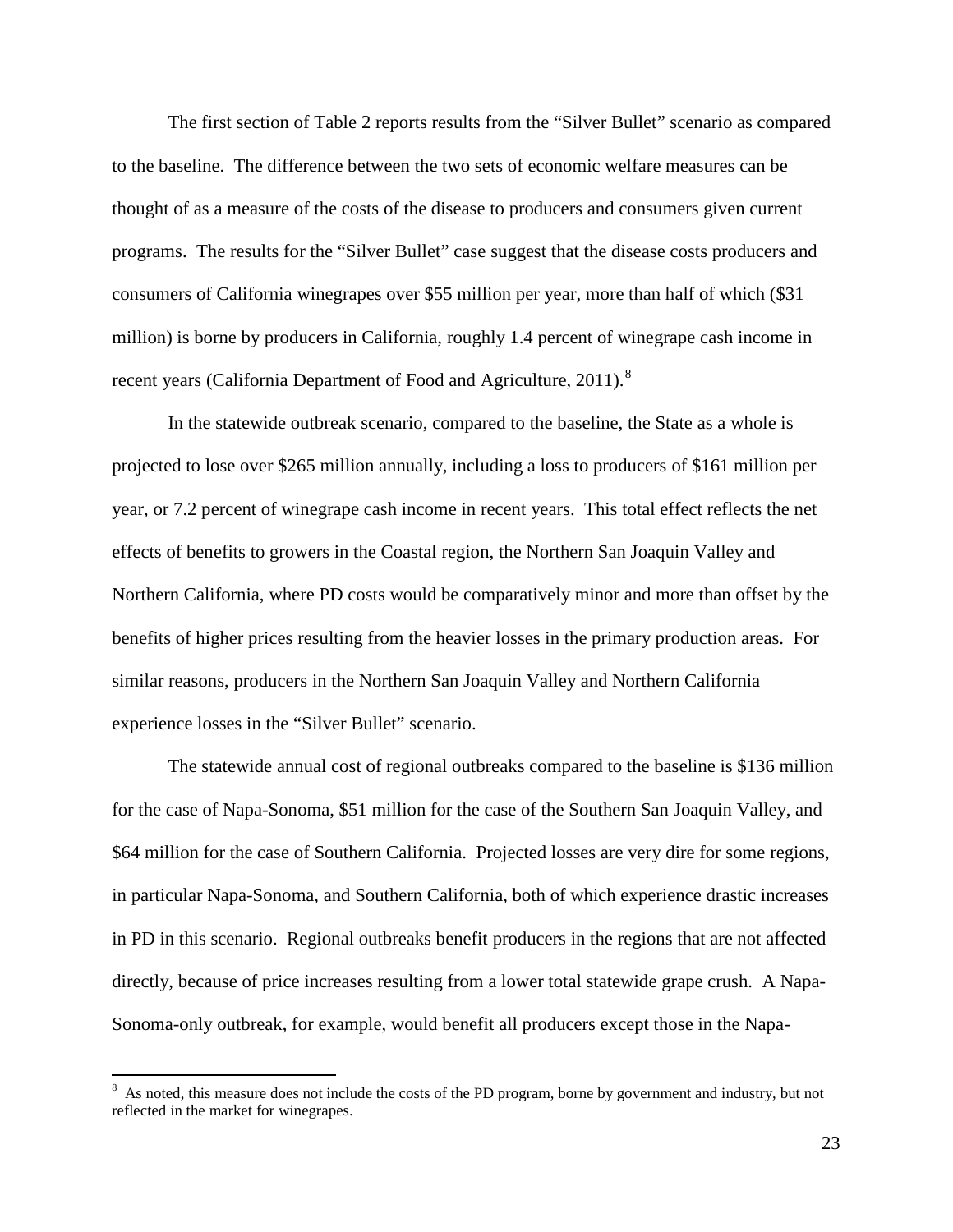Sonoma region. However, for each of those other regions the corresponding losses to consumers resulting from increased prices more than offset the producer gains. The statewide effects for producers, consumers, and their combined sum are all negative.

## [Table 2: *Average Annual Costs of PD and Ending the PD Control Program under Alternative Outbreak Scenarios, Relative to Baseline*]

While table grapes and raisin grapes were not included explicitly in the model, those industries would be affected in some of our scenarios, so we computed "back-of-the envelope" estimates of welfare effects on those markets. Table grapes and raisin grapes are both grown almost exclusively in the Southern San Joaquin Valley, and we assumed that the direct impacts in those industries would be in proportion to the direct impacts in the winegrape industry in the same region.

To estimate those direct impacts on the winegrape industry in the Southern San Joaquin Valley we ran the model under the respective scenarios isolating that section of the State on the demand side, assuming that there would not be any cross-price effects from winegrapes on the table or raisin grape markets. We then computed the total effect  $(T)$  of the respective scenarios as

## $(T7)$   $T = (1+k)W$ ,

where *W* represents the total welfare effect of the scenario in question on the winegrape industry in the Southern San Joaquin Valley, and  $k = 2.11$  is the ratio of the total farm value of table grape and raisin grape production to the total value of winegrape production in the region, averaged over the years 1995–2010. Including effects on table grapes and raisin grapes adds another \$14 million to the current annual cost of the disease and \$109 million to the annual cost in the statewide outbreak scenario that would apply if the control programs were to be halted.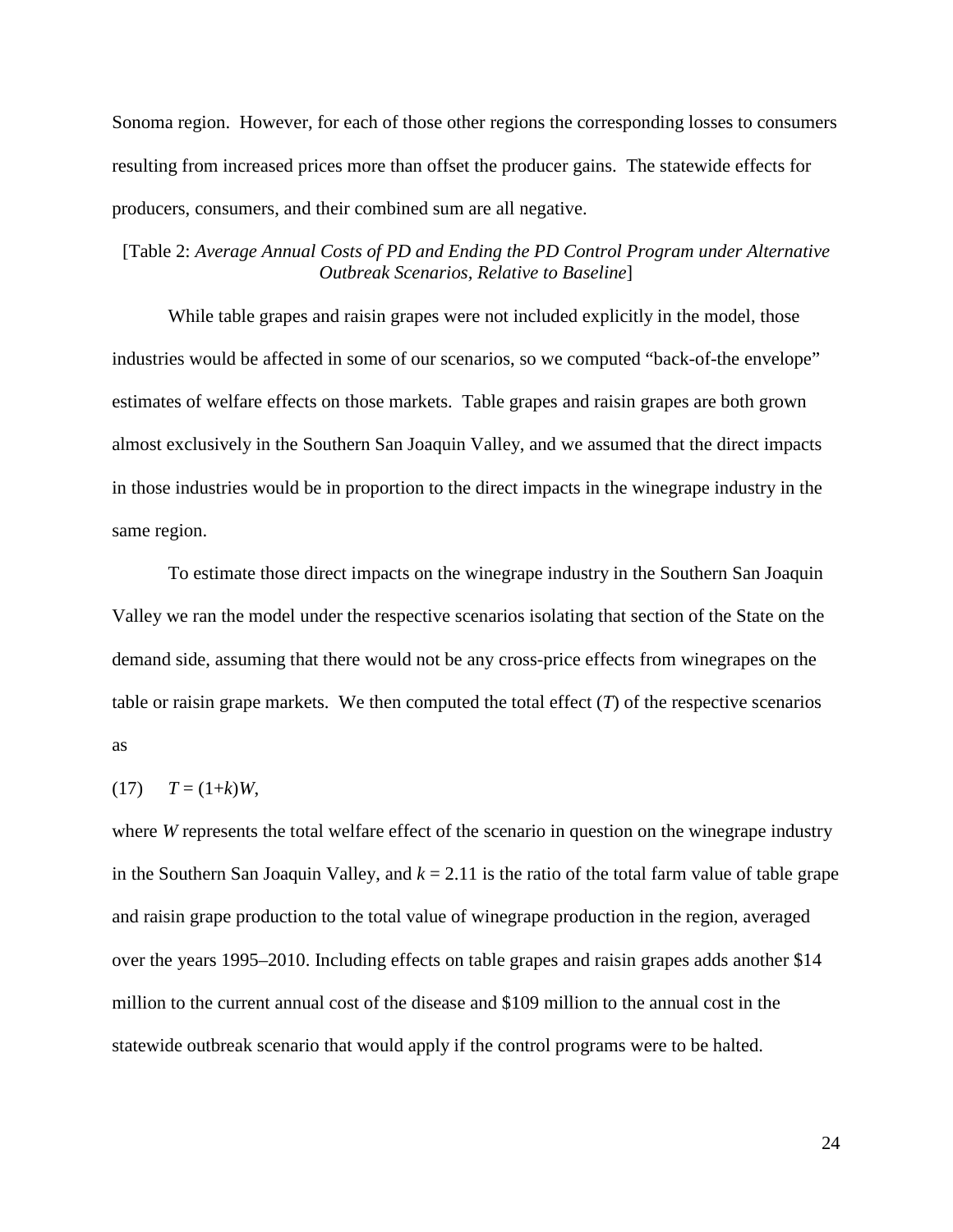Because the sum of the change from "Silver Bullet" to "Baseline" and "Baseline" to "Outbreak" is equivalent to the difference between "Silver Bullet" and "Outbreak," the welfare effects of alternative scenarios as compared to a no-PD scenario can be computed. As such, relative to a scenario without PD, the full cost of a statewide outbreak could be upwards of \$322 million annually for winegrapes alone, and another \$123 million annually for table and raisin grapes.

#### *Sensitivity Analysis*

Because much is unknown about current and potential incidence of PD, sensitivity analyses were conducted to examine the range of economic impacts of the disease implied by the range of plausible rates of incidence as indicated by the responses to the survey questionnaire. The sensitivity analysis was conducted by applying the full range of questionnaire responses on rates of incidence to parameterize scenarios for current PD losses as well as potential losses if the program were to be abolished.

Table 3 compares average annual changes in total welfare over the 50-year program for the statewide "Outbreak" scenario as well as the "Silver Bullet," compared with the "Baseline" scenario using three alternative parameterizations of the "Baseline" scenario ("Low," "High," or "Best-Guess" rates of losses to Pierce's Disease). "High" indicates the maximum value for baseline Pierce's Disease losses from the survey responses, and "Low" represents the minimum. The relatively modest range of baseline current rates of losses to PD implies substantial differences in estimated welfare impacts. The net welfare effect for California as a whole ranges from \$11 million to \$123 million per year for winegrapes alone. Each measure varies by more than a factor of 10, which is quite substantial and highlights the importance of good parameter estimates, and the difficulties of making confident precise statements about costs. The remainder

25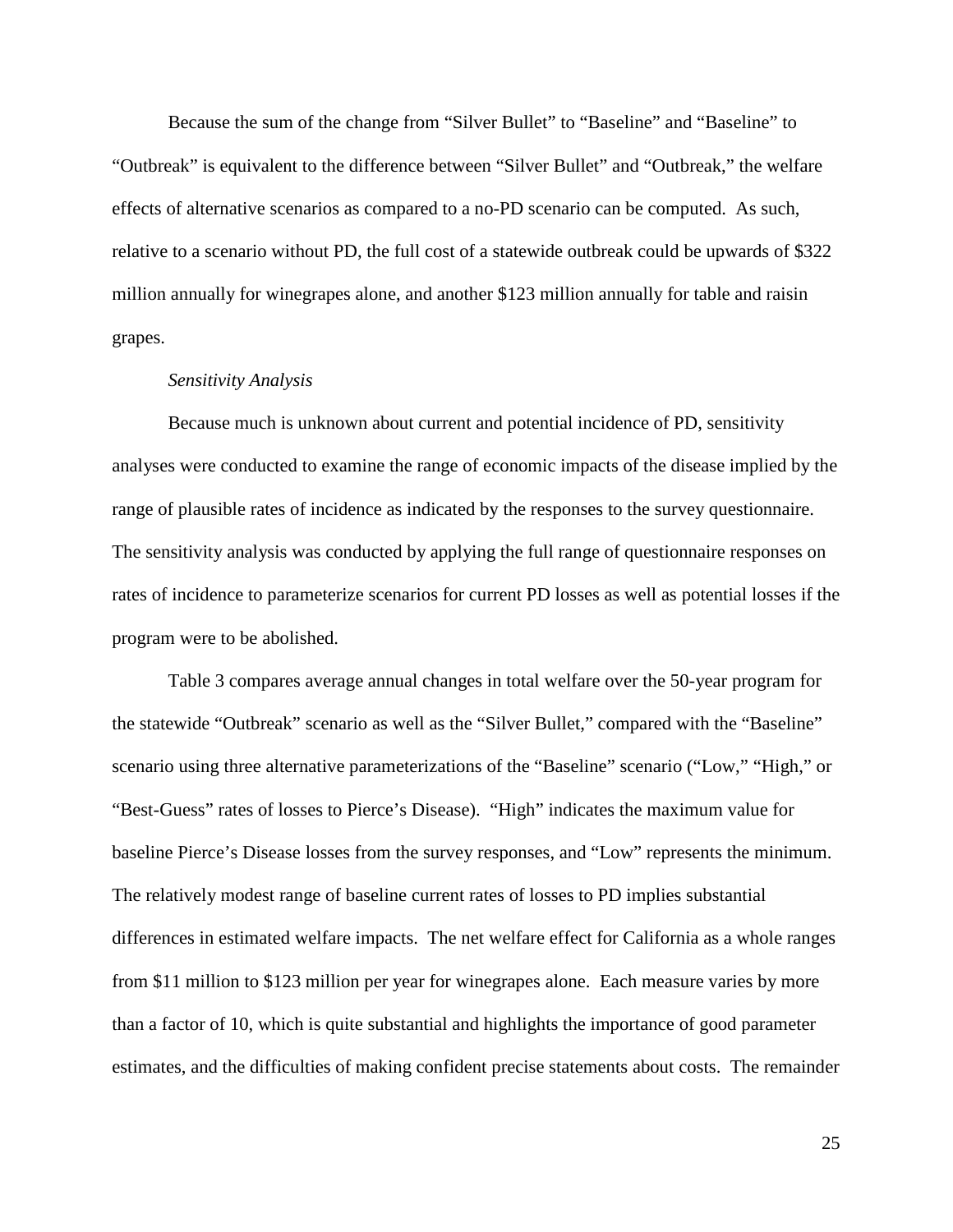of Table 3 compares a statewide outbreak to the range of Pierce's Disease baselines. The estimated average annual cost of a statewide outbreak for winegrapes ranges between \$219 million and \$311 million.

## [Table 3: *Average Annual Costs of PD and Ending the PD Control Program, Relative to Alternative Baseline Parameterizations*]

Further analysis was conducted to explore the sensitivity of the estimates of the cost of ending the program to assumptions about PD prevalence. Responses varied widely regarding what could happen if the PD program were to end, making it difficult to decide what values should be used to parameterize the outbreak cases. Sensitivity analysis was conducted over the range of responses regarding PD prevalence if the control program were ended, as represented by the statewide outbreak scenario. Using the range of PD losses suggested in surveys for the outbreak scenario to parameterize the model (see results labeled "Low Outbreak" and "High Outbreak" in Table 4), producers would lose between \$107 and \$880 million. Figure 1 summarizes the same information graphically.

[Table 4: *Average Annual Costs of Ending the PD Control Program under Alternative Outbreak Scenarios, Relative to "Best Guess" Baseline*]

## **6. Conclusion**

Tumber et al. [\(2012\)](#page-27-9) estimated costs of the current Pierce's Disease program borne by taxpayers, citrus producers, and plant nurseries as well as the costs to the wine industry from lost production and costs of replacing vines lost to the disease under the existing program. The simulations and associated welfare calculations presented in this paper build on that work and provide a more complete set of measures of the total costs of PD as borne by the winegrape industry, with or without the PD program, and the economic incidence between winegrape consumers and producers, region by region.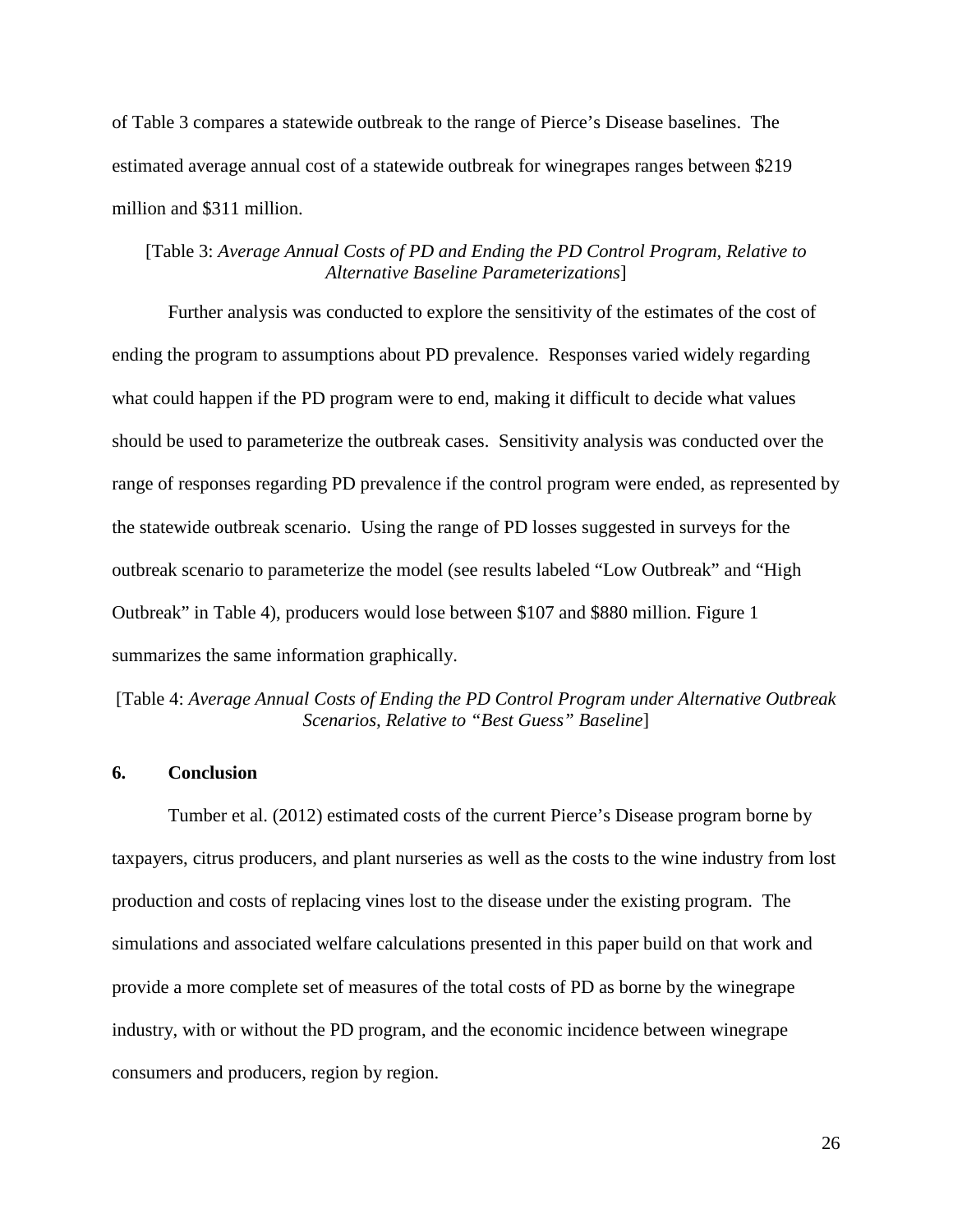The results of these simulations suggest that programs in place to curb Pierce's Disease yield a substantial net economic benefit. All of the questionnaire respondents stated that they felt PD incidence would increase if the programs were halted, and the simulation results suggest that the annual economic benefit from the program remaining in place is greater than the costs of running the program: the program currently costs approximately \$50 million per year (Tumber et al. 2012), while the annual cost of the "most likely" outbreak scenario resulting from cessation of the PD program is more than five times that amount for the winegrape industry alone (i.e., \$267 million per year as shown in Table 2)—a benefit-cost ratio of roughly 5:1. The savings and benefit-cost ratio are large even though (a) the yearly average of benefits from the program includes the first 10 years in which losses from PD incidence are building to outbreak rates but have not yet reached them, (b) in some less-affected regions, producers may in fact be better off in the outbreak scenario because of increased prices brought about by disease-induced reductions in supply from more-affected regions.

The sensitivity analysis suggests that the program yields net benefits, even under the most conservative estimates of incidence of Pierce's Disease if the program were to end. Using the "Low" rates of annual losses to PD, the annual cost to the winegrape industry from eliminating the program would be \$107.4 million (see Table 4), a benefit-cost ratio of greater than 2:1. Using the high end of responses regarding potential PD if program funding were cut, the program is estimated to yield annual net benefits of up to \$800 million compared with a scenario where the program does not exist, even after the \$50 million program expenditure is taken into account. These estimates do not include the substantial potential benefits to the table grape and raisin grape industries, which would imply scaling up the measures of benefits by 20 percent or so, depending on the specific scenario being evaluated.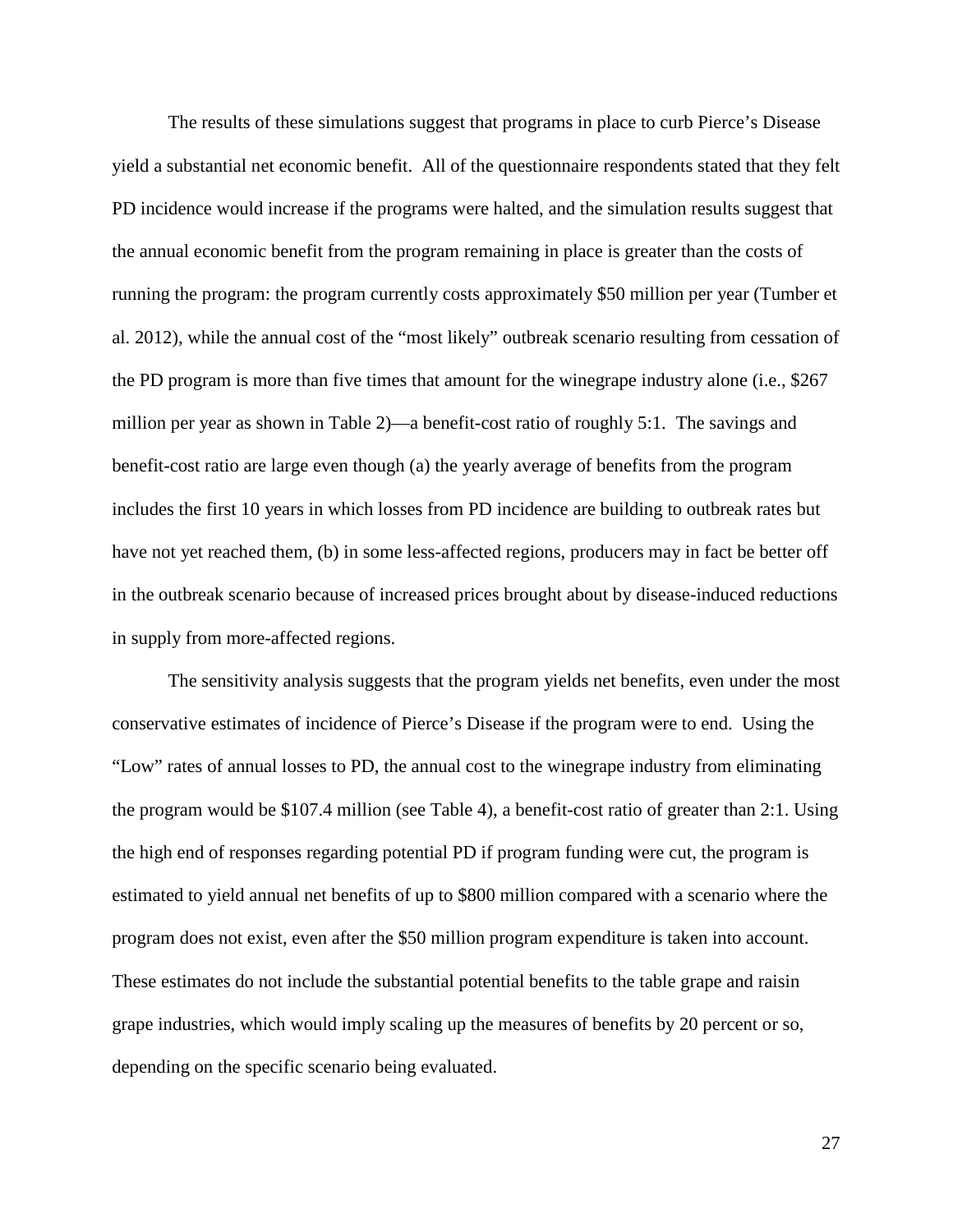## **References**

- <span id="page-27-7"></span>Abadie, J., and J. Carpentier. "Generalization of the Wolfe Reduced Gradient Method to the Case of Nonlinear Constraints." In *Optimization*, edited by R. Fletcher, 37-47. New York: Academic Press. 1969.
- Akiyama, T., and P. K. Trivedi. "Vintage Production Approach to Perennial Crop Supply: An Application to Tea in Major Producing Countries." *Journal of Econometrics* 36, no. 1–2 (1987): 133–61.
- <span id="page-27-1"></span>California Department of Agriculture. *Plant Quarantine Manual* [Online]. 2010. Available: <http://www.cdfa.ca.gov/pdcp/Regulations.html> [Accessed 15 June 2010].
- <span id="page-27-8"></span>California Department of Food and Agriculture. *California Agricultural Production Statistics*  [Online]. Sacramento. 2011. Available:<http://www.cdfa.ca.gov/statistics/> [Accessed 20 July 2012].
- <span id="page-27-6"></span>California Department of Food and Agriculture/National Agricultural Statistics Service. "Annual Acreage Report." Sacramento: National Agricultural Statistics California Field Office, 1981–2011.
- <span id="page-27-5"></span>California Department of Food and Agriculture/National Agricultural Statistics Service. "Annual Crush Report." Sacramento, CA: National Agricultural Statistics Service Field Office, 1981–2011.
- Dorfman, J. H., and D. Heien. "The Effects of Uncertainty and Adjustment Costs on Investment in the Almond Industry." *The Review of Economics and Statistics* 71, no. 2 (1989): 263– 74.
- <span id="page-27-2"></span>Fuller, K. B. "The Economics of Pierce's Disease in the California Winegrape Industry." Dissertation, University of California. 2012.
- <span id="page-27-4"></span>Fuller, K. B., and J. M. Alston. "The Demand for Winegrapes in California." *Journal of Wine Economics* In Press (2012).
- <span id="page-27-3"></span>Fuller, K. B., J. N. Sanchirico, and J. M. Alston. "Spatial Externalities and Vector-Borne Plant Diseases: Pierce's Disease and the Blue-Green Sharpshooter in the Napa Valley." Paper presented at the American Association of Agricultural Economics Annual Meeting, Pittsburgh, PA. 2011.
- <span id="page-27-9"></span>Gray, R. S., D. A. Sumner, J. M. Alston, H. Brunke, and A. A. Acquaye. *Economic Consequences of Mandated Grading and Food Safety Assurance: Ex Ante Analysis of the Federal Marketing Order for California Pistachios*. Vol. 46, Giannini Foundation Monograph. Davis, CA: University of California College of Agriculture and Natural Resources. 2005.
- <span id="page-27-0"></span>Howitt, R. E. "A Calibration Method for Agricultural Economic Production Models." *Journal of Agricultural Economics* 46, no. 2 (1995): 147-59.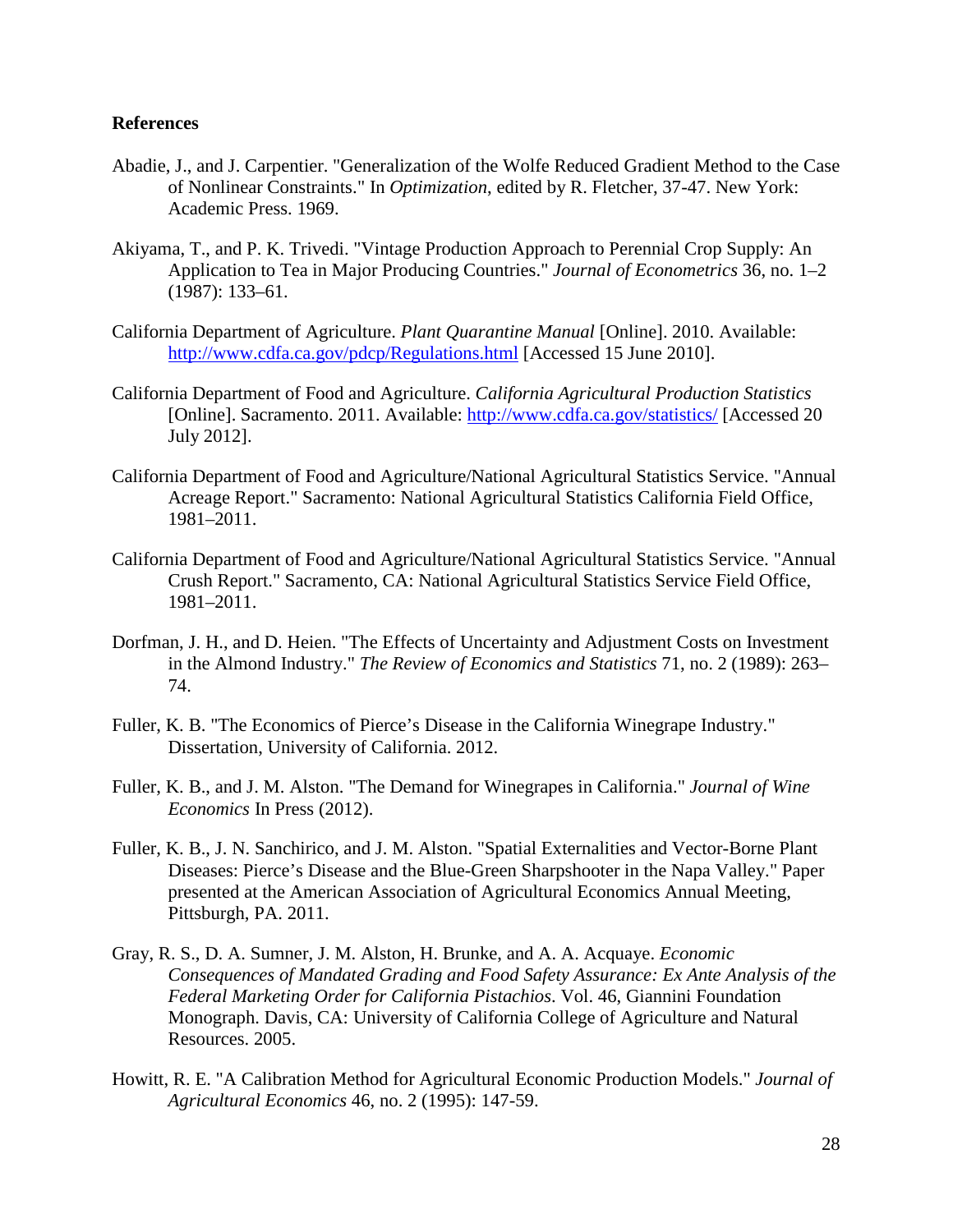- <span id="page-28-0"></span>Howitt, R. E., J. Medellin-Azuara, D. MacEwan, and J. R. Lund. "Calibrating Disaggregate Economic Models of Agricultural Production and Water Management." *Environmental Modelling and Software* In Press (2012).
- Mérel, P., and S. Bucaram. "Exact Calibration of Programming Models of Agricultural Supply against Exogenous Supply Elasticities." *European Review of Agricultural Economics* 37, no. 3 (2010): 395-418.
- Tumber, K. P., J. M. Alston, K. B. Fuller, and J. T. Lapsley. "The Costs of Pierce's Disease in the California Grape and Wine Industry." Draft Working Paper. Davis, California: Department of Agricultural and Resource Economics, The University of California at Davis. 2012.
- United States Department of Agriculture/National Agricultural Statistics Service. *California Agricultural Statistics, Crop Year 2010* [Online]. Sacramento, CA. 2011. Available: [http://www.nass.usda.gov/Statistics\\_by\\_State/California/Publications/California\\_Ag\\_Stat](http://www.nass.usda.gov/Statistics_by_State/California/Publications/California_Ag_Statistics/2010cas-frt.pdf) [istics/2010cas-frt.pdf](http://www.nass.usda.gov/Statistics_by_State/California/Publications/California_Ag_Statistics/2010cas-frt.pdf) [Accessed 15 May 2012].
- University of California Cooperative Extension. *Cost and Return Studies* [Online]. Davis, CA: UC Davis Agriculture and Resource Economics. 2000–2011. Available: <http://coststudies.ucdavis.edu/> [Accessed 3 October 2011].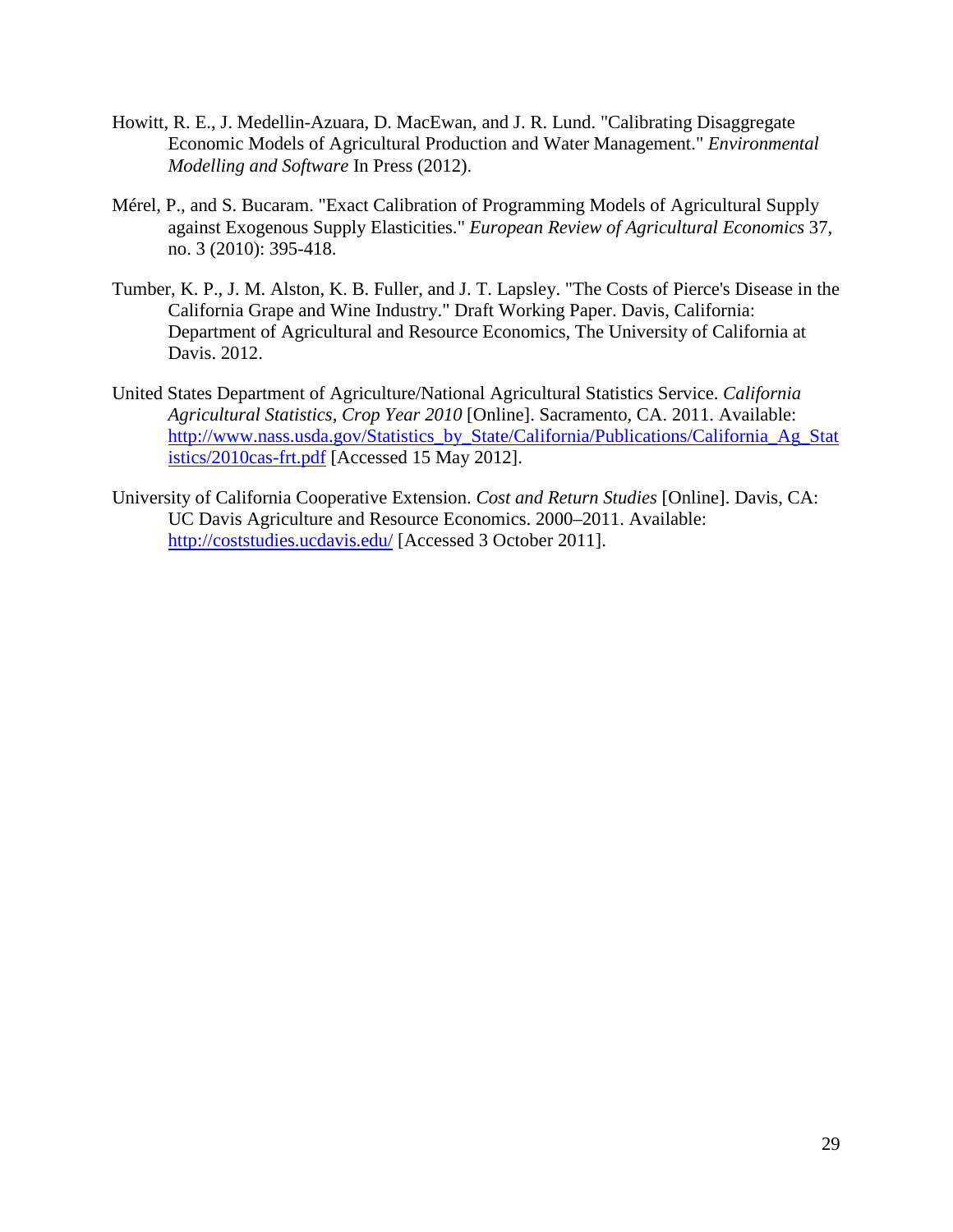| Production          |                  | Bearing  | Tons           | Yield per  | Average    |
|---------------------|------------------|----------|----------------|------------|------------|
| Region              | <b>Districts</b> | Acreage, | Crushed,       | Acre, 2010 | Price,     |
|                     |                  | 2010     | 2010           |            | 2010       |
|                     |                  |          | Thousands of   | Tons per   |            |
|                     |                  | Acres    | Tons           | Acre       | 2008\$/ton |
| Napa-Sonoma         |                  | 100,424  | 331            | 3.30       | 2,479      |
|                     | 3                | 55,647   | 192            | 3.45       | 1,974      |
|                     | $\overline{4}$   | 44,777   | 139            | 3.10       | 3,178      |
|                     |                  |          |                |            |            |
| <b>Coastal</b>      |                  | 55,266   | 313            | 5.66       | 953        |
|                     | 5                | 3,164    | 15             | 4.67       | 667        |
|                     | 6                | 6,563    | 28             | 4.23       | 974        |
|                     | $\overline{7}$   | 45,539   | 270            | 5.94       | 966        |
| <b>Northern SJV</b> |                  | 84,530   | 705            | 8.34       | 468        |
|                     | 11               | 66,802   | 607            | 9.09       | 461        |
|                     | 17               | 17,728   | 98             | 5.52       | 515        |
| <b>Southern SJV</b> |                  | 132,215  |                | 13.85      | 284        |
|                     |                  |          | 1,831          |            |            |
|                     | 12               | 28,220   | 270            | 9.56       | 353        |
|                     | 13               | 78,643   | 1,151          | 14.64      | 268        |
|                     | 14               | 25,352   | 410            | 16.19      | 285        |
| S. California       |                  | 46,994   | 244            | 5.20       | 1,055      |
|                     | 8                | 45,336   | 239            | 5.27       | 1,054      |
|                     | 15               | 646      | $\mathbf{1}$   | 1.66       | 783        |
|                     | 16               | 1,012    | $\overline{4}$ | 4.01       | 1,170      |
|                     |                  |          |                |            |            |
| N. California       |                  | 37,489   | 165            | 4.38       | 887        |
|                     | $\mathbf{1}$     | 16,276   | 66             | 4.05       | 1,101      |
|                     | $\overline{2}$   | 7,939    | 32             | 4.05       | 1,089      |
|                     | 9                | 7,064    | 49             | 6.89       | 406        |
|                     | 10               | 6,210    | 18             | 2.82       | 1,051      |
| <b>Total</b>        |                  | 456,918  | 3,589          | 7.85       | 661        |

# TABLE 1: Production Regions – Definitions and Basic Statistics

*Notes:* "SJV" refers to San Joaquin Valley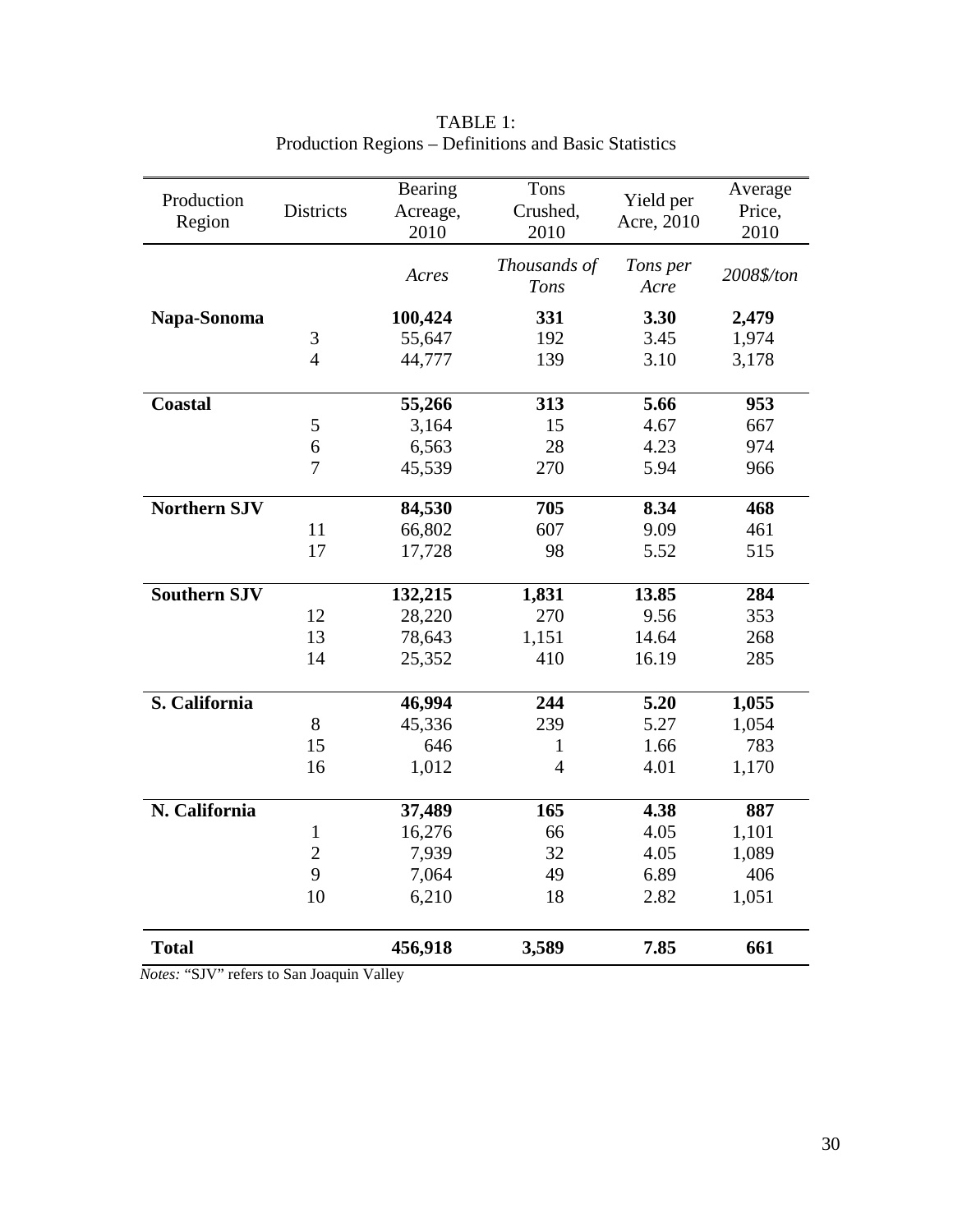TABLE 2 Average Annual Costs of PD and Ending the PD Control Program under Alternative Outbreak Scenarios, Relative to "Best Guess" Baseline

|                                             | Napa-<br>Sonoma | Coastal  | Northern San<br>Joaquin | Northern<br>California | Southern<br>California   | Southern San<br>Joaquin<br>Winegrapes | Southern San<br>Joaquin Table and<br>Raisin Grapes | <b>State Total</b><br>(Winegrapes<br>Only) | <b>State Total</b><br>(All Grapes) |
|---------------------------------------------|-----------------|----------|-------------------------|------------------------|--------------------------|---------------------------------------|----------------------------------------------------|--------------------------------------------|------------------------------------|
|                                             |                 |          |                         |                        | $$$ (thousands per year) |                                       |                                                    |                                            |                                    |
| <b>Silver Bullet</b>                        |                 |          |                         |                        |                          |                                       |                                                    |                                            |                                    |
| Producer Surplus                            | 23,118          | 472      | $-17$                   | $-522$                 | 5,042                    | 3,335                                 | 8,730                                              | 31,428                                     | 40,158                             |
| <b>Consumer Surplus</b>                     | 14,304          | 1,148    | 3,173                   | 673                    | 1,003                    | 3,381                                 | 5,183                                              | 23,682                                     | 28,865                             |
| Net Benefit                                 | 37,422          | 1,620    | 3,156                   | 151                    | 6,045                    | 6,716                                 | 13,913                                             | 55,110                                     | 69,023                             |
| <b>Statewide Outbreak</b>                   |                 |          |                         |                        |                          |                                       |                                                    |                                            |                                    |
| Producer Surplus                            | $-86,970$       | 1,262    | 7,609                   | 3,413                  | $-56,923$                | $-29,698$                             | $-70,214$                                          | $-161,308$                                 | $-231,522$                         |
| <b>Consumer Surplus</b>                     | $-47,727$       | $-6,970$ | $-19,693$               | $-4,223$               | $-4,599$                 | $-22,253$                             | $-38,853$                                          | $-105,464$                                 | $-144,317$                         |
| Net Benefit                                 | $-134,697$      | $-5,708$ | $-12,084$               | $-810$                 | $-61,522$                | $-51,952$                             | $-109,067$                                         | $-266,772$                                 | $-375,839$                         |
| Napa-Sonoma Outbreak                        |                 |          |                         |                        |                          |                                       |                                                    |                                            |                                    |
| Producer Surplus                            | $-87,165$       | 1,348    | 4,052                   | 824                    | 1,197                    | 2,701                                 | $\boldsymbol{0}$                                   | $-77,043$                                  | $-77,043$                          |
| <b>Consumer Surplus</b>                     | $-47,476$       | $-1,608$ | $-4,536$                | $-960$                 | $-1,399$                 | $-3,035$                              | $\boldsymbol{0}$                                   | $-59,014$                                  | $-59,014$                          |
| Net Benefit                                 | $-134,641$      | $-260$   | $-485$                  | $-136$                 | $-202$                   | $-335$                                | $\boldsymbol{0}$                                   | $-136,058$                                 | $-136,058$                         |
| <b>Southern San Joaquin Valley Outbreak</b> |                 |          |                         |                        |                          |                                       |                                                    |                                            |                                    |
| Producer Surplus                            | 33              | 71       | 213                     | 43                     | 63                       | $-32,965$                             | $-70,214$                                          | $-32,541$                                  | $-102,755$                         |
| <b>Consumer Surplus</b>                     | $-36$           | $-85$    | $-240$                  | $-51$                  | $-74$                    | $-18,306$                             | $-38,853$                                          | $-18,792$                                  | $-57,645$                          |
| Net Benefit                                 | $-3$            | $-14$    | $-27$                   | $-7$                   | $-11$                    | $-51,271$                             | $-109,067$                                         | $-51,333$                                  | $-160,400$                         |
| <b>Southern California Outbreak</b>         |                 |          |                         |                        |                          |                                       |                                                    |                                            |                                    |
| Producer Surplus                            | 164             | 3,537    | 10,623                  | 2,162                  | $-57,908$                | 751                                   | $\boldsymbol{0}$                                   | $-40,671$                                  | $-40,671$                          |
| <b>Consumer Surplus</b>                     | $-191$          | $-4,400$ | $-12,378$               | $-2,626$               | $-2,863$                 | $-887$                                | $\boldsymbol{0}$                                   | $-23,345$                                  | $-23,345$                          |
| Net Benefit                                 | $-26$           | $-864$   | $-1,755$                | $-464$                 | $-60,771$                | $-136$                                | $\theta$                                           | $-64,016$                                  | $-64,016$                          |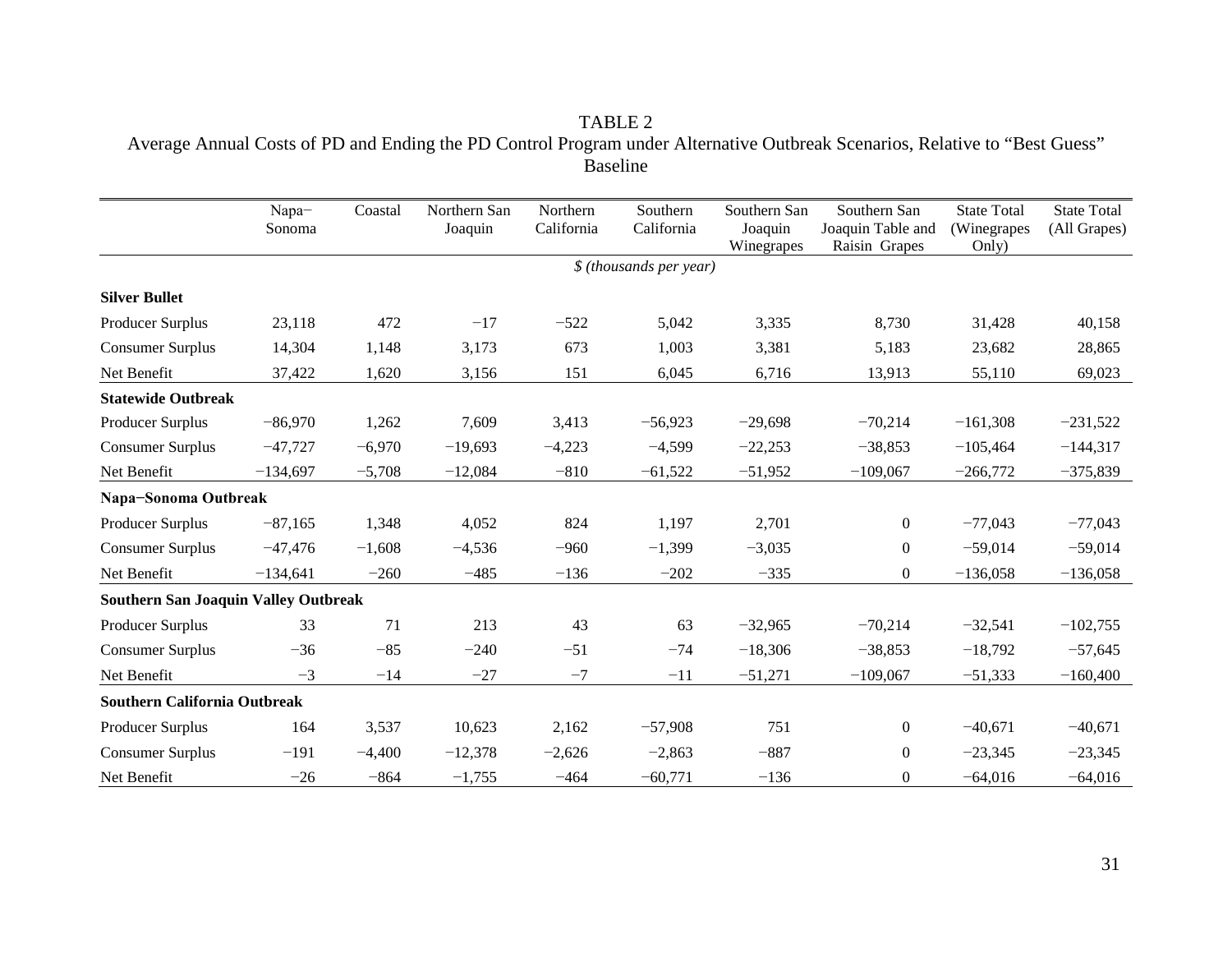Napa− Sonoma Coastal Northern San Joaquin Northern California Southern California Southern San Joaquin Winegrapes Southern San Joaquin Table and (Winegrapes Raisin Grapes State Total Only) State Total (All Grapes) *\$ (thousands per year)* **Silver Bullet** High Baseline 67,308 3,315 6,980 418 16,027 29,404 61,854 123,451 185,305 Best Guess Baseline 37,422 1,620 3,156 151 6,045 6,716 13,913 55,110 69,023 Low Baseline 6,494 74 659 141 3,214 489 0 11,070 11,070 **Statewide Outbreak** High Baseline −103,947 −3,902 −7,954 −483 −51,488 −50,953 −61,126 −218,728 −279,854 Best Guess Baseline −134,697 −5,708 −12,084 −810 −61,522 −51,952 −38,853 −266,772 −305,625 Low Baseline −165,629 −7,280 −14,619 −820 −64,234 −58,163 −122,980 −310,745 −433,725

TABLE 3 Average Annual Costs of PD and Ending the PD Control Program, Relative to Alternative Baseline Parameterizations

*Notes:* The Net Benefit is the sum of changes in consumer and producer surplus. The results for the "Best-Guess" scenario for the statewide outbreak are presented in Table 2 "High" and "Low" refer to the upper and lower bounds on range of estimated rates of PD losses.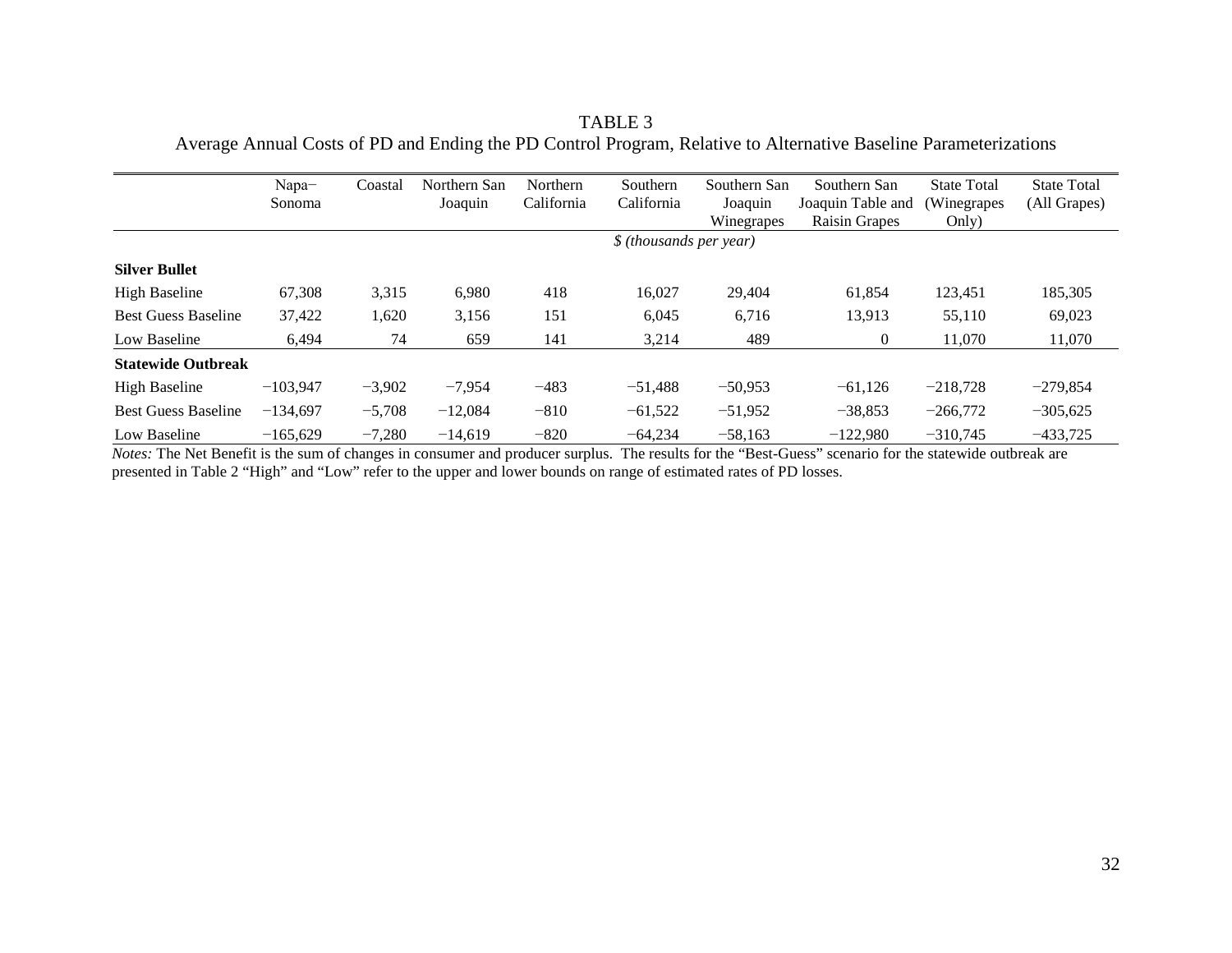TABLE 4 Average Annual Costs of Ending the PD Control Program under Alternative Outbreak Scenarios, Relative to "Best Guess" Baseline

|                                              |                     | "Best Guess" Outbreak |                       | <b>High Outbreak</b>                           | Low Outbreak                                  |
|----------------------------------------------|---------------------|-----------------------|-----------------------|------------------------------------------------|-----------------------------------------------|
| Region                                       | Producer<br>Surplus | Consumer<br>Surplus   | Net Benefit<br>(Loss) | Net Benefit (Loss)                             | Net Benefit (Loss)                            |
|                                              |                     | \$ millions           |                       | $$$ millions<br>(% $\Delta$ from "Best Guess") | \$ millions<br>(% $\Delta$ from "Best Guess") |
| Napa-Sonoma                                  | $-86,970$           | $-47,727$             | $-134,697$            | $-557,561$                                     | $-26,898$                                     |
|                                              |                     |                       |                       | 314%                                           | $-80%$                                        |
| Coastal                                      | 1,262               | $-6,970$              | $-5,708$              | $-9,025$                                       | $-1,076$                                      |
|                                              |                     |                       |                       | 58%                                            | $-81%$                                        |
| Northern San Joaquin                         | 7,609               | $-19,693$             | $-12,084$             | $-19,345$                                      | $-2,346$                                      |
|                                              |                     |                       |                       | 60%                                            | $-81%$                                        |
| Northern California                          | 3,413               | $-4,223$              | $-810$                | $-1,881$                                       | $-590$                                        |
|                                              |                     |                       |                       | 132%                                           | $-27%$                                        |
| Southern California                          | $-56,923$           | $-4,599$              | $-61,522$             | $-104,271$                                     | $-60,856$                                     |
|                                              |                     |                       |                       | 69%                                            | $-1\%$                                        |
| Southern San Joaquin Winegrapes              | $-29,698$           | $-22,253$             | $-51,952$             | $-188,296$                                     | $-15,676$                                     |
|                                              |                     |                       |                       | 262%                                           | $-70%$                                        |
| Southern San Joaquin Table and Raisin Grapes | $-70,214$           | $-38,853$             | $-109,067$            | $-391,536$                                     | $-32,856$                                     |
|                                              |                     |                       |                       | 259%                                           | $-70%$                                        |
| State Total (Winegrapes Only)                | $-161,308$          | $-105,464$            | $-266,772$            | $-880,379$                                     | $-107,445$                                    |
|                                              |                     |                       |                       | 230%                                           | $-60%$                                        |
| State Total (All Grapes)                     | $-231,522$          | $-144,317$            | $-375,839$            | $-1,065,941$                                   | $-140,301$                                    |
|                                              |                     |                       |                       | 184%                                           | $-63%$                                        |

*Notes*: The Net Benefit is the sum of changes in consumer and producer surplus. Figures in parentheses below estimated Net Benefits are percentage differences between the estimate (i.e., "High" or "Low") and the corresponding "Best Guess" estimate. The results for the "Best-Guess" scenario for the statewide outbreak are presented in Table 2. "High" and "Low" refer to the upper and lower bounds on range of estimated rates of PD losses.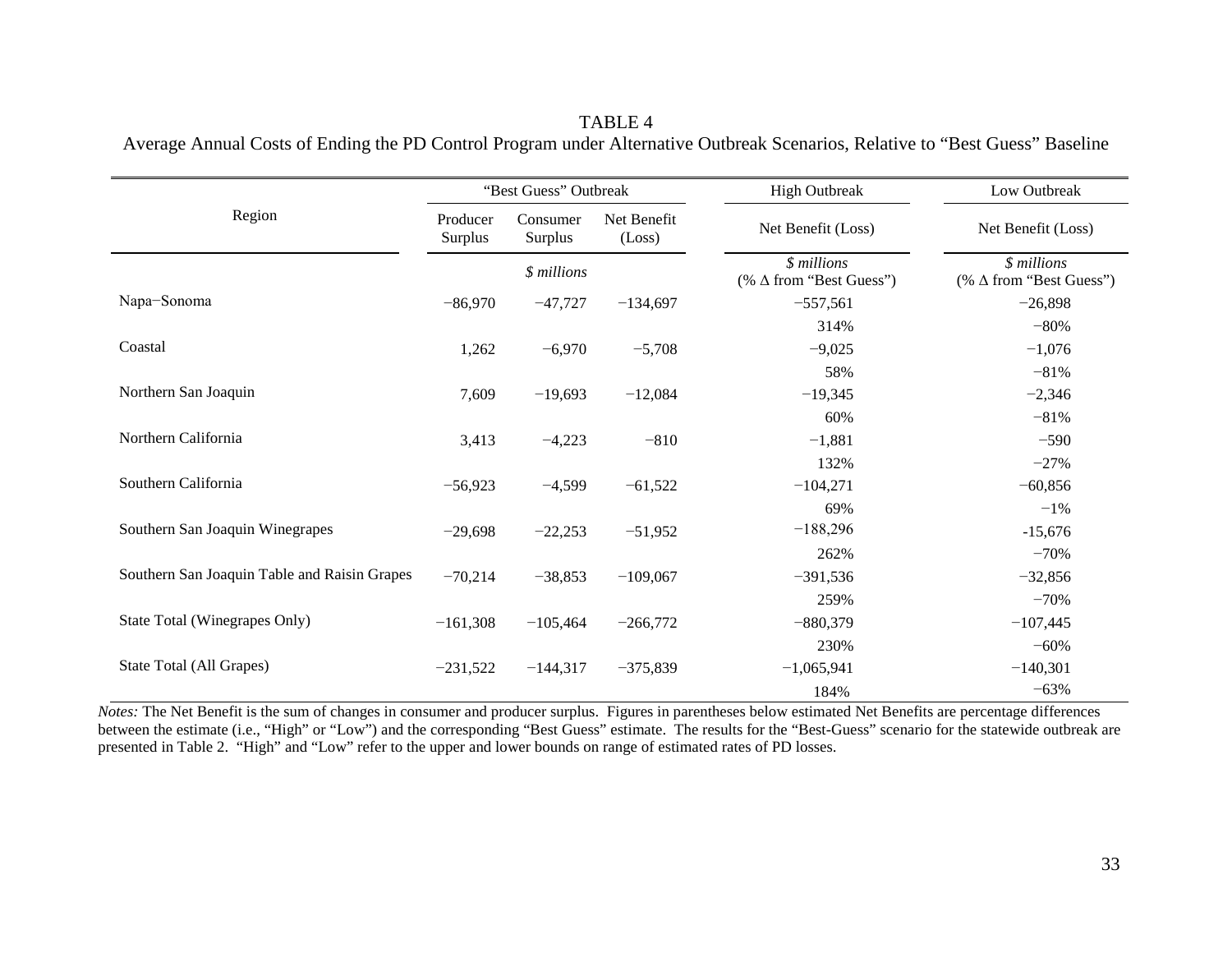FIGURE 1: Average Annual Costs of Ending the PD Control Program under Alternative Outbreak Scenarios



*Notes:* See notes to Table 4. Upper bound value equal to cost in the "Low Outbreak" scenario, middle value equal to "Best Guess" scenario, and lower bound value equal to "High Outbreak" scenario.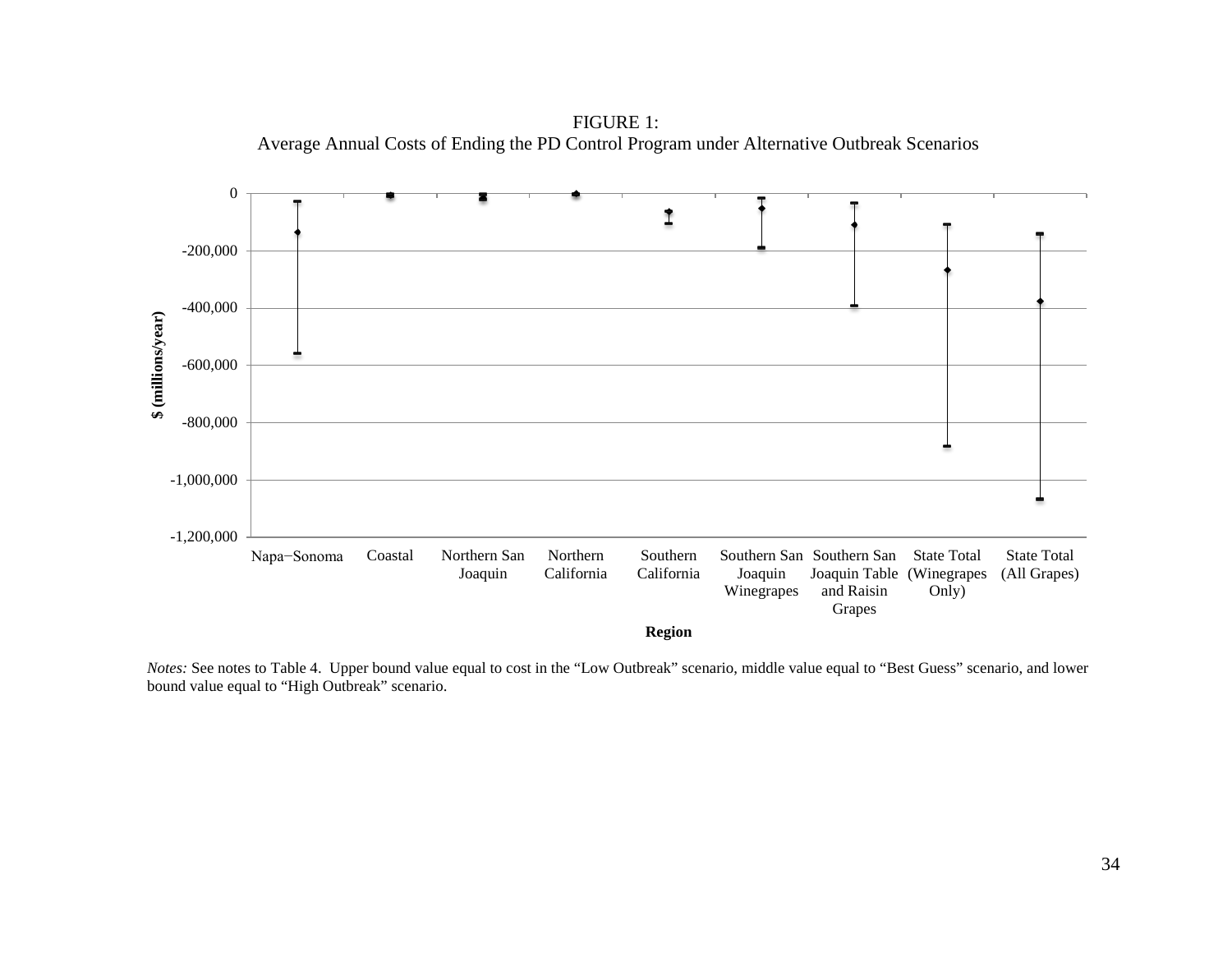#### **Appendices**

#### **Appendix A: Questionnaire**

A questionnaire was sent to 28 individuals in late January, 2012. Two versions of the questionnaire were drafted. The first "short version" survey was constructed to gain feedback from individuals who would be knowledgeable mainly about the likely future of the disease in different areas of the state. This survey was centered on questions regarding current and future PD incidence rates in the six different regions of the state as defined in Table 1, both under current policy and if current programs were eliminated. The second survey, or the "long version," asked the same questions about disease incidence as well as questions regarding future winegrape production—specifically regional yields, quantity produced, and acreage—to be used, in part, to parameterize the "baseline" model. Two reminders were sent to individuals who did not reply.

Twelve individuals received the long version of the survey; of these recipients, seven responded; approximately 58 percent of survey recipients. Seventeen individuals received the short form of the survey, and eight responded; a 47 percent response rate. The surveys were sent to various groups of people considered to be Pierce's Disease experts; these included academic and government researchers as well as winemakers, farm advisors, vineyard managers, and pest control advisors. Responses were received from at least one individual from each group. Of the individuals who responded, many did not answer all of the questions, but only answered specific questions for region(s) with which they were most familiar. Many indicated they were hesitant to make what they saw as guesses about future events. Nonetheless, the responses that were received were helpful in formulating both relevant ranges and best guesses for baseline projections and scenarios.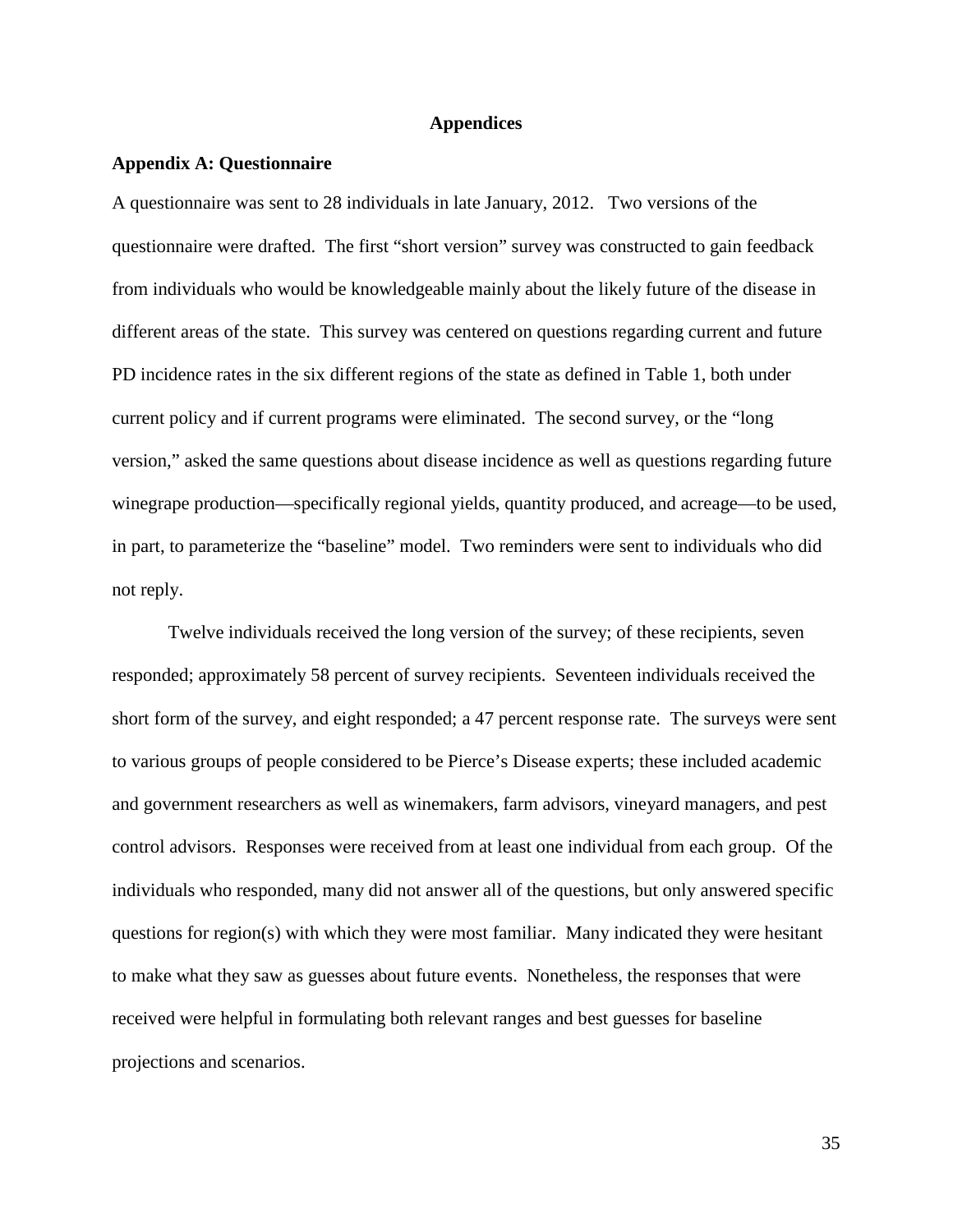Appendix Table A-1 includes a summary of survey results as well as the resulting baseline model parameters regarding future production. The "initial" values for yield, acreage, production, and price, were calculated as regional averages weighted by tons crushed, and averaged again over the three years 2008–2010 using Crush and Acreage Report data [\(California](#page-27-5)  [Department of Food and Agriculture/National Agricultural Statistics Service\)](#page-27-5). For each category, the bottom row shows the value taken by the variable or parameter in the model, 50 years out, in 2061. Parameters defining the initial region-specific yield and its growth rate must be specified by the model user, so both the initial and 50-year values are the results of these specifications. Likewise, annual region specific loss-rates to PD are parameters that must be specified in the model. Future acreage and quantity produced are variables, the values of which are determined within the model; the values given in the last row for the respective categories are the equilibrium values from the model runs.

Table A-1 presents results from the long version of the survey only; this table shows the survey responses and the corresponding parameterizations or implied values for future production. The first section of this table is devoted to yields. In general, there was consensus among respondents that yields (tons of grapes produced per acre) would increase over time, although some individuals believed they would remain constant for some of the regions. The yields in 2061 that were chosen reflect an upward trend in yields that is stronger in some regions than in others. The Southern San Joaquin Valley, which currently has the highest yields (14.6 tons per acre), remains the highest yielding region after 50 years, with a model assumption of 18.2 tons per acre in 2061. Napa-Sonoma, which begins as the lowest-yielding (3.4 tons per acre) region in the State, remains the lowest-yielding region after 50 years with 5.0 tons per acre.

36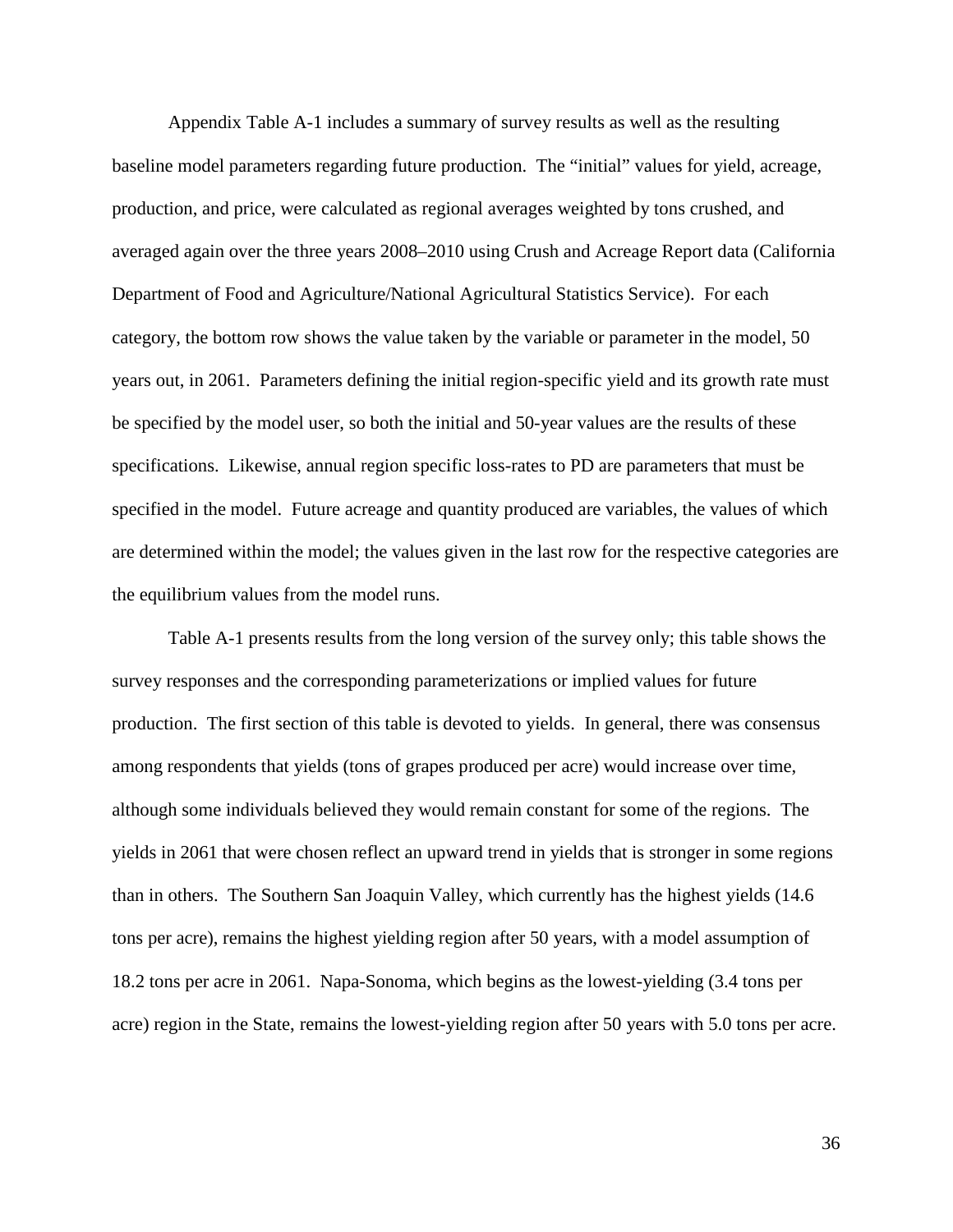Most respondents said they expected that acreage in all regions would increase substantially during the 50-year time horizon, except in Napa-Sonoma, because almost all suitable vineyard land there is already in use. The model results produce acreages in 50 years that are largely in line with (or near) the range of survey responses. The model acreage in Napa-Sonoma expands slightly—approximately 8 percent, or 8,000 acres, which seems feasible over that time frame.

Production also increases in all regions, reflecting a combination of larger yields and acreages. Most respondents reported that they expected production in Napa-Sonoma to increase substantially, and this occurs in the model although not to the extent suggested by respondents. Because vineyard acreage is limited and yields in Napa are likely to remain quite low relative to other regions (this was generally agreed upon by respondents), the very high production suggested is not feasible.<sup>[9](#page-36-0)</sup>

## [Table A-1: *Summary of Questionnaire Results: Future Production*]

Table A-2 reports survey results (from short and long survey versions) about current and future PD-related losses of vines. Respondents had wide-ranging and often conflicting opinions regarding PD incidence, both under the current program and if programs would cease to exist. This questionnaire asked about average vine deaths per 1,000 resulting from PD over the next 10–20 years. In general, respondents concurred that very little PD losses occur in four regions: Coastal, Northern California, or the Northern or Southern San Joaquin Valley.<sup>[10](#page-36-1)</sup> Napa-Sonoma

<span id="page-36-0"></span><sup>&</sup>lt;sup>9</sup> There may have been some confusion regarding the time horizon in this question. Only one person responded regarding production over the 25-year time frame that the survey asked about, although several others indicated that production numbers could be calculated from yield and acreage responses, which were over a 50-year time horizon.

<span id="page-36-1"></span> $10$  Some isolated areas of Santa Cruz County were reported to have Pierce's Disease problems, but that county produces only very small amounts of grapes.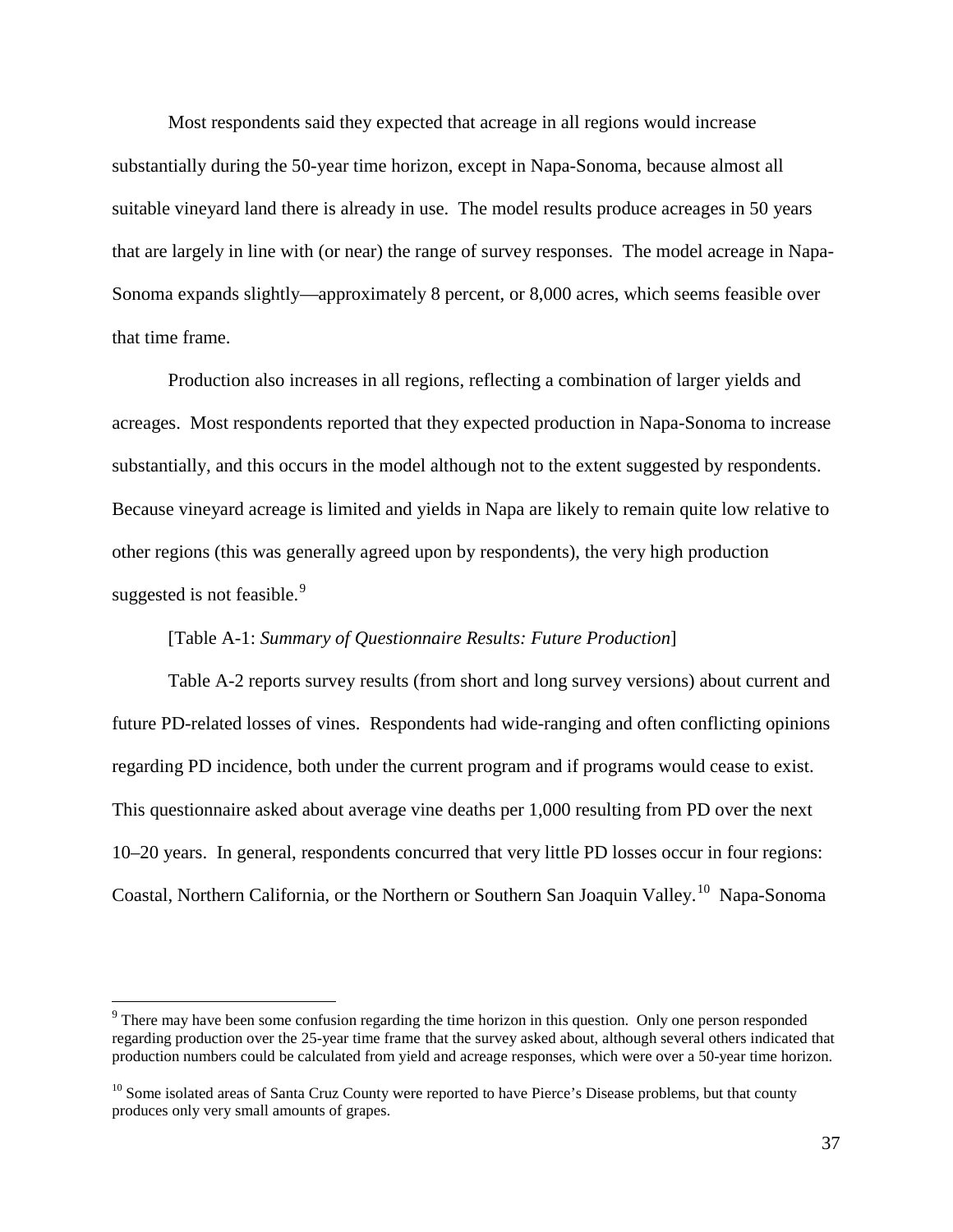and Southern California are hotspots, with estimates of between one and 10 vines per 1,000 dying per year in these regions.

Ranges were even wider regarding potential losses if the current PD program were to end, from a view that losses would remain the same as at present to a view that losses would rise to roughly 100 vines per 1,000 in Napa-Sonoma and Southern California. Respondents thought that the baseline rates of losses to PD in a no-policy scenario should remain at zero in Northern California; should remain relatively low in the Coastal region and the Northern San Joaquin Valley; and should be higher in the Southern San Joaquin Valley, Southern California, and Napa-Sonoma. Specific estimates of likely loss rates varied among respondents though they ranked the regions similarly.

[Table A-2: *Summary of Questionnaire Results: Pierce's Disease*]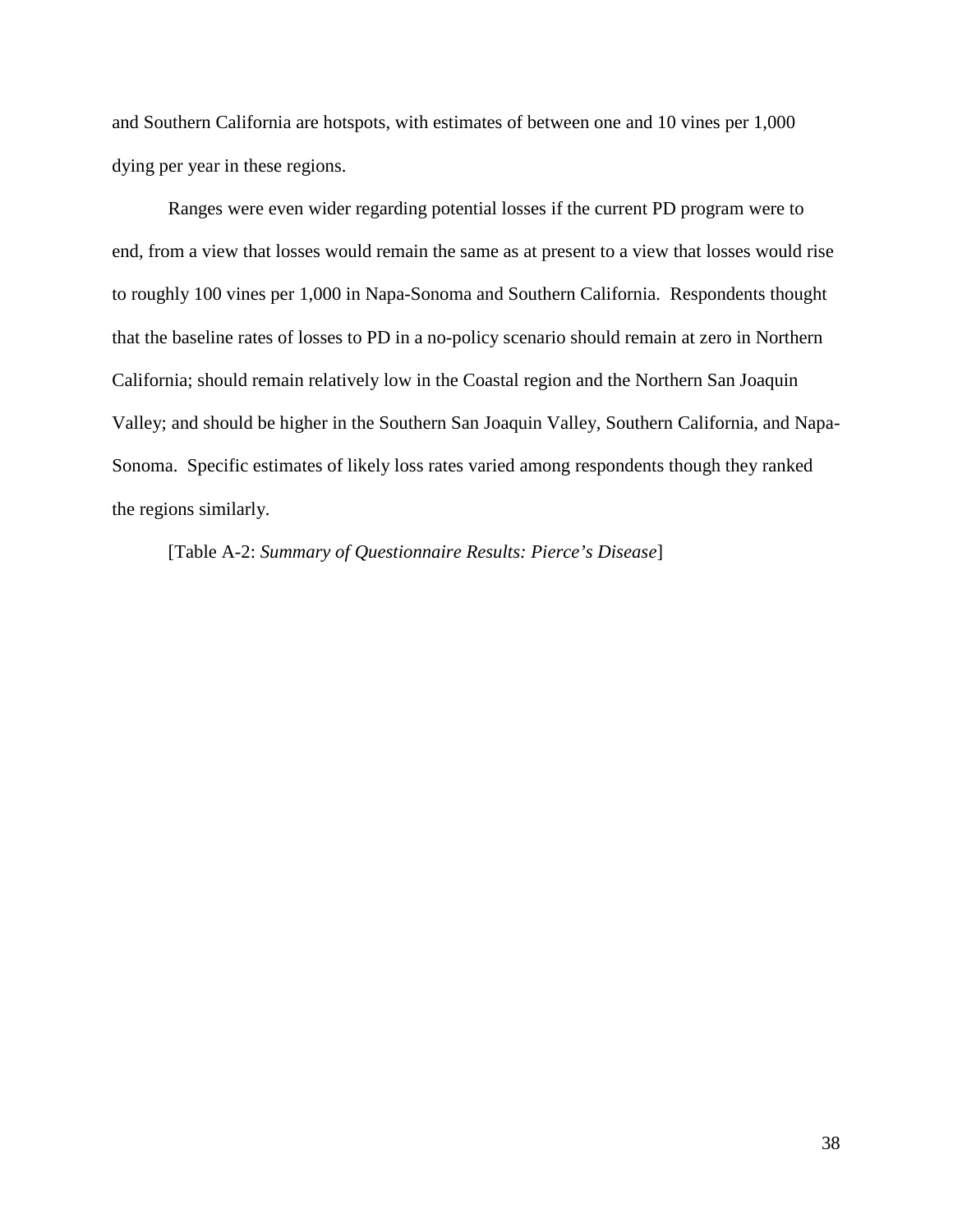# **Appendix B: Tables**

|                                 | Napa-Sonoma     | Coastal         | Northern San        | Southern San    | Southern      | Northern       |
|---------------------------------|-----------------|-----------------|---------------------|-----------------|---------------|----------------|
|                                 |                 |                 | Joaquin Valley      | Joaquin Valley  | California    | California     |
| Yield (tons/acre)               |                 |                 |                     |                 |               |                |
| Initial Yield                   | 3.4             | 6.4             | 8.9                 | 14.6            | 5.7           | 4.7            |
| Survey Response Ranges, Yr. 50  | $3.4 - 7.2$     | $7.1 - 10.0$    | $9.8 - 15.0$        | $13.0 - 25.0$   | $5.7 - 10.0$  | $5.2 - 10.0$   |
| Number of Responses             | 5               | $\overline{4}$  | 4                   | 4               | 3             | $\overline{2}$ |
| Model Yield, Yr. 50             | 5.0             | 7.1             | 11.1                | 18.2            | 6.3           | 5.2            |
| Acreage (1,000s, bearing acres) |                 |                 |                     |                 |               |                |
| <b>Initial Acreage</b>          | 99.7            | 51.4            | 82.4                | 133.3           | 45.9          | 37.2           |
| Survey Response Ranges, Yr. 50  | 99.7*           | $51.4 - 73.9$   | $82.4 - 132.7$      | $133.3 - 208.1$ | $45.9 - 60.0$ | $37.2 - 50.0$  |
| Number of Responses             | 5               | 4               | 4                   | 4               | 3             | 2              |
| Model Acreage, Yr. 50           | 107.6           | 70.2            | 123.9               | 181.5           | 71.2          | 56.8           |
| Production (1,000s, tons)       |                 |                 |                     |                 |               |                |
| <b>Initial Production</b>       | 323.5           | 281.2           | 746.3               | 1,715.6         | 208.8         | 152.7          |
| Survey Response Ranges, Yr. 25  | 340.0           | 281.2           | 746.3               | 1,715.6         | 208.8         | $\blacksquare$ |
| Survey Response Ranges, Yr. 50  | $511.2 - 734.1$ | $399.3 - 738.7$ | $1,676.5 - 2,032.9$ | $4,000.0*$      | $600.0*$      | 500.0*         |
| Number of Responses             | 4               | $\overline{4}$  | 4                   | 3               | 3             | 1              |
| Model Production, Yr. 50        | 414.3           | 375.4           | 1,133.8             | 2,675.4         | 331.1         | 228.6          |

# TABLE A-1 Summary of Questionnaire Results: Future Production

\* Survey respondents did not provide any other suggestions.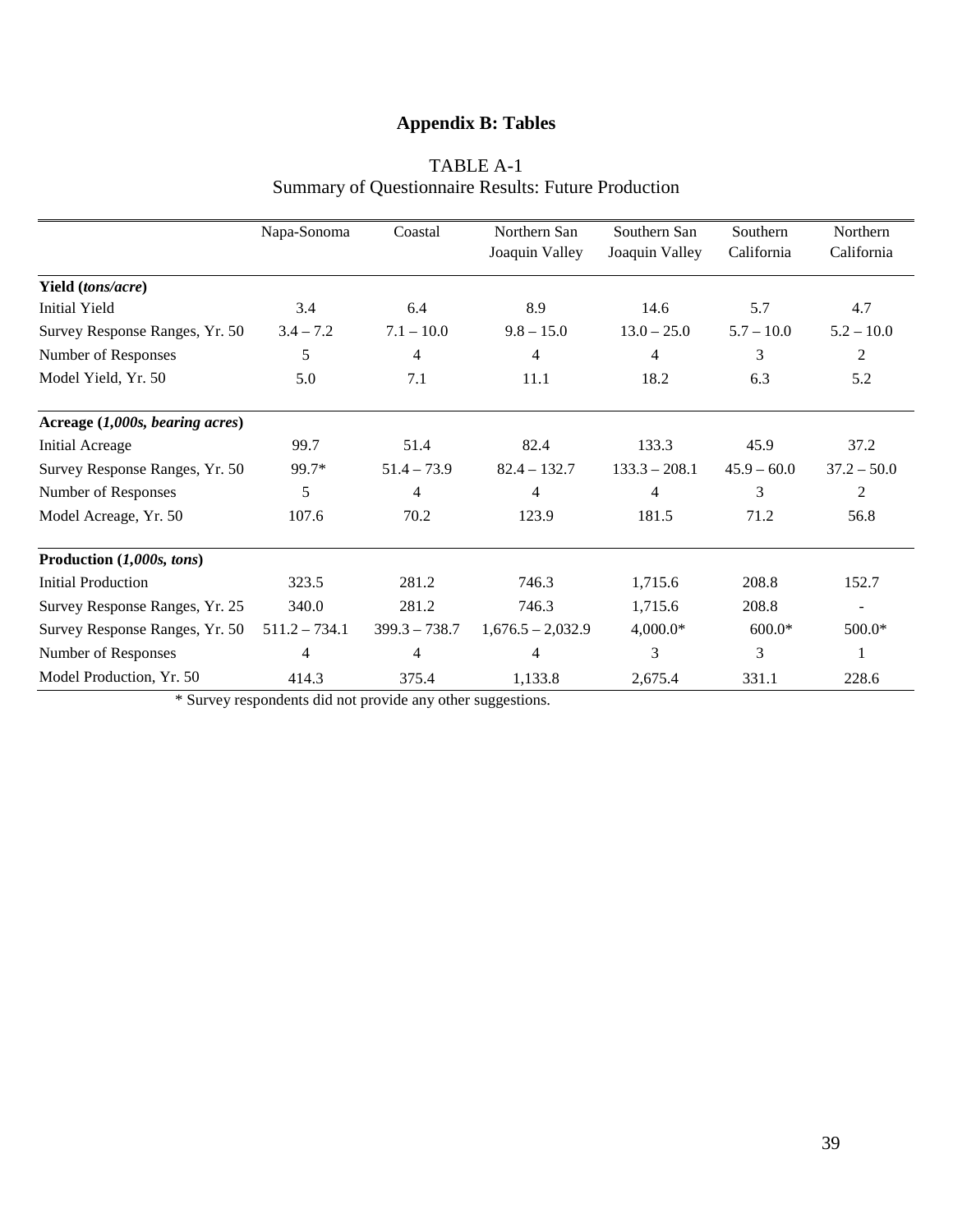|                                    | With Current Policies and Technology          |                        |                                       |                                                     | <b>Without Current Policies</b> |                                |
|------------------------------------|-----------------------------------------------|------------------------|---------------------------------------|-----------------------------------------------------|---------------------------------|--------------------------------|
| Region                             | Suggested PD<br>Losses, after $10-$<br>20 Yrs | Number of<br>Responses | <b>Best-Guess</b><br><b>PD Losses</b> | Suggested<br>Losses after $10-$ Responses<br>20 Yrs | Number of                       | <b>Best-Guess</b><br>PD Losses |
|                                    | (Vines/1,000)                                 |                        |                                       | $(Vines/1,000)$ $(Vines/1,000)$                     |                                 | (Vines/1,000)                  |
| Napa-Sonoma                        | $1 - 10$                                      | 10                     | 6                                     | $10 - 100$                                          | 6                               | 24                             |
| Coastal                            | $0 - 2$                                       | 6                      | 1                                     | $0 - 5$                                             | 4                               | 4                              |
| San Joaquin<br><b>Valley North</b> | $0 - 2$                                       | 6                      | 1                                     | $0 - 5$                                             | 5                               | $\overline{4}$                 |
| San Joaquin<br><b>Valley South</b> | $0 - 8$                                       | 7                      | 2                                     | $8 - 40$                                            | 5                               | 15                             |
| Southern<br>California             | $2 - 10$                                      | 5                      | $\overline{4}$                        | $40 - 90$                                           | 4                               | 40                             |
| <b>Northern</b><br>California      | $0^*$                                         | 4                      | $\theta$                              | $\theta$                                            | 4                               | $0^*$                          |

# TABLE A-2: Summary of Questionnaire Results: Pierce's Disease

\* Survey respondents did not provide any other suggestions.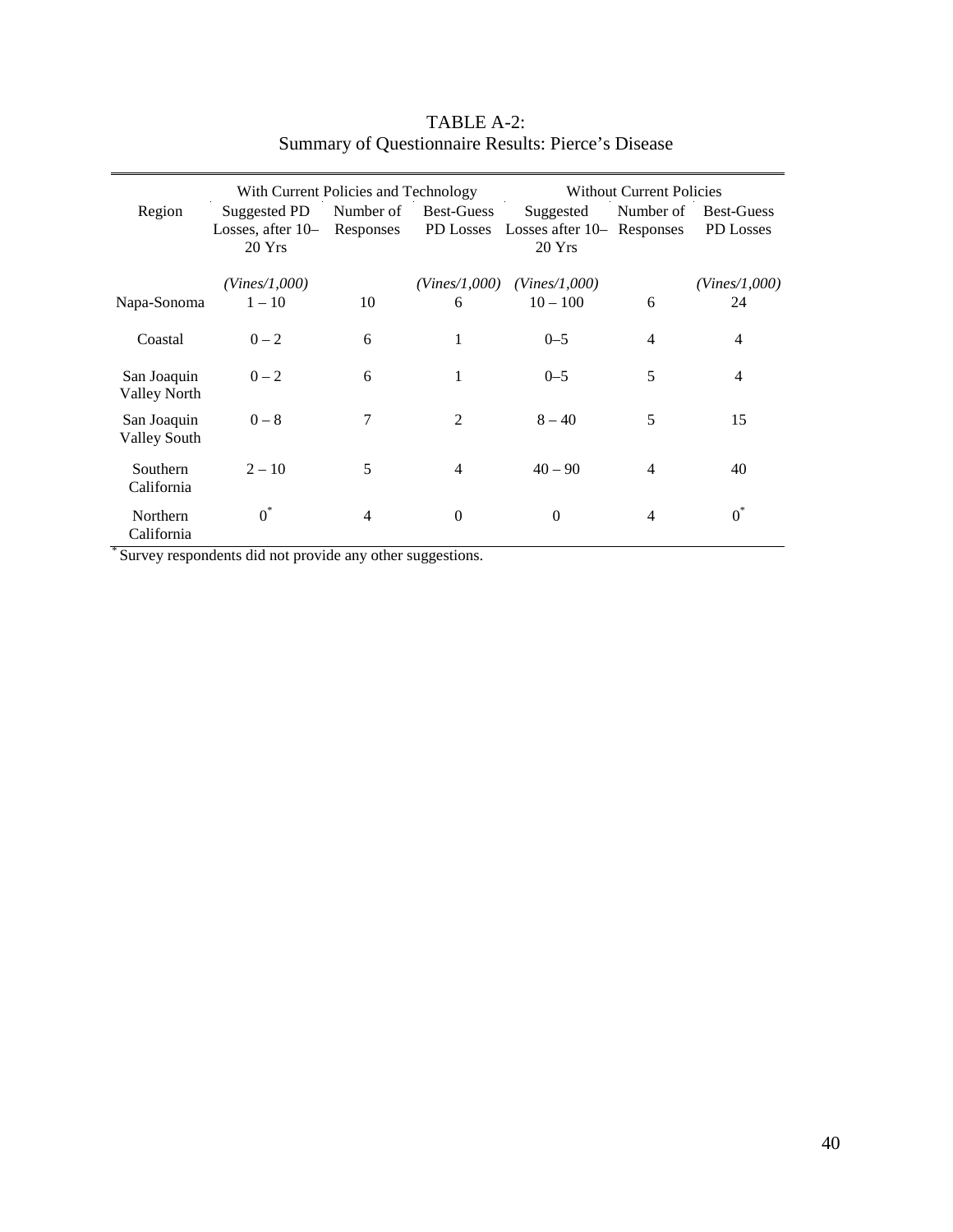| Parameter        | Interpretation                            | Region                                                           | Value   | Source/Notes               |  |
|------------------|-------------------------------------------|------------------------------------------------------------------|---------|----------------------------|--|
| $\boldsymbol{g}$ | Yield growth rate as % of                 | Napa-Sonoma                                                      | 0.9%    | Regression results,        |  |
|                  | initial yield per year                    | Coastal                                                          | 0.2%    | consultation with          |  |
|                  |                                           | Northern SJV                                                     | 0.5%    | industry experts.          |  |
|                  |                                           | Southern SJV                                                     | 0.5%    |                            |  |
|                  |                                           | S. California                                                    | 0.2%    |                            |  |
|                  |                                           | N. California                                                    | 0.2%    |                            |  |
| c <sub>1</sub>   | Unit cost coefficient in                  | Napa-Sonoma                                                      | 16,249  | Assumptions about          |  |
|                  | plantings cost Equation                   | Coastal                                                          | 5,764   | the supply elasticity      |  |
|                  | (5.7a)                                    | Northern SJV                                                     | 4,546   | of new investment,         |  |
|                  |                                           | Southern SJV                                                     | 2,482   | various UCCE Cost          |  |
|                  |                                           | S. California                                                    | 5,882   | and Return Studies.        |  |
|                  |                                           | N. California                                                    | 5,494   |                            |  |
| c <sub>2</sub>   | Cubic cost coefficient in                 | Napa-Sonoma                                                      | 0.00119 | Assumptions about          |  |
|                  | plantings cost Equation                   | Coastal                                                          | 0.00172 | the supply elasticity      |  |
|                  | (5.7a)                                    | Northern SJV                                                     | 0.00101 | of new investment,         |  |
|                  |                                           | Southern SJV                                                     | 0.00035 | various UCCE Cost          |  |
|                  |                                           | S. California                                                    | 0.00270 | and Return Studies.        |  |
|                  |                                           | N. California                                                    | 0.00377 |                            |  |
| $\delta_0$       | Assumed acres lost by                     | 1 % per year for all regions.                                    |         | Discussion with            |  |
|                  | natural death                             |                                                                  |         | industry experts           |  |
| $\delta_1$       | Assumed acres lost to                     | Napa-Sonoma                                                      | 0.6%    | Survey responses,          |  |
|                  | Pierce's Disease (baseline)               | Coastal                                                          | 0.1%    | discussion with            |  |
|                  |                                           | Northern SJV                                                     | 0.1%    | industry experts           |  |
|                  |                                           | Southern SJV                                                     | 0.2%    |                            |  |
|                  |                                           | S. California                                                    | 0.4%    |                            |  |
|                  |                                           | N. California                                                    | 0.0%    |                            |  |
| $c_3$            | Unit cost coefficient in vine Napa-Sonoma |                                                                  | 17,910  | Various UCCE Cost          |  |
|                  | replacement cost Equation                 | Coastal                                                          | 6,512   | and Return Studies.        |  |
|                  | (5.13)                                    | Northern SJV                                                     | 4,594   |                            |  |
|                  |                                           | Southern SJV                                                     | 3,395   |                            |  |
|                  |                                           | S. California                                                    | 6,592   |                            |  |
|                  |                                           | N. California                                                    | 6,328   |                            |  |
| $c_4$            | Quadratic cost coefficient inNapa-Sonoma  |                                                                  | 0.00132 | Various UCCE Cost          |  |
|                  | vine replacement cost                     | Coastal                                                          | 0.00194 | and Return Studies.        |  |
|                  | Equation $(5.13)$                         | Northern SJV                                                     | 0.00102 |                            |  |
|                  |                                           | Southern SJV                                                     | 0.00048 |                            |  |
|                  |                                           | S. California                                                    | 0.00302 |                            |  |
|                  |                                           | N. California                                                    | 0.00435 |                            |  |
| $V_0$            | Independent variable cost                 | \$0 per acre for first three years, increasing                   |         | Various UCCE Cost          |  |
|                  | from Equation $(5.17)$                    | to year 5.                                                       |         | and Return Studies         |  |
| $V_1$            | Variable cost based on the                | \$20 and 14.3 per acre for Napa-Sonoma                           |         | Various UCCE Cost          |  |
|                  | supply of land; Equation                  | and Southern SJV, respectively, 0                                |         | and Return Studies         |  |
|                  | (5.17)                                    | elsewhere.                                                       |         |                            |  |
| $V_2$            | Variable PD mitigation                    | \$150/acre in Napa-Sonoma, Coastal, and S. Industry experts,     |         |                            |  |
|                  | cost; Equation (5.17)                     | California, 0 elsewhere.                                         |         | pest control advisors      |  |
| r                | Real discount rate.                       | 4% for benefit/cost analysis; 5% for                             |         |                            |  |
|                  |                                           | producer profit maximization problem.                            |         |                            |  |
| T                |                                           | Lifespan of the investment. 50 years, acreage calculated over 75 |         | Based on two-25-           |  |
|                  |                                           | years.                                                           |         | year vineyard<br>lifespans |  |

# TABLE A-3 Baseline Model Parameters